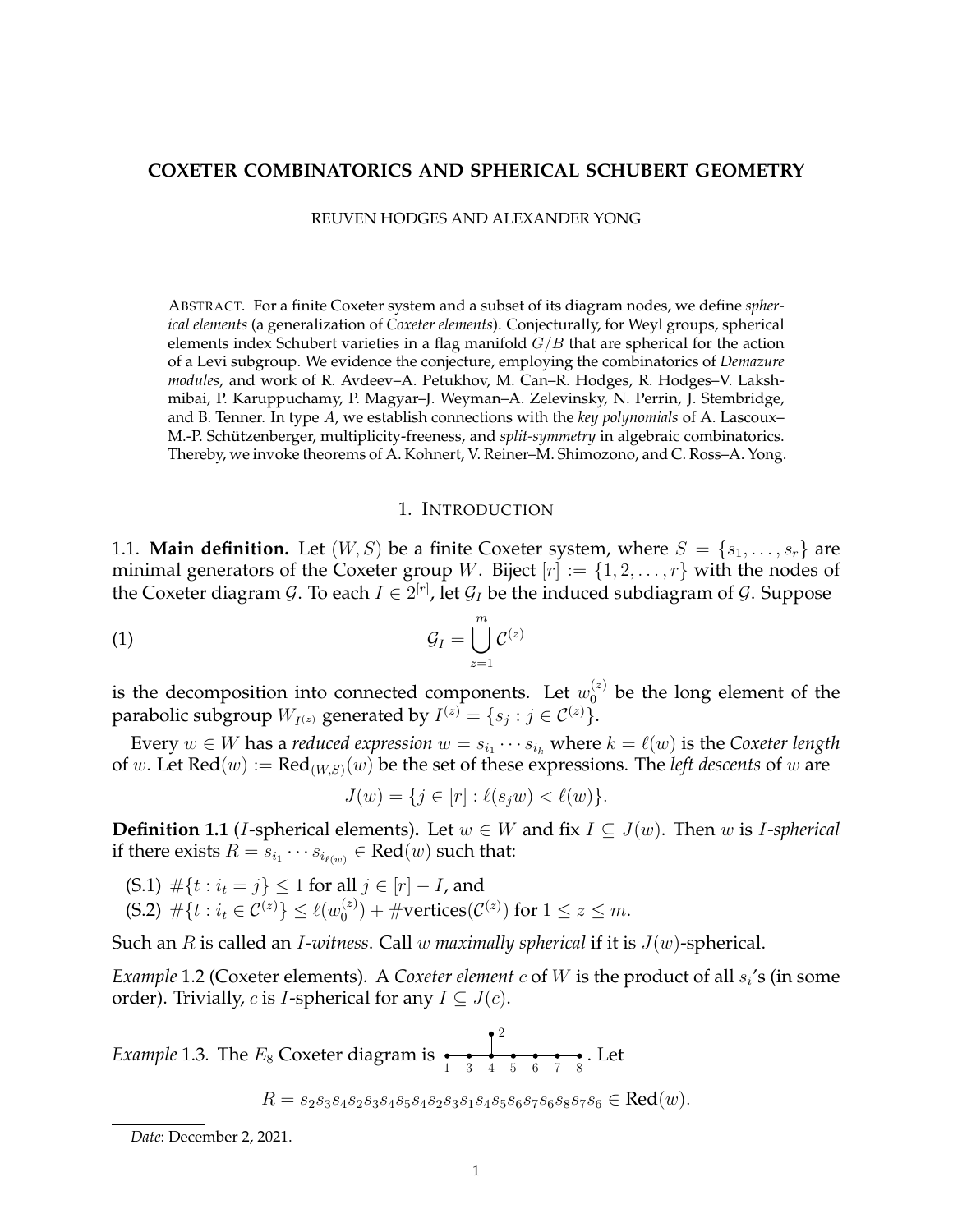Then  $J(w) = \{2, 3, 4, 5, 7, 8\}$ . If  $I = J(w)$  then  $C^{(1)} = \frac{1}{3 \cdot 4}$ 2 5 and  $\mathcal{C}^{(2)} = \underset{7}{\bullet} \underset{8}{\bullet}$ .

Here  $W_{I^{(1)}}$  is the  $D_4$  Coxeter group and  $w_0^{(1)}=s_3s_2s_4s_3s_2s_4s_5s_4s_3s_2s_4s_5$  with  $\ell(w_0^{(1)}$  $\binom{1}{0} = 12.$ Also,  $W_{I^{(2)}}$  is the  $A_2$  Coxeter group  $\mathfrak{S}_3$ ,  $w_0^{(2)}=s_7s_8s_7$  and  $\ell(w_0^{(2)})$  $\binom{2}{0} = 3.$ 

R is not a  $J(w)$ -witness for w; it fails (S.1) as  $s_6$  appears thrice. However,

 $R = s_2s_3s_4s_2s_3s_4s_5s_4s_2s_3s_1s_4s_5s_6s_7s_6s_8s_7s_6$  $\equiv s_2s_3s_4s_2s_3s_4s_5s_4s_2s_3s_1s_4s_5s_7s_6s_7s_8s_7s_6$  $\equiv s_2s_3s_4s_2s_3s_4s_5s_4s_2s_3s_1s_4s_5s_7s_6s_8s_7s_8s_6$  $\equiv s_2s_3s_4s_2s_3s_4s_5s_4s_2s_3s_1s_4s_5s_7s_8s_6s_7s_6s_8$  $\equiv s_2s_3s_4s_2s_3s_4s_5s_4s_2s_3s_1s_4s_5s_7s_8s_7s_6s_7s_8.$ 

The latter expression is a  $J(w)$ -witness.

*Example* 1.4 ( $B_2, B_3$ ). For  $B_2$ , all elements are  $J(w)$ -spherical (Proposition [2.8\)](#page-7-0). For  $B_3$ , the diagram is  $\longleftrightarrow$ , and  $\#W(B_3) = 2^3 3! = 48$ . The 8 non- $J(w)$ -spherical elements are:  $s_3s_2s_3s_1s_2s_3,\ s_2s_3s_2s_1s_2s_3,\ s_3s_2s_3s_2s_1s_2s_3,\ s_3s_2s_3s_1s_2s_3s_2,\ s_2s_3s_2s_1s_2s_3s_2,\ s_3s_2s_3s_2s_1s_2s_3s_2,$  $s_2s_3s_2s_1s_2$ ,  $s_3s_2s_3s_1s_2s_3s_2s_1$ .

*Example* 1.5 ( $F_4$ ). The  $F_4$  diagram is  $\underset{1}{\longleftrightarrow}$   $\underset{2}{\longleftrightarrow}$  . Of the 1152 Weyl group elements, 290 are  $J(w)$ -spherical. An example is  $w = s_4s_3s_4s_2s_3s_4s_2s_3s_2s_1s_2s_3s_4$  (here  $J(w) = \{2, 3, 4\}$ ). A non-example is  $w' = s_2 s_1 s_4 s_3 s_2 s_1 s_3 s_2 s_4 s_3 s_2 s_1 (J(w') = \{2, 4\})$ ; here  $\#\text{Red}(w') = 29$ .

This paper will concentrate mainly on type  $A_{n-1}$   $\underset{1}{\bullet}$   $\underset{2}{\bullet}$   $\underset{n-1}{\bullet}$ .  $W(A_{n-1}) \cong \mathfrak{S}_n$ , the symmetric group on  $\{1, 2, \ldots, n\}$ . Each  $s_i$  is identified with the transposition  $(i \; i+1)$ .

<span id="page-1-0"></span>*Example* 1.6. All  $w \in \mathfrak{S}_n$  are  $J(w)$ -spherical, if  $n \leq 4$ . In  $\mathfrak{S}_5$  the non-examples are

24531, 25314, 25341, 34512, 34521, 35412, 35421, 42531, 45123, 45213, 45231,

45312, 52314, 52341, 53124, 53142, 53412, 53421, 54123, 54213, 54231.

There are 320 non-examples in  $\mathfrak{S}_6$ , and 3450 in  $\mathfrak{S}_7$  (the latter computed by J. Hu). We suspect that, for *n* large, nearly all  $w \in \mathfrak{S}_n$  are non-examples (Conjecture [3.8\)](#page-13-0). Notice  $24531^{-1} = 51423$  is not on the list. Being maximally spherical is not inverse invariant.

*Example* 1.7 (321-avoiding permutations).  $w \in \mathfrak{S}_n$  is 321-avoiding if there does not exist  $i < j < k$  such that  $w(i) > w(j) > w(k)$ . Such w are *fully commutative*, *i.e.*, no expression in  $\text{Red}(w)$  contains  $s_i s_{i+1} s_i$  nor  $s_{i+1} s_i s_{i+1}$ . Any two elements of  $\text{Red}(w)$  can be obtained from one another by a sequence of *commutation relations*  $s_i s_j \equiv s_j s_i$  where  $|i - j| \geq 2$  (see, *e.g.*, [\[M01,](#page-25-0) Proposition 2.2.15]). Hence, for any  $I \in 2^{J(w)}$ , the property of being an *I*-witness is independent of the choice of  $s_{i_1} \cdots s_{i_{\ell(w)}} \in \text{Red}(w)$ .

1.2. **Spherical elements and Schubert geometry.** Let G be a connected complex reductive algebraic group. Fix a choice of maximal torus  $T$  and Borel subgroup  $B$  in  $G$  with root system  $\Phi$  and decomposition into positive and negative roots  $\Phi = \Phi^+ \cup \Phi^-$ . Let  $\Delta$ be the base of the root system. The finite Coxeter group of interest is the *Weyl group* of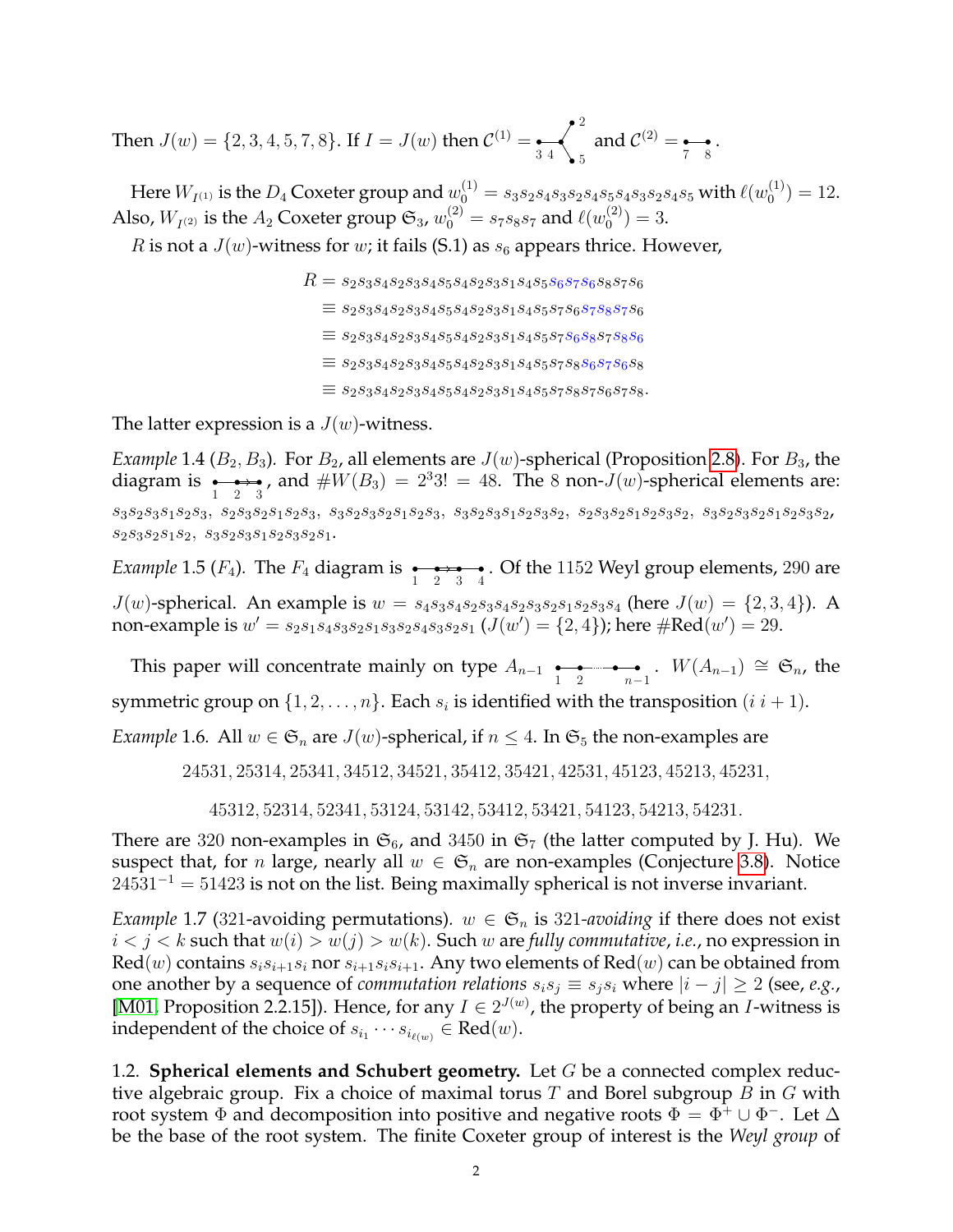G, namely  $W \cong N(T)/T$ . Let rank<sub>ss</sub>(G) be the semisimple rank of G. Then W is generated by  $r = \text{rank}_{ss}(G)$  many simple reflections  $S = \{s_1, \ldots, s_r\}$ , where  $1, 2, \ldots, r$  is some indexing of ∆.

This paper builds on and extends earlier work of, *e.g.*, P. Magyar–J. Weyman–A. Zelevinsky [\[MWZ99\]](#page-25-1), J. Stembridge [\[S03\]](#page-26-0), P. Karuppuchamy [\[K13\]](#page-25-2), as well as work of the first author with V. Lakshmibai [\[HL18,](#page-25-3) [HL18\]](#page-25-4) and with M. Can [\[CH20\]](#page-24-0). It combines study of two topics of combinatorial algebraic geometry:

- (A) The *generalized flag variety* is G/B. The *Schubert varieties* are the B-orbit closures  $X_w = BwB/B$  where  $w \in W$ . Schubert varieties are well-studied in algebraic combinatorics, representation theory and algebraic geometry; see, *e.g.*, [\[F97,](#page-25-5) [BL00\]](#page-24-1).
- (B) A variety X is H*-spherical* for the action of a complex reductive algebraic group H if X is normal and it contains a open dense orbit of a Borel subgroup of H. Spherical varieties generalize toric varieties. Classifying spherical varieties is of significant interest; see, *e.g.*, [\[BLV86,](#page-24-2) [L01\]](#page-25-6), and the survey by N. Perrin [\[P14\]](#page-25-7).

Foundational work from the 1980s, by C. DeConcini–V. Lakshmibai [\[DL81\]](#page-24-3), as well as S. Ramanan–A. Ramanathan [\[RR85\]](#page-25-8), established that every Schubert variety is normal. Thus to be within (B)'s scope, it remains to introduce a reductive group H acting on  $X_w$  $(H = B \text{ being invalid}, \text{as } B \text{ is not reductive}).$ 

We study a natural choice of H acting on  $X_w$ . Recall, for any parabolic subgroup P of G, the *Levi decomposition* is

$$
(2) \t\t P = L \ltimes R_u(P)
$$

where L is a Levi subgroup of P and  $R_u(P)$  is P's unipotent radical. For each  $I \in 2^{[r]}$ there is a standard parabolic  $P_I \supset B$ ; let  $L_I$  be the associated standard Levi from [\(2\)](#page-2-0) that contains T. With respect to the left action of  $G$  on  $G/B$ ,

$$
(3) \t\t\t P_{J(w)} = \operatorname{stab}_G(X_w);
$$

see [\[BL00,](#page-24-1) Lemma 8.2.3]. For any

<span id="page-2-1"></span><span id="page-2-0"></span>
$$
I \subseteq J(w), L_I \le P_I \le P_{J(w)}.
$$

Hence by [\(3\)](#page-2-1) each of the *reductive* groups  $H = L_I$  acts on  $X_w$ .

<span id="page-2-3"></span>**Definition 1.8.** Let  $I \subseteq J(w)$ .  $X_w \subseteq G/B$  is  $L_I$ -spherical if  $X_w$  has an open dense orbit of a Borel subgroup of  $L_I$  under left translations.  $X_w$  is *maximally spherical* if it is  $L_{J(w)}$ spherical.

Which Schubert varieties  $X_w$  are spherical for the action of  $L_1$ ?

<span id="page-2-2"></span>**Conjecture 1.9.** *Let*  $I \subseteq J(w)$ *.*  $X_w$  *is*  $L_I$ -spherical *if any only if w is I*-spherical.

Condition (S.2) has the following Lie theoretic origin: if  $G$  is semisimple and  $B$  is a Borel subgroup, then dim  $B = \ell(w_0) + \text{rank}(G)$ . However, Conjecture [1.9](#page-2-2) predicts that being  $L_I$ spherical only depends on the Coxeter data. In particular, this suggests the sphericality classification is the same for  $SO_{2n+1}/B$  vs.  $Sp_{2n}/B$ .

To summarize earlier work, it seems nontrivial to certify sphericality of  $X_w$ , even in specific instances. A certificate that  $X_w$  is *not I*-spherical is implicit in [\[P14\]](#page-25-7). We expound upon it using research from algebraic combinatorics (see Theorem [4.13\)](#page-17-0).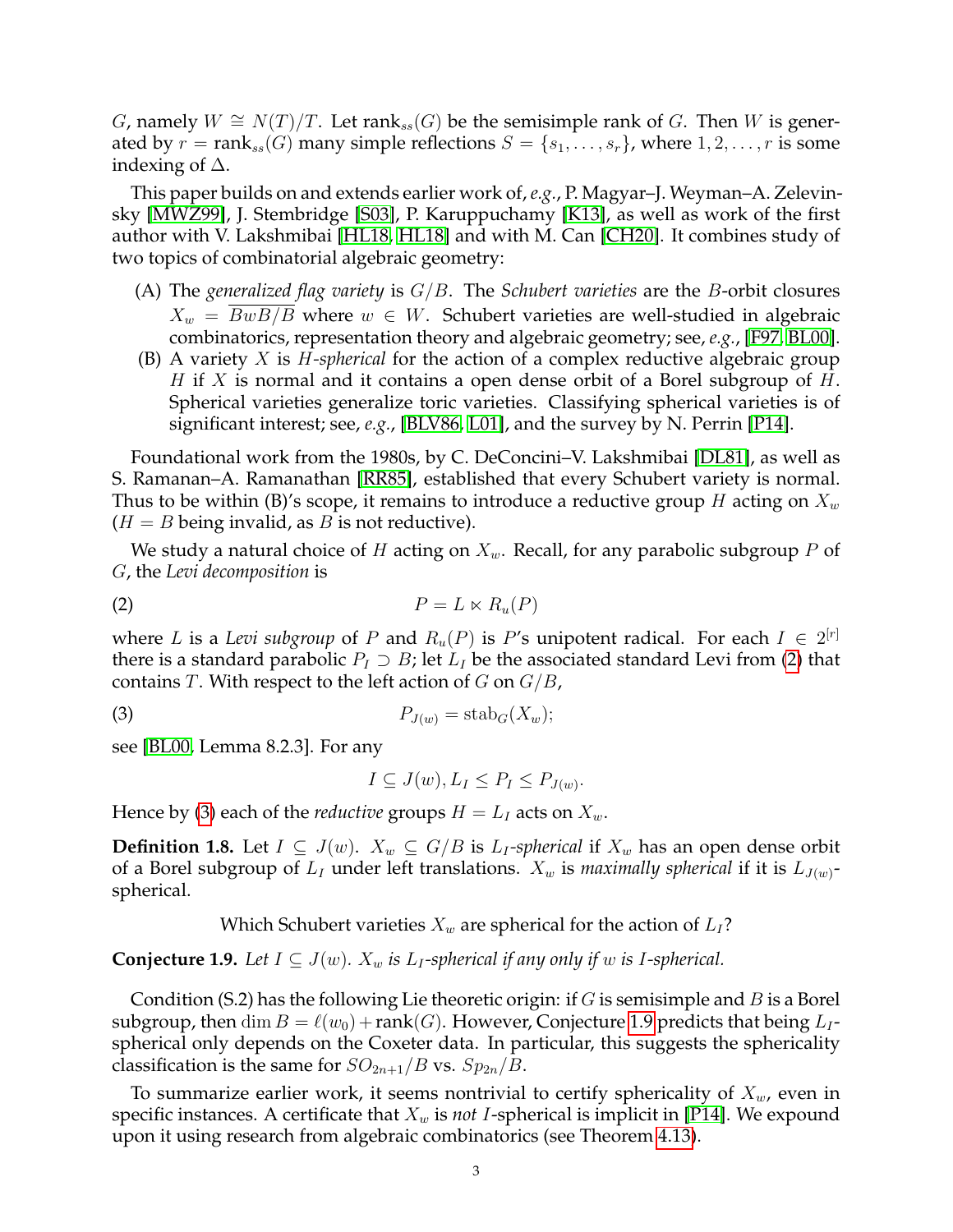<span id="page-3-2"></span>*Example* 1.10*.* M. Can and the first author [\[CH20,](#page-24-0) Theorems 6.2, 6.3] proved that all Schubert varieties in  $SL_3/B$  and  $SL_4/B$  are maximally spherical. This is consistent with Example [1.6.](#page-1-0) The methods of Section [4](#page-14-0) allow one to verify that the non-spherical cases shown in  $\mathfrak{S}_5$  (and those alluded to in  $\mathfrak{S}_6$ ) are indeed geometrically non-spherical.

<span id="page-3-1"></span>*Example* 1.11 (Toric Schubert varieties)*.* (S.1) was inspired by P. Karuppuchamy's [\[K13\]](#page-25-2). In *ibid.*, the author classified when  $X_w$  is *toric* with respect to T, that is,  $X_w$  contains a dense orbit of T. Identically, this is classifying  $L_{\emptyset}$ -spherical  $X_w$ . Indeed when  $I = \emptyset$ , (S.2) is a vacuous condition, and " $X_w$  is toric  $\iff$  (S.1)" is precisely his classification. Earlier, B. Tenner [\[T07\]](#page-26-1) proved (without reference to toric Schubert geometry) that w satisfies  $(S.1)$ if and only if w avoids 321 and 3412. See Theorem [4.12](#page-17-1) and the discussion thereafter.

Recently, the first author and V. Lakshmibai [\[HL18\]](#page-25-4) characterized spherical Schubert varieties in the Grassmannian  $\mathsf{Gr}_k(\mathbb{C}^n)$ . This implies some necessary conditions for a Schubert variety in the flag variety to be spherical.

Since this work was submitted, Y. Gao and the authors have proved Conjecture [1.9](#page-2-2) for type  $A$  [\[GHY21\]](#page-25-9).

1.3. **Summary of the remainder of this paper.** In Section [2,](#page-4-0) we describe some basic properties of Definition [1.1.](#page-0-0) These are used to confirm agreement of Conjecture [1.9](#page-2-2) in other examples, as well as with geometric properties of Definition [1.8.](#page-2-3) Our initial result is

(I) Theorem [2.4,](#page-5-0) a characterization of when  $w_0 \in W$  is *I*-spherical. This is connected to [\[MWZ99\]](#page-25-1) and [\[S03\]](#page-26-0), supplying some general-type evidence for Conjecture [1.9.](#page-2-2)

We characterize maximally spherical elements of dihedral groups (Proposition [2.8\)](#page-7-0). This result and (I) are used to prove:

(II) Conjecture [1.9](#page-2-2) holds for rank two simple cases (Theorem [2.10\)](#page-7-1).

In Section [3,](#page-11-0) we turn to  $G = GL_n$ . We state

- (III) Theorem [3.6,](#page-13-1) which confirms Conjecture [1.9](#page-2-2) for the class of *bigrassmannian* permu-tations introduced by A. Lascoux–M.-P. Schützenberger [\[LS96\]](#page-25-10).
- (IV) Conjecture [3.9,](#page-13-2) which suggests Definition [1.1](#page-0-0) is a *pattern avoidance property*. (Since this work was submitted, this has been proved by C. Gaetz [\[G21\]](#page-25-11), using the aforementioned results of [\[GHY21\]](#page-25-9).)

Section [4](#page-14-0) offers a novel perspective on the sphericality problem in terms of the algebraic framework of *split-symmetric* polynomial theory. The latter interpolates between symmetric polynomial theory and *asymmetric* polynomial theory.<sup>[1](#page-3-0)</sup> Within this viewpoint, we discuss a unified notion of *multiplicity-free* problems, and contribute to the subject of *key polynomials*. We present

(V) Theorem [4.10,](#page-16-0) which characterizes multiplicity-free key polynomials. This supports some sphericality ideas we propose.

The proof of this result is found in the companion paper [\[HY20\]](#page-25-12), where we also derive a multiplicity-free result about the *quasi-key polynomials* of S. Assaf-D. Searles [\[AS18\]](#page-24-4).

<span id="page-3-0"></span><sup>&</sup>lt;sup>1</sup>Borrowing the terminology of [\[PS19\]](#page-25-13).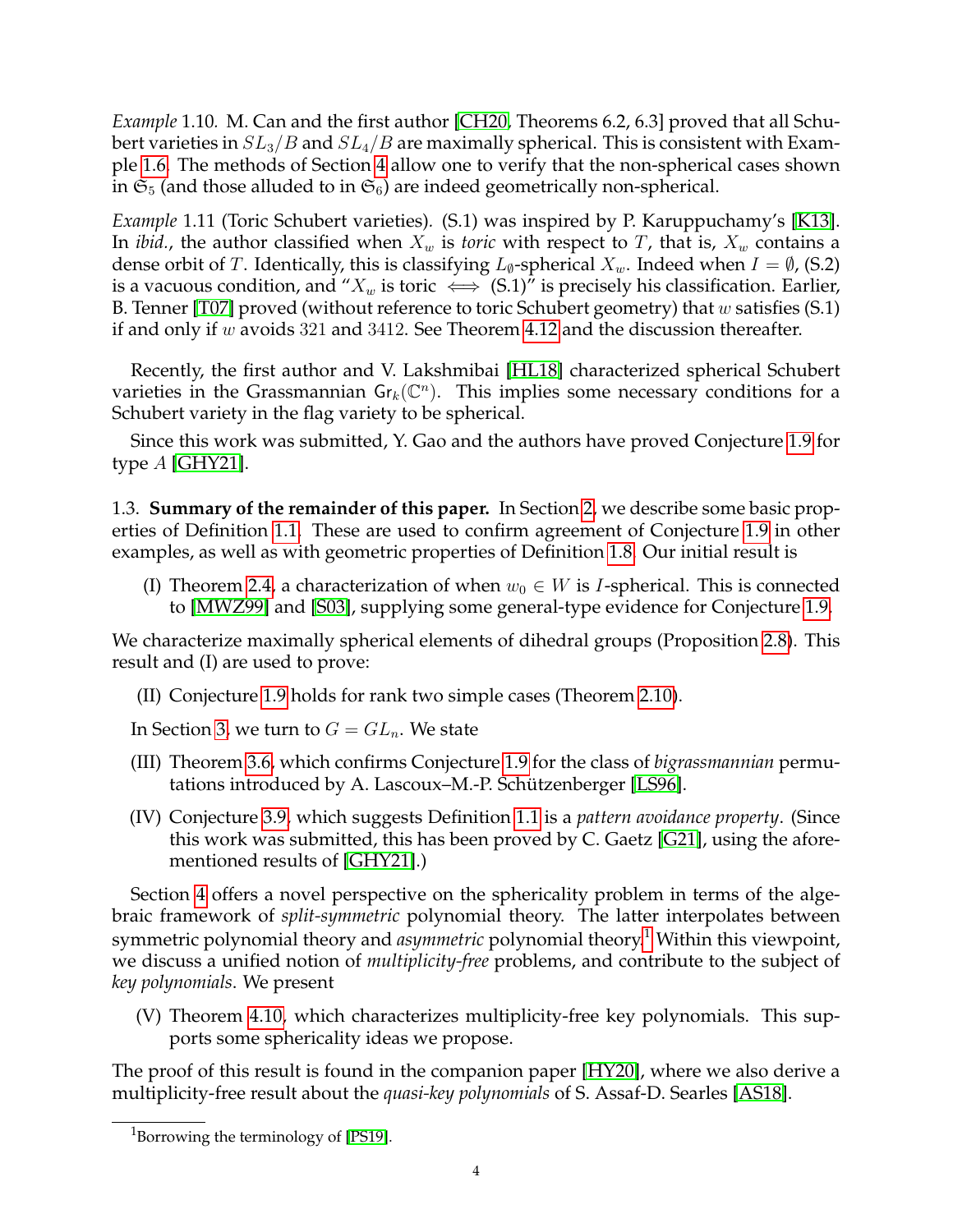Using the fact that these polynomials are characters of *Demazure modules*, as well as a result of N. Perrin [\[P14\]](#page-25-7), we derive:

(VI) Theorem [4.13,](#page-17-0) which translates the geometric sphericality problem to one about *split multiplicity-freeness* of *infinitely* many key polynomials.

A consequence of (VI) is

(VII) Theorem [4.16,](#page-18-0) which gives sufficient conditions, *close* to those of (V), for a key polynomial to be split multiplicity-free. In comparison to [\[HY20\]](#page-25-12), the geometric and representation-theoretic input of (VI) allows for a relatively short proof.

Although (V) does not give, *per se*, an algorithm to decide sphericality, we suggest

(VIII) Conjecture [4.19,](#page-20-0) which asserts that checking the "staircase" key polynomial suffices. This conjecture reduces to a combinatorial question about the split symmetry of key polynomials; see Conjecture [4.20,](#page-20-1) Conjecture [4.21](#page-20-2) and Proposition [4.23.](#page-20-3) (V) is a solution of this problem in the "most-split" case.

We exhaustively verified that Conjecture [1.9](#page-2-2) is mutually consistent with Conjecture [4.19](#page-20-0) for  $n \leq 6$  (and many larger cases).

Section [5](#page-21-0) is the culmination of the methods developed. We prove Theorem [3.6](#page-13-1) about bigrassmannian permutations. The argument uses Theorem [4.13,](#page-17-0) a combinatorial formula for splitting key polynomials due to C. Ross and the second author [\[RY15\]](#page-25-14), as well as an algebraic groups argument (Proposition [2.19\)](#page-11-1).

## 2. BASIC PROPERTIES AND MORE EXAMPLES

<span id="page-4-0"></span>Let  $\leq$  denote the (strong) *Bruhat order* on W. The following is a standard result (see, *e.g.*, [\[BB05,](#page-24-5) Theorem 2.2.2]):

<span id="page-4-1"></span>**Theorem 2.1** (Subword property). Fix  $s_{i_1}s_{i_2}\cdots s_{i_{\ell(v)}} \in Red(v)$ .  $u \leq v$  if and only if there  $\textit{exists} \ 1 \leq j_1 < j_2 < \ldots < j_{\ell(u)} \textit{ such that } s_{i_{j_1}} s_{i_{j_2}} \cdots s_{i_{j_{\ell(u)}}} \in \textit{Red}(u).$ 

<span id="page-4-3"></span>**Proposition 2.2.** *Suppose*  $v \in W$  *and*  $I \subseteq J(v)$ *. If there exists*  $u \in W$  *such that*  $u \le v$ *, and every element of Red*(u) *fails* (S.1) or (S.2) (with respect to I, ignoring whether or not  $I \subseteq J(u)$ ), *then* v *is not* I*-spherical.*

*Proof.* Suppose v is *I*-spherical and  $R = s_{i_1} \cdots s_{i_{\ell(v)}} \in \text{Red}(v)$  is an *I*-witness. Then by Theorem [2.1,](#page-4-1) some subexpression  $R'$  of R is in Red(u). However, by hypothesis,  $R'$  fails (S.1) or (S.2) with respect to *I*. Hence so must *R*, a contradiction.  $\square$ 

If W is a Weyl group, Bruhat order is the *inclusion order* on Schubert varieties. That is,  $X_u \subseteq X_v \iff u \leq v$ . In particular,  $X_{w_0} = G/B$  and  $X_{id} = B/B$  is the *Schubert point*. Both of these Schubert varieties are maximally spherical. In the former case,  $H = G$  and in the latter case  $H = T$ . This is consistent with:

<span id="page-4-2"></span>**Lemma 2.3.** *Both*  $w = id$ ,  $w_0$  *are maximally spherical.* 

*Proof.* If  $w = id$ , (S.1) is trivial while (S.2) is vacuous (since  $J(w) = \emptyset$ ). If  $w = w_0$  then (S.1) is vacuous (since  $J(w) = [r]$ ) while (S.2) is trivial.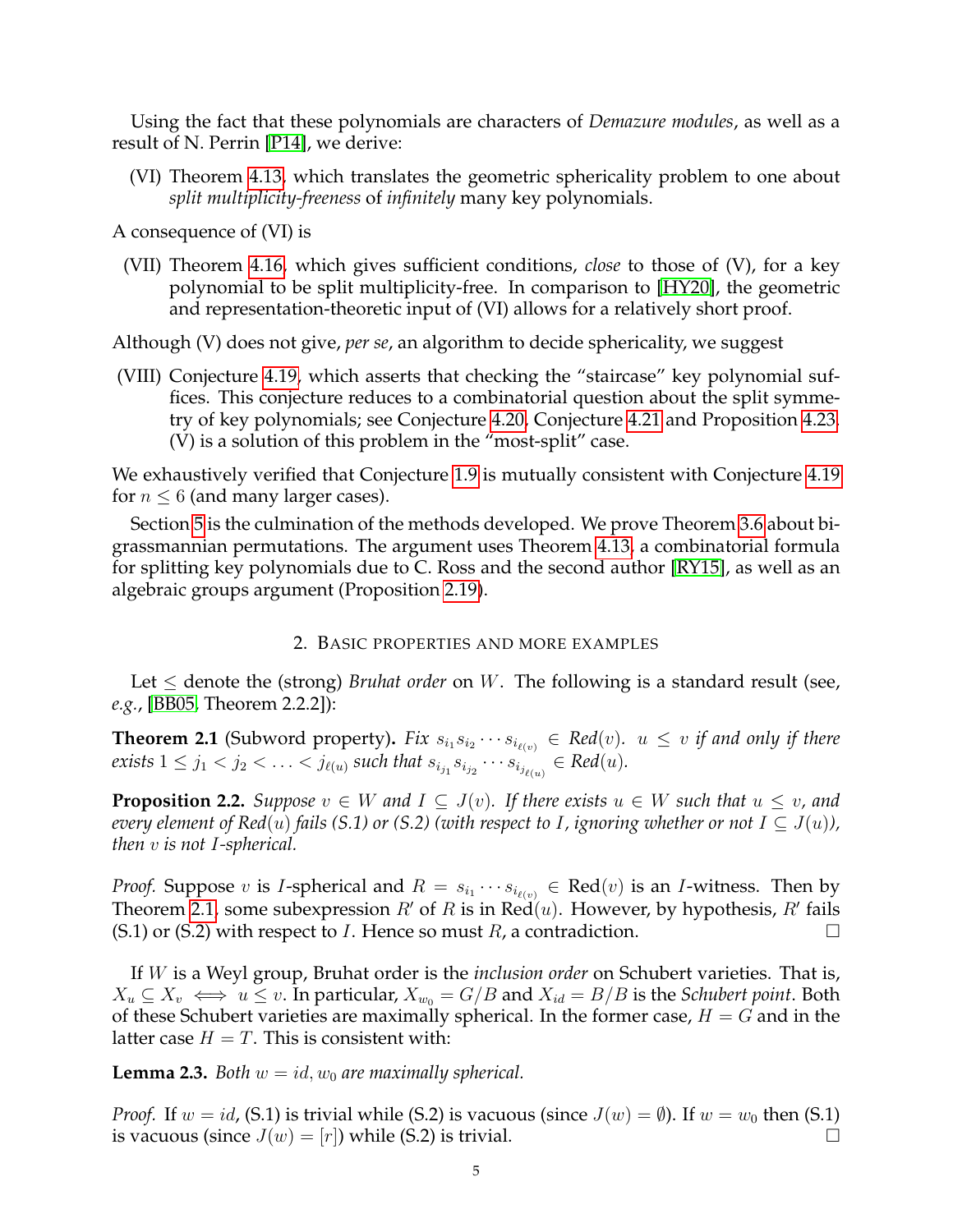Extending Lemma [2.3,](#page-4-2) we characterize *I*-sphericality of  $w_0$ . This is a nontrivial confirmation of Conjecture [1.9.](#page-2-2)

<span id="page-5-0"></span>**Theorem 2.4** (The long element  $w_0$ ). Let  $n \geq 4$ . Suppose  $I \subseteq [n-1]$  then  $w_0 \in \mathfrak{S}_n$  is *I*-spherical if and only if  $I = [1, n - 1], I = [2, n - 1]$  or  $I = [1, n - 2].$ 

*If* W *is a finite, irreducible Weyl group not of type*  $A_{n-1}$ , then  $w_0 \in W$  *is I-spherical if and only if*  $I = S$ *.* 

*Hence, Conjecture [1.9](#page-2-2) holds for all Levi subgroup actions on* G/B *(where* G *is simple).*

*Proof.* We first prove the type  $A_{n-1}$  statement.

( $\Rightarrow$ ) (By contrapositive) Assume *I* is not one of the three listed cases.

First suppose there exists  $2 \leq j \leq n-2$  such that  $j \notin I$ . For  $1 \leq i \leq n-3$ , let  $w_0^{ \langle i \rangle } =$  $s_i s_{i+1} s_{i+2} s_i s_{i+1} s_i \in \mathfrak{S}_n$ . So  $w_0^{\langle 1 \rangle} = 432156... n-2n-1 n$ ,  $w_0^{\langle 2 \rangle} = 1543267... n-1 n$ , *etc.* That is, each is a "shifted copy" of  $4321 \in \mathfrak{S}_4$ . If  $n = 4$  one checks directly that  $s_2$  appears twice in any reduced word for  $w_0$  (there are sixteen such words). It follows that every  $R \in \text{Red}(w_0^{\langle j-1 \rangle})$  $\binom{(J-1)}{0}$  contains  $s_j$  twice. Thus R fails (S.1) with respect to I. Since  $w_0^{\langle j-1\rangle}\leq w_0$ , we may apply Proposition [2.2](#page-4-3) to conclude  $w_0$  is not *I*-spherical.

The remaining possibility is that  $I = [2, n - 2]$ . Consider  $R^c = s_1 s_2 \cdots s_{n-1} \in \text{Red}(c)$ , the unique reduced expression for the Coxeter element c. Since  $c \leq w_0$ , by Theorem [2.1,](#page-4-1) for any  $\overline{R^{w_0}}\in\text{Red}(w_0)$ ,  $R^c$  appears as a subexpression of  $R^{w_0}.$  In particular, there is an  $s_1$  to the left of  $s_{n-1}$  in  $R^{w_0}$ . Now, if  $R^{c'} = s_{n-1}s_{n-2}\cdots s_2s_1$  ∈ Red(c') then by the same reasoning there is an  $s_{n-1}$  left of  $s_1$  in  $R^{w_0}$ . Hence either  $s_1$  appears at least twice or  $s_{n-1}$ appears at least twice in  $R^{w_0}$ . Therefore  $R^{w_0}$  cannot be an *I*-witness, as it fails (S.1). Thus  $w_0$  cannot be *I*-spherical.

(←) When  $I = [n-1] = J(w_0)$ , we apply Lemma [2.3.](#page-4-2) Next we prove  $w_0$  is I-spherical for  $I = [1, n - 2]$  (the remaining case is similar). The reduced expression

$$
(s_1 s_2 \cdots s_{n-1})(s_1 s_2 \cdots s_{n-2}) \cdots (s_1 s_2 \cdots s_j) \cdots (s_1) \in \text{Red}(w_0)
$$

uses  $s_{n-1}$  exactly once, and so (S.1) holds. Here  $\mathcal{G}_I$  is the  $A_{n-2}$  Dynkin diagram. Now (S.2) requires that  $\binom{n}{2}$  $\binom{n}{2} - 1 \leq \binom{n-1}{2}$  $\binom{-1}{2} + n - 2$ ; in fact this holds with equality.

The argument for other types follows from a proof of K. Fan [\[F11\]](#page-25-15) posted in answer to a question asked on MathOverflow by J. Humphreys. For the sake of completeness we explicate his argument below. Let  $\Delta = {\alpha_1, \ldots, \alpha_r}$  be the simple roots.

<span id="page-5-2"></span>**Claim 2.5.** Let  $I = [r] - \{d\}$  and  $\alpha \in \Phi^+$  with  $\alpha = \sum_{i=1}^r a_i \alpha_i$ . Suppose  $w_0 = w_1 s_d w_2$  for  $w_1, w_2 \in W_I$ . Then  $w_1 s_d w_2$  *is a reduced product, i.e.,*  $\ell(w_1 s_d w_2) = \ell(w_1) + \ell(s_d) + \ell(w_2)$ *. Further, if*  $a_d > 0$  *and*  $w_0(\alpha) = -\alpha$ , then  $w_2(\alpha) = \alpha_d$  *and*  $s_d w_2(\alpha) = -\alpha_d$ .

*Proof.* We first show that  $w_1 s_d w_2$  is a reduced product. Since  $w_2 \in W_I$ ,  $s_d w_2$  is a reduced product. There exists a reduced expression  $R = s_{i_1} \cdots s_{i_n}$  where  $n = \ell(w_0) - \ell(s_dw_2) =$  $\ell(w_0) - \ell(w_2) - 1$  such that  $w_0 = s_{i_1} \cdots s_{i_n} s_d w_2$ . Since we assumed  $w_0 = w_1 s_d w_2$ , we conclude that in fact  $R \in \text{Red}(w_1)$ . Finally  $\ell(w_0) = \ell(w_1s_dw_2) = n + 1 + \ell(w_2) = \ell(w_1) + \ell(w_1)$  $\ell(s_d) + \ell(w_2)$ , as desired.

<span id="page-5-1"></span>Let  $\beta$  be a root. By definition,

(4) 
$$
s_i(\beta) = \beta - 2 \frac{(\alpha_i, \beta)}{(\alpha_i, \alpha_i)} \alpha_i
$$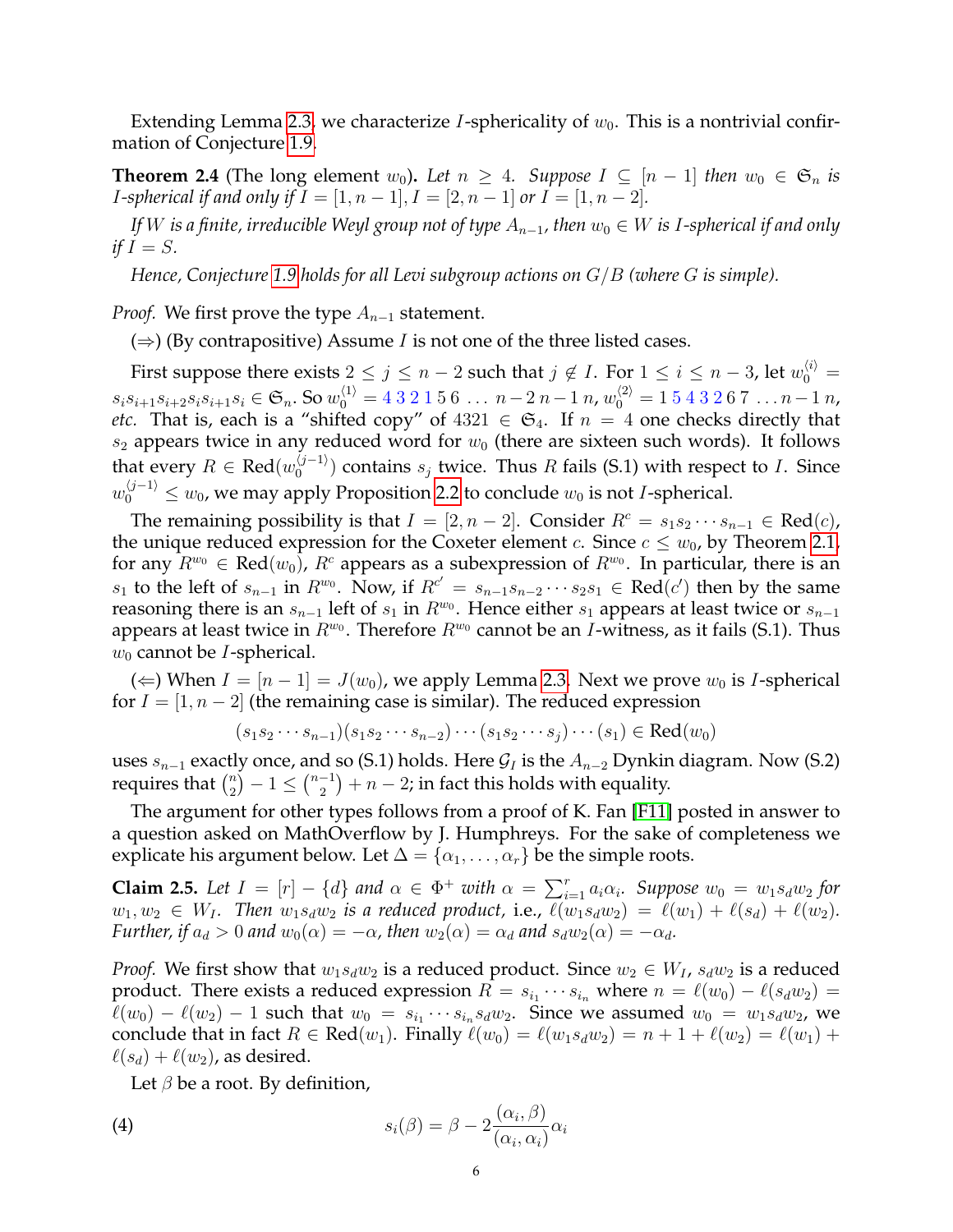where  $(\cdot,\cdot)$  is the Euclidean inner product on  $V={\rm span}(\Phi).$  Pick  $s_{i_1'}\cdots s_{i_{\ell(w_2)}}\in {\rm Red}(w_2).$ Let  $\alpha^{[0]} := \alpha$  and  $\alpha^{[f]}$  the result of applying the rightmost f-many reflections of

<span id="page-6-0"></span>
$$
R' = (s_{i_1} \cdots s_{i_n}) s_d(s_{i'_1} \cdots s_{i'_{\ell(w_2)}}) \in \text{Red}(w_0)
$$

to  $\alpha$  from right to left (e.g.,  $\alpha^{[1]}=s_{i'_{\ell(w_2)}}\alpha$  and  $\alpha^{[2]}=s_{i'_{\ell(w_2)-1}}s_{i_{\ell(w_2)}}\alpha$ , etc.).  $\alpha^{[f]}\in \Phi$  since it is a basic root-system fact that each reflection permutes Φ.

Let  $a_i^{[f]}$  be the coefficient of  $\alpha_i$  in  $\alpha^{[f]}$ . By [\(4\)](#page-5-1), if  $s_j$  is the f-th generator of  $R'$  from the right, then

(5) 
$$
a_i^{[f]} = a_i^{[f-1]} \text{ for } i \in [r] - \{j\}.
$$

Since  $s_d$  appears exactly once in  $R'$ , by [\(5\)](#page-6-0), the coefficient of  $\alpha_d$  changes exactly once, and exactly at the step  $f = \ell(w_2) + 1$ . This implies that first,  $a_d^{[f-1]} = a_d > 0$  and thus  $\alpha^{[\ell(w_2)]}_l \in \Phi^+$ . Second, since  $w_0(\alpha) = -\alpha$ , it implies  $a_d^{[f]} = -a_d < 0$ . However, since  $a_i^{[f]}=a_i^{[f-1]}\geq 0$  for  $i\neq d$ ,  $\alpha^{[\ell(w_2)+1]}\in \Phi$  is possible if and only if  $a_i=0$  for  $i\neq d$  and  $a_d=1$ (recall,  $a_d \alpha_d \in \Phi$  if and only if  $a_d = \pm 1$ , by the axioms of root systems). Hence  $w_2(\alpha) = \alpha_d$ and  $s_d w_2(\alpha) = -\alpha_d$ .

<span id="page-6-1"></span>**Claim 2.6.** *Suppose* W *is a finite, irreducible Weyl group, not type A. Define*  $I = [r] - \{d\}$ *. Then*  $w_0 \neq w_1 s_d w_2$  *with*  $w_1, w_2 \in W_I$ *.* 

*Proof.* Suppose otherwise. Let  $\gamma = \sum_{i=1}^{r} \alpha_i \in \Phi^+$  and let  $\theta$  be the highest root in  $\Phi^+$ . Outside of type  $A, \gamma \neq \theta$  [\[H90,](#page-25-16) Section 4.9, Table 1]. In the case of the exceptional groups, one checks by direct computation that  $w_0(\gamma) = -\gamma$  and  $w_0(\theta) = -\theta$ . In types  $B_n$  and  $C_n$ , as well as  $D_n$  for even  $n$ ,  $w_0(\alpha) = -\alpha$  for all roots  $\alpha$  [\[B02,](#page-24-6) Chap. VI, §4 no. 5,6,8]. In type  $D_n$  for odd *n*,  $w_0$  corresponds to the automorphism of the roots which interchanges  $\alpha_r$ and  $\alpha_{r-1}$ , and then negates the result [\[B02,](#page-24-6) Chap. VI, §4 no. 8]. Hence,  $w_0(\gamma) = -\gamma$  and  $w_0(\theta) = -\theta$ . Thus in all cases,  $\gamma$  and  $\theta$  both satisfy the hypotheses of Claim [2.5.](#page-5-2) That claim says that  $w_2(\gamma) = w_2(\theta) = \alpha_d$ . Hence  $w_0(\gamma) = w_0(\theta)$ , which is impossible.

Concluding, if  $I \subsetneq [r]$ , there exists a  $d \in [r] - I$ . By Claim [2.6,](#page-6-1)  $w_0$  fails (S.1) for d.

In [\[AP14,](#page-24-7) Lemma 5.4], R. S. Avdeev and A. V. Petukhov show that  $G/P_J$  is  $L_I$ -spherical if and only if  $G/P_I \times G/P_J$  is G-spherical (where the latter action is the diagonal Gaction). These diagonal spherical actions are classified in type A by P. Magyar-J. Weyman-A. Zelevinsky [\[MWZ99\]](#page-25-1). In particular, [\[MWZ99,](#page-25-1) Theorem 2.4] shows that  $SL_n/B$  is  $L_1$ spherical only for the  $I$  in the statement of the theorem. The diagonal spherical actions in all other types were given by J. Stembridge in [\[S01,](#page-26-2) [S03\]](#page-26-0), whose work implies that if  $G$  is simple and not of type A, then the only Levi that acts spherically on  $G/B$  is  $G$ .

<span id="page-6-2"></span>In our proof of Theorem [3.6](#page-13-1) we will need the notions from this next example:

<span id="page-6-3"></span>*Example* 2.7 (The canonical reduced expression). The diagram  $D(w)$  of  $w \in \mathfrak{S}_n$  is the subset of  $[n] \times [n]$  given by

(6) 
$$
D(w) = \{(i, j) \in [n]^2 : j < w(i), i < w^{-1}(j)\}
$$

(in matrix coordinates). Fill the boxes of row *i* from left to right by  $s_i, s_{i+1}, s_{i+2}, \ldots$  Define  $R^{\text{canonical}}(w)$  to be the *canonical reduced expression* for w obtained by reading this filling from right to left along rows and from top to bottom. In  $\mathfrak{S}_4$ , w is maximally spherical if and only if  $R^{\text{canonical}}(w)$  is a  $J(w)$ -witness for w, unless  $w = 3421, 4213, 4231$ . For instance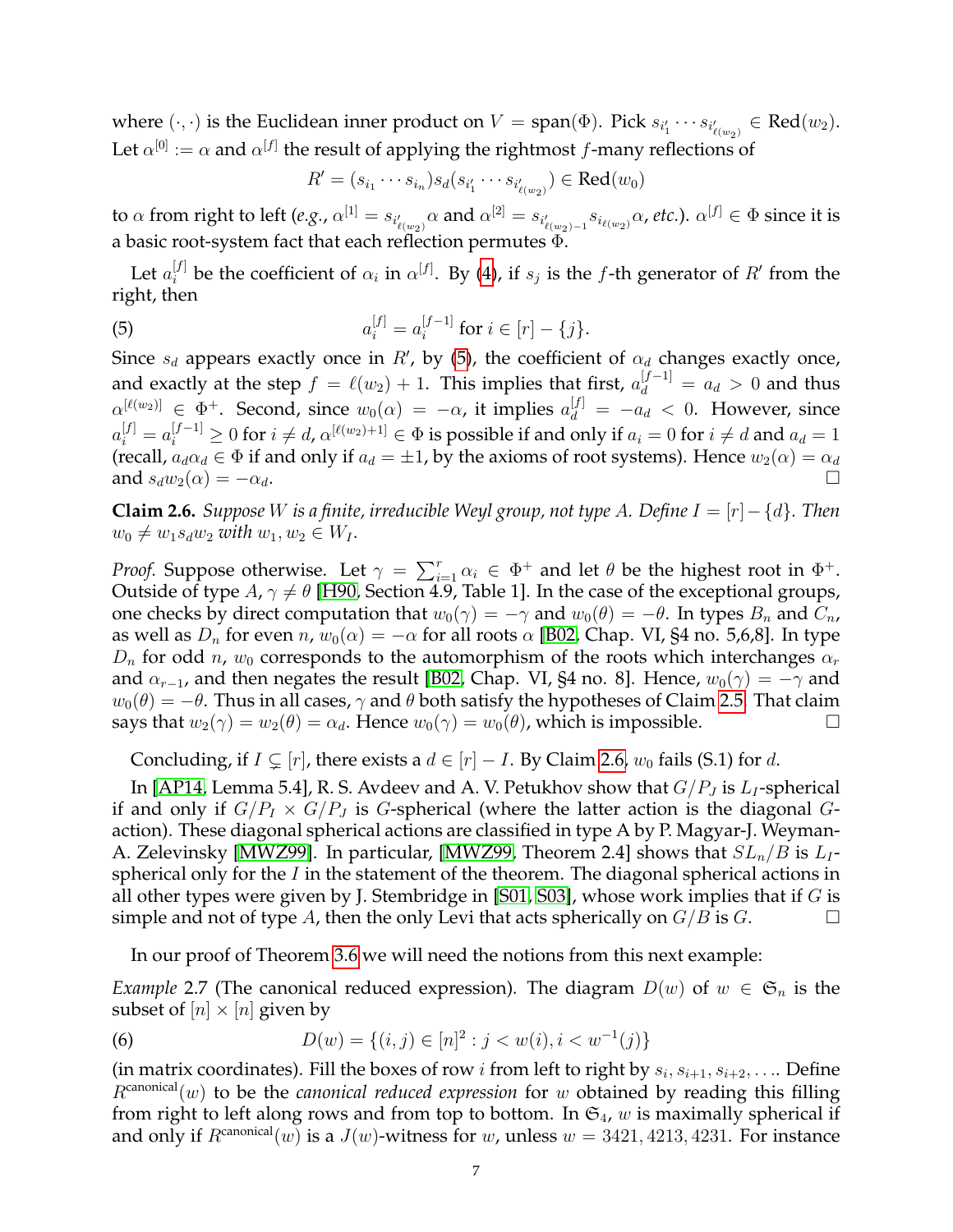$R^{\text{canonical}}(3421) = s_2s_1s_3s_2s_3$  fails (S.1) when  $I = J(3421) = \{1, 2\}$ . However  $R = s_1s_2s_1s_3s_2$ is a  $\{1, 2\}$ -witness in this case.

<span id="page-7-0"></span>**Proposition 2.8** (Dihedral groups). In type  $I_2(n)$  and  $n > 2$  (where W is the the dihedral group *of order* 2*n*),  $w \in W$  *is maximally spherical if and only if*  $\ell(w) \leq 3$  *or*  $w = w_0$ .

*Proof.* The Coxeter diagram is  $\cdot^n$ . W is generated by  $S = \{s_1, s_2\}$  with the relations  $s_1^2 = s_2^2 = id$  and  $(s_1 s_2)^n = id$ . Each element of W has a unique reduced word, except  $w_0$ . Now id,  $w_0$  are maximally spherical by Lemma [2.3.](#page-4-2) Thus suppose  $w \neq id$ ,  $w_0$ . If  $w = s_2 \cdots$ then  $J(w) = \{2\}$ . If  $\ell(w) \leq 3$  then  $w = s_2, s_2s_1$  or  $s_2s_1s_2$ , and it contains at most one  $s_1$ , and hence (S.1) is satisfied. (S.2) says there are at most two  $s_2$  in the reduced word of w, which is true. Thus w is  $J(w)$ -spherical. However, if  $4 \leq \ell(w) < n$  then  $w = s_2s_1s_2s_1 \cdots$  and w contains at least two  $s_1$ 's, violating (S.1). Thus such w are not  $J(w)$ -spherical. Similarly, one argues the cases where  $w = s_1 \cdots$ .

<span id="page-7-2"></span>**Corollary 2.9.** Conjecture [1.9](#page-2-2) holds for types  $B_2$  and  $G_2$ .

*Proof.* First let us assume  $I = J(w)$ . The associated Coxeter groups are dihedral, and hence Proposition [2.8](#page-7-0) applies. In type  $B_2$  ( $\underset{1}{\longleftrightarrow}$  ) that proposition states that all  $w\in W$  are maximal-spherical. In type  $G_2 \underset{1}{\Longleftrightarrow}$  , it says that only  $id, s_1, s_2, s_1s_2, s_2s_1, s_1s_2s_1, s_2s_1s_2, w_0$ are maximal-spherical. This agrees with the geometric findings of M. Can and the first author [\[CH20,](#page-24-0) Sections 7,8].

Thus we may assume  $I \subsetneq J(w)$ . If  $\#I = 1$  and  $I \subsetneq \{1,2\}$  then  $w = w_0$ . In  $B_2$ ,  $w_0 = s_1 s_2 s_1 s_2 \in W(B_2)$  fails (S.2) and is not *I*-spherical. This agrees with Theorem [2.4.](#page-5-0) Similarly we handle  $G_2$ . Finally, if  $I = \emptyset$ , we may appeal to the toric classification of P. Karuppuchamy (see Example [1.11\)](#page-3-1).

<span id="page-7-1"></span>**Theorem 2.10** (Rank two)**.** *Conjecture [1.9](#page-2-2) holds for* G/B *where* G *is simple of rank two.*

*Proof.* The  $B_2$  and  $G_2$  cases are covered by Corollary [2.9.](#page-7-2)

For the root system  $A_2$ , first suppose  $I = J(w)$ . All elements of  $\mathfrak{S}_3$  are maximally spherical (see Example [1.6\)](#page-1-0). Now we apply the results of M. Can and the first author (Example [1.10\)](#page-3-2). If  $\#I = 1$  and  $I \subsetneq J(w)$  then  $w = w_0$  and  $w = s_1 s_2 s_1 \equiv s_2 s_1 s_2$  is I-spherical. This agrees with [\[MWZ99\]](#page-25-1). Finally if  $I = \emptyset$  then we use the toric classification of P. Karuppuchamy (see Example [1.11\)](#page-3-1).

We now record facts that infer one kind of sphericality from another. Consistency between the combinatorial predictions and the geometry are checked.

<span id="page-7-3"></span>**Proposition 2.11.** *Fix*  $x, y \in W$  *with*  $x \leq y$  *and*  $I \subseteq J(x) \cap J(y)$ *. If*  $y$  *is I-spherical, then*  $x$  *is* I*-spherical.*

*Proof.* The contrapositive claim is Proposition [2.2.](#page-4-3) □

Proposition [2.11](#page-7-3) is consistent with geometry. A normal *H*-variety Y is *H*-spherical if and only if there are finitely many  $B_H$ -orbits in Y (here  $B_H$  is a Borel subgroup of H) [\[P14,](#page-25-7) Theorem 2.1.2]. Now, suppose X is a subvariety of Y, where Y is H-spherical and X is *H*-stable. Then *Y* must have finitely many  $B_H$ -orbits, which implies *X* must have finitely many  $B_H$  orbits. Hence, X is H-spherical as well. In our case, if  $x \leq y$  and  $I \subseteq J(x) \cap J(y)$ then  $H = L_I$  acts on  $X = X_x$  and  $Y = X_y$ .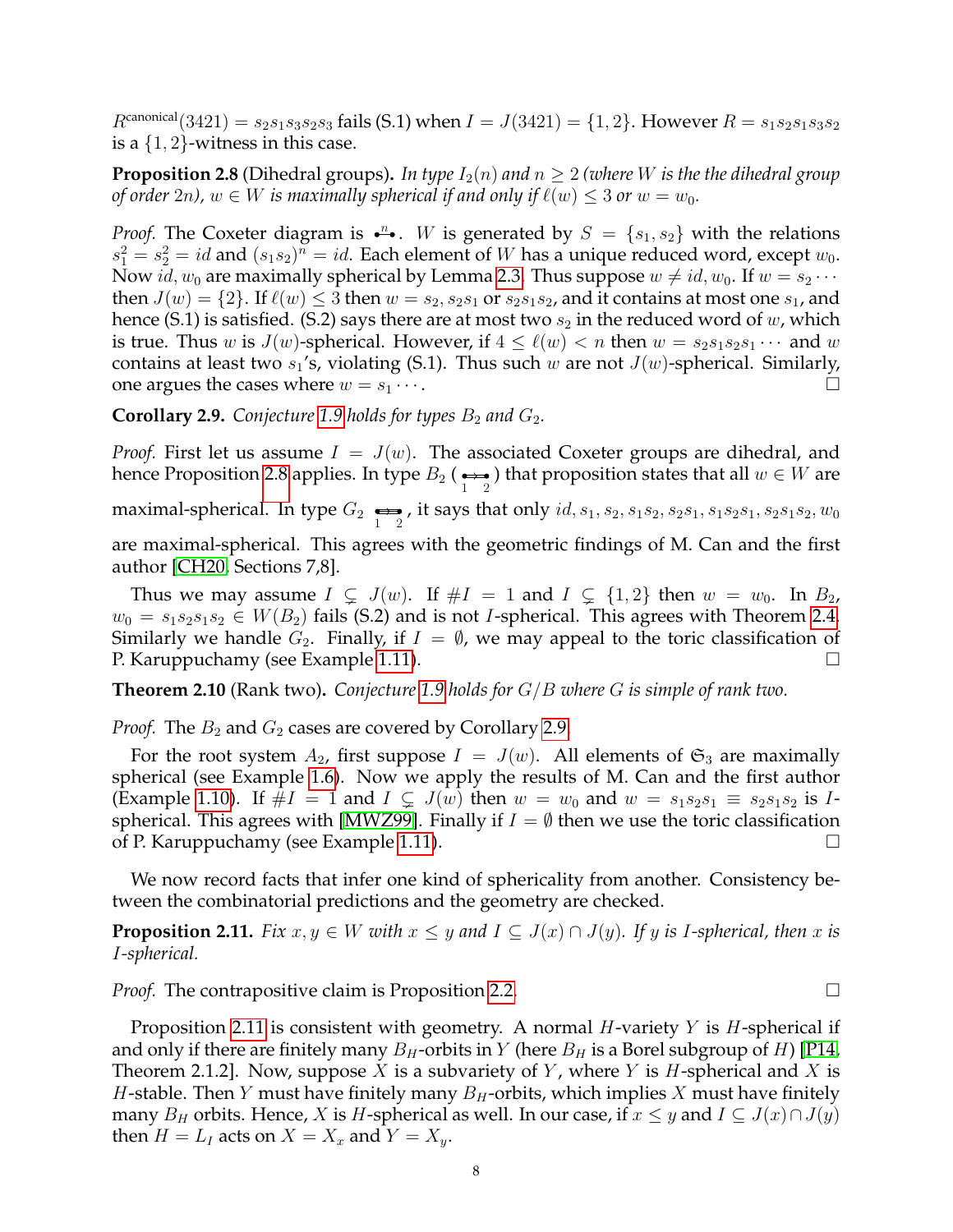<span id="page-8-2"></span>**Proposition 2.12** (Monotonicity). Let  $w \in W$  and suppose  $I' \subset I \subseteq J(w)$ . If w is I'-spherical *then it is* I*-spherical.*

*Proof.* Suppose  $R = s_{r_1} \cdots s_{r_{\ell(w)}} \in \text{Red}(w)$  is an *I*'-witness. We show R is an *I*-witness. Trivially,  $R$  satisfies (S.1) with respect to  $I$ . Let

<span id="page-8-0"></span>
$$
\mathcal{G}_{I'} = \bigcup_{z'=1}^{m'} \overline{\mathcal{C}}^{(z')} \text{ and } \mathcal{G}_{I} = \bigcup_{z=1}^{m} \mathcal{C}^{(z)}
$$

be the decomposition [\(1\)](#page-0-1) for  $I'$  and  $I$ , respectively. Suppose  $z \in [m]$  is such that

(7) 
$$
\#\{i_t : i_t \in C^{(z)}\} > \ell(w_0^{(z)}) + \#\text{vertices}(C^{(z)}).
$$

Let  $z'_1,z'_2,\ldots,z'_s\in[m']$  be such that  $\overline{\mathcal{C}}^{(z'_j)}\subseteq\mathcal{C}^{(z)}.$  Let  $\overline{w}_0^{(z'_j)}$  be the longest element of the Coxeter group  $W(\overline{\mathcal{C}}^{(z'_j)})$  associated to  $\overline{\mathcal{C}}^{(z'_j)}$ , for  $1\leq j\leq s.$  Now, each  $W(\overline{\mathcal{C}}^{(z'_j)})$  is a parabolic subgroup of  $W({\cal C}^{(z)})$  and

$$
\prod_{j=1}^{s} \overline{w}_0^{(z'_j)} \leq w_0^{(z)}
$$

.

Thus,  $\sum_{j=1}^s \ell(\overline{w}_0^{(z'_j)})$  $\binom{(z'_j)}{0} \leq \ell(w_0^{(z)})$  $\binom{z}{0}$ , and hence

<span id="page-8-1"></span>(8) 
$$
\sum_{j=1}^s \left( \ell(\overline{w}_0^{(z'_j)}) + \# \text{vertices}(\overline{C}^{(z'_j)}) \right) < \ell(w_0^{(z)}) + \# \text{vertices}(\overline{C}^{(z)}),
$$

Combining  $(7)$ ,  $(8)$  and the pigeonhole principle implies  $(S.2)$ , with respect to  $I'$ , fails for some  $z_j'$ , a contradiction. Thus R satisfies (S.2) with respect to I, and therefore R is an  $I$ -witness.

Proposition [2.12](#page-8-2) is consistent with the following (known) fact:

<span id="page-8-3"></span>**Proposition 2.13** (Geometric monotonicity). *Suppose*  $w \in W$  and  $I' \subseteq I \subseteq J(w)$ . If  $X_w$  is  $L_{I}$ -spherical, then  $X_w$  is  $L_I$ -spherical.

*Proof.* Any Borel subgroup in  $L_{I'}$  is of the form  $B_{I'} := L_{I'} \cap B$  for some Borel subgroup  $B$ of G. Then  $B_{I'} \subseteq B_I := L_I \cap B$ . Clearly if  $B_{I'}$  has an open dense orbit in  $X_w$ , then  $B_I$  must have an open dense orbit in  $X_w$ . Thus if  $X_w$  is  $L_{I}$ -spherical, then  $X_w$  is  $L_{I}$ -spherical.  $\Box$ 

*Remark* 2.14*.* An anonymous referee points out to us that, in view of Proposition [2.13,](#page-8-3) the terminology we use of  $X_w$  being "maximally spherical" if it is  $L_{J(w)}$  spherical is, in a sense, backwards. By Proposition [2.13,](#page-8-3)  $X_w$  being  $L_{J(w)}$ -spherical is a necessary condition for it to be  $L_I$ -spherical for any  $I \subsetneq J(w)$ . Hence,  $L_{J(w)}$ -spherical is "least spherical", and the "most spherical" are those that are  $L_{\emptyset}$ -spherical since they are  $L_{I'}$ -spherical for *any*  $I' ⊆ J(w)$ . Due to Proposition [2.12,](#page-8-2) a similar remark applies to our notion of w being "maximally spherical".

<span id="page-8-4"></span>**Proposition 2.15.** *Suppose*  $X, Y \subseteq [r]$  *where*  $[s_x, s_y] = id$  *for all*  $x \in X, y \in Y$ *. Let*  $w = uv$ *where*  $u \in W_X$  *and*  $v \in W_Y$ . If  $I \subseteq J(w)$  then w is an I-spherical element of W if and only if u is *an*  $(I \cap X)$ -spherical element of  $W_X$  and v is an  $(I \cap Y)$ -spherical element of  $W_Y$ .

*Proof.* This follows since  $J(u) = J(w) \cap X$  and  $J(v) = J(w) \cap Y$ , and since any component of  $\mathcal{G}_I$  is a component of the induced subdiagram of  $\mathcal{G}_X$  on the nodes  $I \cap X$  or the induced subdiagram of  $\mathcal{G}_Y$  on the nodes  $I \cap Y$ .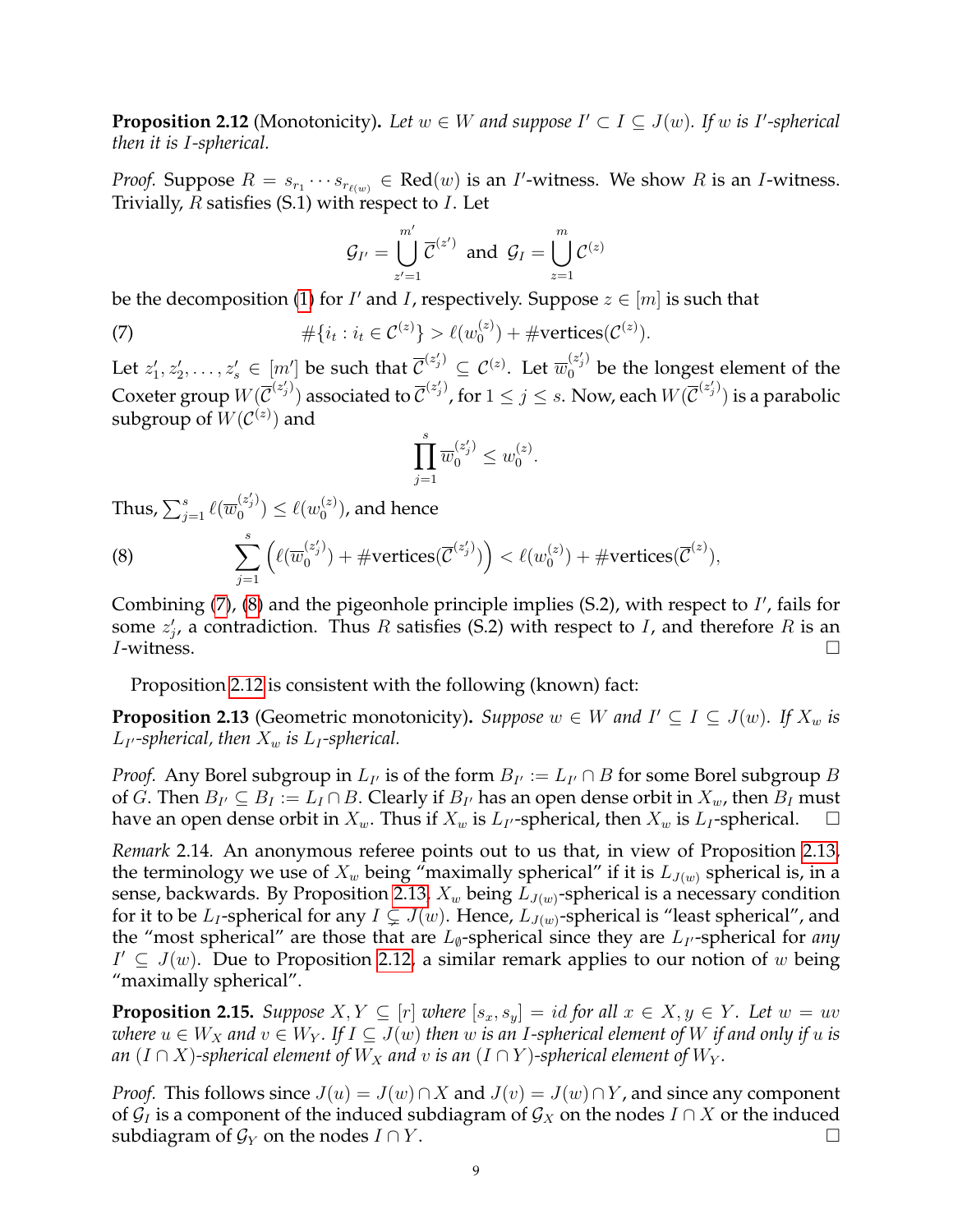| $S_1S_2S_3S_1S_4S_3S_1$                          | $S_1S_2S_3S_1S_2S_4S_3S_1$             | $S_1S_3S_1S_2S_3S_4S_3S_1$          |
|--------------------------------------------------|----------------------------------------|-------------------------------------|
| $S_1S_2S_3S_1S_2S_3S_4S_3S_1$                    | $S_1S_2S_3S_1S_4S_3S_1S_2$             | $S_2S_3S_1S_2S_4S_3S_1S_2$          |
| $S_1S_2S_3S_1S_2S_4S_3S_1S_2$                    | $s_2s_3s_2s_4s_3s_1s_2$                | $s_1s_3s_1s_2s_3s_4s_3s_1s_2$       |
| $S_2S_3S_1S_2S_3S_4S_3S_1S_2$                    | $S_1S_2S_3S_1S_2S_3S_4S_3S_1S_2$       | $S_2S_3S_1S_2S_4S_3S_2$             |
| $s_1s_2s_3s_1s_2s_4s_3s_2$                       | $s_2s_3s_2s_4s_3s_2$                   | $S_1S_3S_1S_2S_3S_4S_3S_2$          |
| $S_2S_3S_1S_2S_3S_4S_3S_2$                       | $s_1s_2s_3s_1s_2s_3s_4s_3s_2$          | $S_1S_2S_3S_1S_4S_3S_1S_2S_3$       |
| $S_1S_3S_1S_2S_4S_3S_1S_2S_3$                    | $s_2s_3s_1s_2s_4s_3s_1s_2s_3$          | $s_1s_2s_3s_1s_2s_4s_3s_1s_2s_3$    |
| $S_3S_2S_4S_3S_1S_2S_3$                          | $s_2s_3s_2s_4s_3s_1s_2s_3$             | $S_3S_1S_2S_3S_4S_3S_1S_2S_3$       |
| $S_1S_3S_1S_2S_3S_4S_3S_1S_2S_3$                 | $S_2S_3S_1S_2S_3S_4S_3S_1S_2S_3$       | $S_1S_2S_3S_1S_2S_3S_4S_3S_1S_2S_3$ |
| $S_1S_3S_1S_2S_3S_4S_3$                          | $S_1S_2S_3S_1S_4S_3S_1S_2S_3S_4$       | $S_1S_3S_1S_2S_4S_3S_1S_2S_3S_4$    |
| $S_2S_3S_1S_2S_4S_3S_1S_2S_3S_4$                 | $s_1s_2s_3s_1s_2s_4s_3s_1s_2s_3s_4$    | $s_3s_2s_4s_3s_1s_2s_3s_4$          |
| $S_2S_3S_2S_4S_3S_1S_2S_3S_4$                    | $s_3s_1s_2s_3s_4s_3s_1s_2s_3s_4$       | $s_1s_3s_1s_2s_3s_4s_3s_1s_2s_3s_4$ |
| $S_2S_3S_1S_2S_3S_4S_3S_1S_2S_3S_4$              | $s_1s_2s_3s_1s_2s_3s_4s_3s_1s_2s_3s_4$ |                                     |
| TABLE 1. Non $J(w)$ -spherical elements of $D_4$ |                                        |                                     |

<span id="page-9-0"></span>Suppose  $D, D'$  are two Coxeter diagrams and  $\phi : D \hookrightarrow D'$  is an embedding of Coxeter diagrams (preserving edge multiplicities). Then  $\phi$  induces an embedding of Coxeter groups  $(W_D, S_D) \hookrightarrow (W_{D'}, S_{D'})$ , their labellings  $[r_D] \hookrightarrow [r_{D'}]$ , and root systems  $(\Phi_D, \Delta_D) \hookrightarrow$  $(\Phi_{D'}, \Delta_{D'})$ . Abusing notation, we use  $\phi$  to indicate all of these injections.

<span id="page-9-1"></span>**Proposition 2.16** (Diagram embedding). If  $w \in W_D$  is *I-spherical for*  $I \subseteq J(w)$  *then*  $\phi(w) \in$  $W_{D'}$  *is*  $\phi(I)$ -spherical.

*Proof.* Suppose  $R = s_{i_1} \cdots s_{i_{\ell(w)}} \in \text{Red}_{(W_D, S_D)}(w)$  is an *I*-witness. We may suppose that the  $\phi$  sends  $D$  to the nodes of  $D'$  labelled by  $1', 2', \ldots, r_D'$ . Then  $s_{i_1'}\cdots s_{i_{\ell(w)}}\in \text{Red}_{(W_{D'},S_{D'})}(\phi(w))$ and clearly

$$
\phi(I) \subseteq \phi(J(w)) = J(\phi(w))
$$

(thus it make sense to ask if  $\phi(w)$  is  $\phi(I)$ -spherical). Since  $\phi([r_D] - I) = \{1', 2', \ldots, r_D'\}$  $\phi(I)$ , (S.1) holds for  $\phi(I)$ . Now (S.2) holds since  $\mathcal{G}_I \cong \mathcal{G}_{\phi(I)}$  (Coxeter diagram isomor- $\mathsf{phism}$ ).

*Example* 2.17 ( $D_4$ ). Of the  $2^34! = 192$  many elements of the Weyl group of type  $\frac{1}{13}$ 2 4 ,

the 38 that are not  $J(w)$ -spherical are given in Table [1.](#page-9-0) One can check that the list is consistent with Propositions [2.15](#page-8-4) and [2.16.](#page-9-1) For instance, from Example [1.6,](#page-1-0) all elements of the Weyl groups for  $A_1, A_2$ , and  $A_3$  are maximally spherical. This combined with the two propositions says that any  $w \in W(D_4)$  that is in a (strict) parabolic subgroup is spherical. That is why all of the words in the table use the entirety of S.

Proposition [2.16](#page-9-1) is consistent with Conjecture [1.9.](#page-2-2) In our proof of Theorem [3.6,](#page-13-1) we will require the geometric version of Proposition [2.16](#page-9-1) for the general linear group; this is Proposition [2.19](#page-11-1) which we prepare for now. The result holds for reductive groups in other types. We omit the general proof as the algebraic groups setup required is substantial.

Let  $n, f, N \in \mathbb{Z}_{>0}$  be such that  $n + f \leq N$ . We now define maps between the root systems, Weyl groups, and labelings of  $GL_n$  and  $GL_N$ . Let  $T_n$  and  $T_N$  be the subspaces of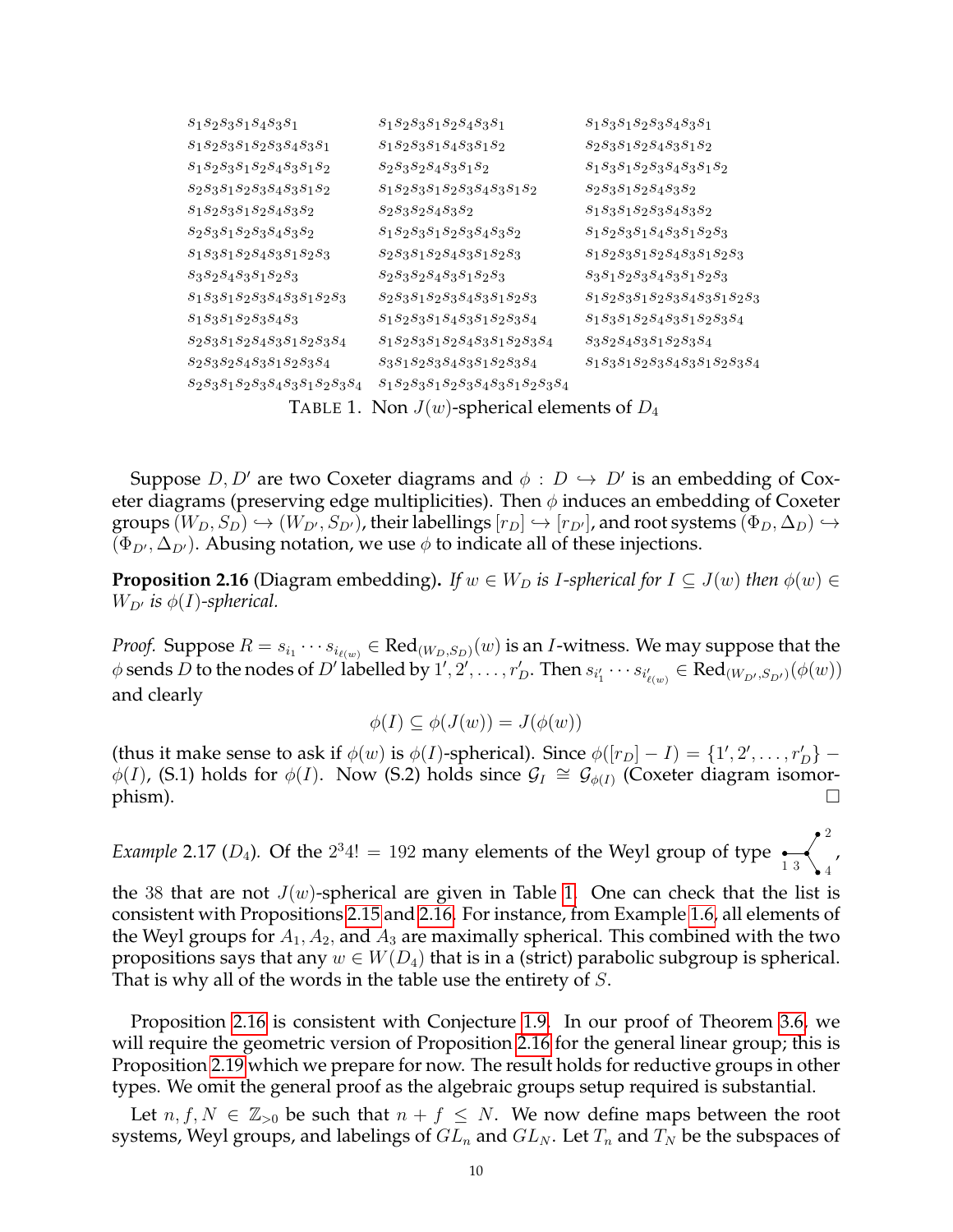diagonal matrices in  $GL_n$  and  $GL_N$ , respectively.

(9) 
$$
\Phi_n \hookrightarrow \Phi_N \qquad W_n \hookrightarrow W_N \qquad [n-1] \hookrightarrow [N-1] \n\alpha_i \mapsto \alpha_{f+i} \qquad s_i \mapsto s_{f+i} \qquad i \mapsto f+i
$$

Abusing notation, we use  $\iota$  to indicate all of these maps. Let  $h: GL_n \hookrightarrow GL_N$  be given by

(10) 
$$
g \mapsto \begin{bmatrix} \mathrm{Id}_f & & \\ & g & \\ & & \mathrm{Id}_{N-n-f} \end{bmatrix},
$$

where  $\mathsf{Id}_k$  is the  $k \times k$  identity matrix. The map h is compatible with the maps  $\iota$ . That is,

<span id="page-10-0"></span>(11) 
$$
h(w) = \iota(w) \text{ for } w \in W_n;
$$

here we abuse notation and write  $h(w)$  to mean the image, under h, of a coset representative of w in  $N(T_n)$  is equal to a coset representative of  $\iota(w)$  in  $N(T_N)$ . Further,  $h(U_\alpha) = U_{\iota(\alpha)}$ where  $U_\alpha$  is the *root subgroup* of  $\alpha \in \Phi_n$ . Since  $h(B_n) \subseteq B_N$ , h descends to an injective map

(12) 
$$
\overline{h}: GL_n/B_n \hookrightarrow GL_N/B_N.
$$

<span id="page-10-3"></span>We now prove a lemma inspired by E. Richmond and W. Slofstra's [\[RS16,](#page-25-17) Lemma 4.8].

<span id="page-10-4"></span>**Lemma 2.18.** *The map*  $\overline{h}$  :  $GL_n/B_n$   $\hookrightarrow$   $GL_N/B_N$  *induces a*  $L_{J(w)}$ *-equivariant isomorphism*  $X_{wB_n}\hookrightarrow X_{\iota(w)B_N}$  for all  $w\in W_n$  (the action of  $L_{J(w)}$  on the right hand side is  $h(L_{J(w)})).$ 

*Proof.* That  $h: X_{wB_n} \hookrightarrow X_{\iota(w)B_N}$  follows from [\(11\)](#page-10-0) and the Bruhat decomposition. Thus, since  $X_{\iota(w)B_N}$  is normal, to show that  $X_{wB_n} \hookrightarrow X_{\iota(w)B_N}$  is an isomorphism we need only show surjectivity (by Zariski's Main Theorem).

Let  $K = \{f+1, \ldots, f+n-1\}$ . The parabolic  $P_K = L_K U_K$ , where  $U_K = R_u(P_K)$  is the unipotent radical of  $P_K$ . Let  $B_K := L_K \cap B_N$  be a Borel subgroup of  $L_K$ . From, *e.g.*, the proof of [\[RS16,](#page-25-17) Lemma 4.8], we recall that

$$
(13) \t\t\t B_N = B_K U_K,
$$

and that  $U_K$  is stable under conjugation by any  $v \in (W_N)_K$  (parabolic subgroup), and in particular

$$
(14) \t\t\t v^{-1}U_K v B_N = B_N.
$$

An element  $b \in B_K$  has the form

<span id="page-10-2"></span><span id="page-10-1"></span>
$$
\begin{bmatrix} r & & \\ & s & \\ & & t \end{bmatrix},
$$

where  $r \in T_f$ ,  $s \in B_n$ , and  $t \in T_{N-n-f}$  (where  $T_k$  denotes the subspace of diagonal matrices in  $GL_k$ ). Thus for any such b, there exists a

$$
t_b = \begin{bmatrix} r^{-1} & & \\ & \operatorname{Id}_n & \\ & & t^{-1} \end{bmatrix} \in H := \left\{ \begin{bmatrix} A & & \\ & \operatorname{Id}_n & \\ & & C \end{bmatrix} : A \in T_f, B \in T_{N-n-f} \right\}
$$

such that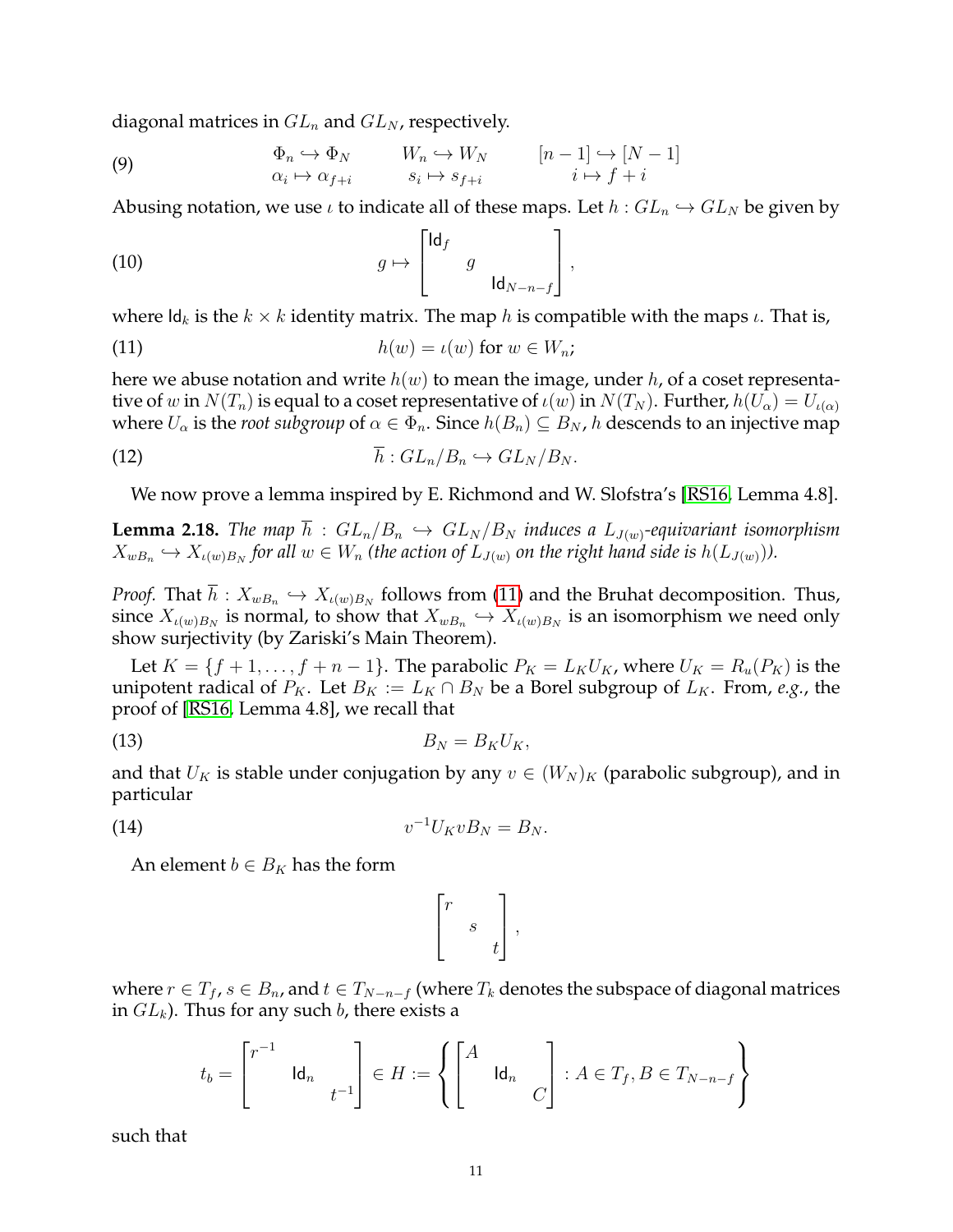<span id="page-11-3"></span><span id="page-11-2"></span>
$$
bt_b = \begin{bmatrix} \mathsf{Id}_f & & \\ & s & \\ & & \mathsf{Id}_{N-n-f} \end{bmatrix} = h(s).
$$

This allows us to conclude that

$$
(15) \t\t\t h(B_n)H=B_K.
$$

Also, notice that

(16) 
$$
Hv = vH \text{ for } v \in (W_N)_K.
$$

Consider the Schubert cell of  $v \in (W_N)_K$ . We have  $v = \iota(w)$  for some  $w \in W_n$ .

$$
B_N v B_N / B_N = B_K U_K v B_N / B_N
$$
  
\n
$$
= B_K (v v^{-1}) U_K v B_N / B_N
$$
  
\n
$$
= B_K v B_N / B_N
$$
  
\n
$$
= h(B_n) H v B_N / B_N
$$
  
\n
$$
= h(B_n) v B_N / B_N
$$
  
\n
$$
= h(B_n) u(w) B_N / B_N
$$
  
\n
$$
= h(B_n w) B_N / B_N
$$
  
\n
$$
= h(B_n w B_n / B_n)
$$
  
\n(11)  
\n(12)

Thus h induces a surjection from the Schubert cell of  $w \in W_n$  onto the Schubert cell of  $u(w) = v$ . Since the same holds for all  $u = u(w') \le u(w) = v \in (W_N)_{K}$ , the Bruhat decomposition implies  $X_{wB_n} \hookrightarrow X_{\iota(w)B_N}$  is surjective.

The map h is  $GL_n$ -equivariant (where the action on the right hand side is given by  $h(GL_n)$ ). Thus  $L_{J(w)} \subseteq \text{stab}_{GL_n}(X_{wB_n})$  implies  $h(L_{J(w)}) \subseteq \text{stab}_{GL_N}(X_{\iota(w)B_N})$ . Thus the isomorphism  $X_{wB_n} \hookrightarrow X_{\iota(w)B_N}$  is  $L_{J(w)}$ -equivariant.

<span id="page-11-1"></span>**Proposition 2.19** (Diagram embedding; geometric version). *If*  $X_{wB_n} \subseteq GL_n/B_n$  *is*  $L_I$ *spherical for*  $I \subseteq J(w)$ *, then*  $X_{\iota(w)B_N} \subseteq GL_N/B_N$  *is*  $L_{\iota(I)}$ *-spherical.* 

*Proof.* Lemma [2.18](#page-10-4) implies that  $X_{wB_n} \cong X_{\iota(w)B_N}$  as  $L_{J(w)}$ -varieties (and hence as  $L_I$ -varieties for  $I \subseteq J(w)$ ). If  $I \subseteq [n-1]$ , then  $h(L_I) \subseteq L_{\iota(I)}$ . In particular, since  $\iota(J(w)) = J(\iota(w))$ , this implies

$$
h(L_I) \subseteq L_{\iota(I)} \subseteq L_{\iota(J(w))} = L_{J(\iota(w))} \subseteq \mathrm{stab}_{GL_N}(X_{\iota(w)B_N}).
$$

We conclude that, if  $X_{wB_n}$  is  $L_I$ -spherical, then  $X_{\iota(w)B_N}$  is  $L_I$ -spherical, which in turn implies  $X_{\iota(w)B_N}$  is  $L_{\iota(I)}$ -spherical.

### <span id="page-11-4"></span>3. THE GENERAL LINEAR GROUP

<span id="page-11-0"></span>In what remains,  $G = GL_n$ . This is type  $A_{n-1}$ , hence  $S = \{s_i = (i \ i+1) : 1 \le i \le n-1\}$ . We express  $w ∈ W(A_{n-1}) \cong \mathfrak{S}_n$  in one-line notation. Here,

(17) 
$$
J(w) = \{ j \in [n-1] : w^{-1}(j) > w^{-1}(j+1) \}
$$

 $(j \in J(w)$  if  $j + 1$  appears to the left of j in w's one-line notation). Indeed, the description [\(17\)](#page-11-4) is saying the that left descents of w are the *right* descents of  $w^{-1}$ . Let  $I \in 2^{J(w)}$  and

$$
D := [n-1] - I = \{d_1 < d_2 < d_3 < \ldots < d_k\}.
$$

By convention,  $d_0 := 0, d_{k+1} := n$ .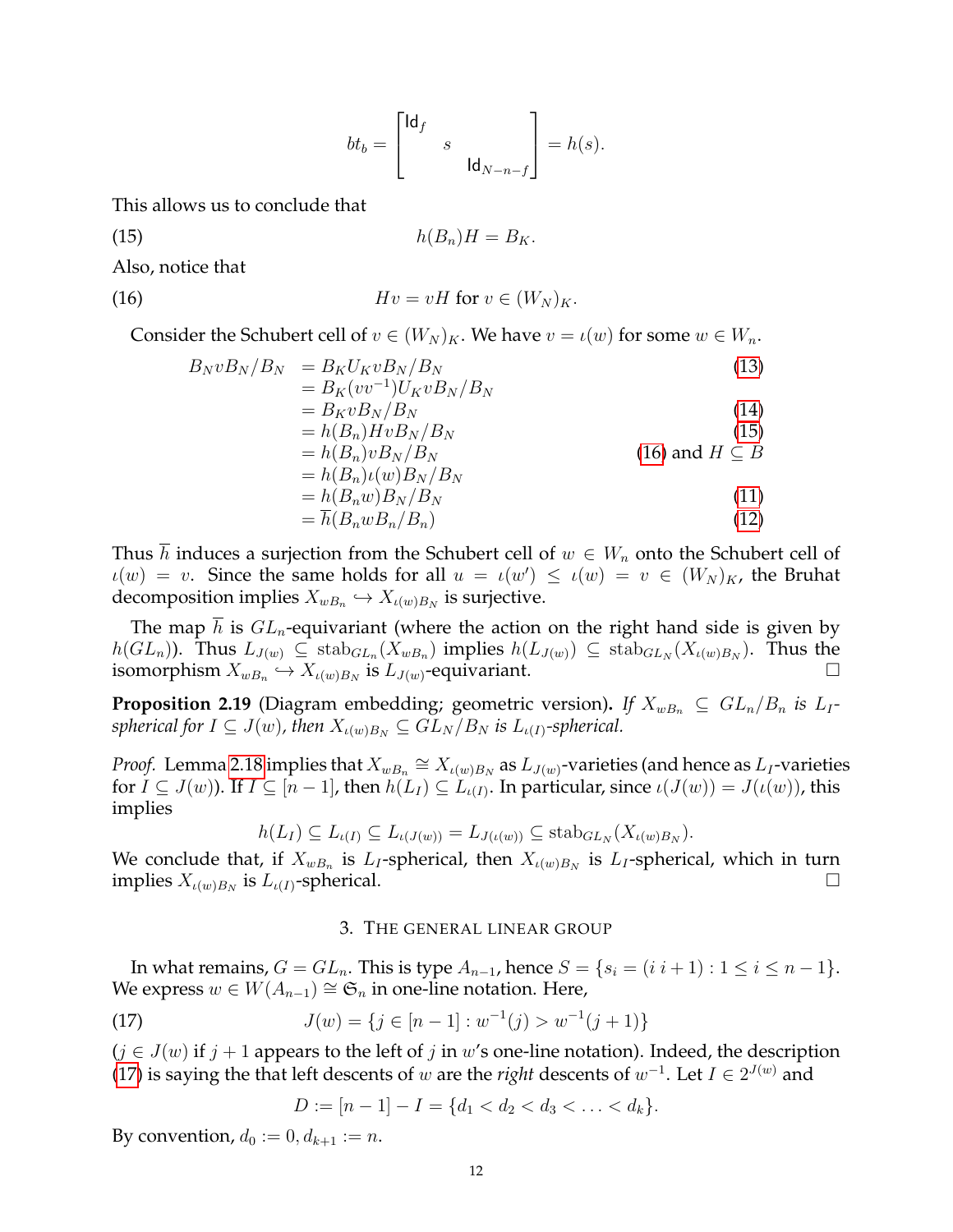$\bf{Definition 3.1}$  ( $GL_n$ -version of Definition [1.1\)](#page-0-0).  $w\in \mathfrak{S}_n$  is *I-spherical* if  $R=s_{i_1}s_{i_2}\cdots s_{i_{\ell(w)}}\in E$  $Red(w)$  exists such that

(S.1')  $s_{d_i}$  appears at most once in  $R$ 

 $(5.2')$   $\#\{m : d_{t-1} < i_m < d_t\} < {d_t - d_{t-1} + 1 \choose 2}$  $\binom{t-1}{2}$  for  $1 \le t \le k+1$ .

w is *maximally spherical* if it is  $J(w)$ -spherical.

Clearly (S.1') is the specialization of (S.1). For (S.2), the Coxeter graph induced by the nodes of the  $A_{n-1}$  diagram strictly between  $d_{t-1}$  and  $d_t$  is type  $A_{d_t-d_{t-1}-1}$ . In type  $A_{d_t-d_{t-1}-1}$ ,  $\ell(w_0) = \binom{d_t-d_{t-1}}{2}$  $\binom{d_{t-1}}{2}$ . Now  $\ell(w_0) + (d_t - d_{t-1} - 1) = \binom{d_t - d_{t-1} + 1}{2}$  $\binom{t-1}{2} - 1$ , which agrees with (S.2'), once one accounts for the strict inequality used.

Let  $T$  be invertible diagonal matrices and  $B$  be the invertible upper triangular matrices in  $G = GL_n$ . Hence  $G/B$  is the variety Flags( $\mathbb{C}^n$ ) of complete flags of subspaces in  $\mathbb{C}^n$ . Here,  $L_I$  is the Levi subgroup of invertible block matrices

(18) 
$$
L_I = GL_{d_1-d_0} \times GL_{d_2-d_1} \times \cdots \times GL_{d_k-d_{k-1}} \times GL_{d_{k+1}-d_k}.
$$

<span id="page-12-0"></span>**Conjecture 3.2** ( $GL_n$ -version of Conjecture [1.9\)](#page-2-2). Let  $I \subseteq J(w)$ .  $X_w$  is  $L_I$ -spherical if and only *if* w *is* I*-spherical.*

*Example* 3.3*.* Let  $w = 35246781 \in \mathfrak{S}_8$ . Here  $J(w) = \{1, 2, 4\}$ . If  $I = J(w)$  then  $D =$  $\{3, 5, 6, 7\}$ . Now,  $R = s_1 s_2 s_1 s_3 s_4 s_3 s_2 s_5 s_6 s_7 \in \text{Red}(w)$ , but it fails (S.1'). Instead consider

 $R' = s_1 s_2 s_1 s_4 s_3 s_2 s_4 s_5 s_6 s_7 \in \text{Red}(w).$ 

(S.1') holds. To verify (S.2') we check that

- $4 = \#\{m: 0 < r_m < 3\} < \binom{3-0+1}{2}$  $\binom{0+1}{2} = 6$
- 2 =  $\#\{m: 3 < r_m < 5\}$  <  $\binom{5-3+1}{2}$  $\binom{3+1}{2} = 3$
- 0 =  $\#\{m: 5 < r_m < 6\} < {\binom{6-5+1}{2}}$  $\binom{5+1}{2} = 1$
- 0 =  $\#\{m: 6 < r_m < 7\} < {\binom{7-\overline{6}+1}{2}}$  $\binom{6+1}{2} = 1$
- 0 =  $\#\{m: 7 < r_m < 8\} < {\binom{8-7+1}{2}}$  $\binom{7+1}{2} = 1$

Hence  $w$  is maximally spherical.

<span id="page-12-2"></span>*Example* 3.4*.* Let  $n = 5, w = 24531$ . Here  $I = J(w) = \{1, 3\}$  and  $D = \{2, 4\}$ . Let  $R =$  $s_3s_1s_2s_3s_4s_3 \in \text{Red}(w)$ . R satisfies (S.1') but fails (S.2') since  $\#\{m : 2 < i_m < 4\}$  $\binom{4-2+1}{2}$  $\binom{2+1}{2}$  = 3. One checks no expression in Red $(w)$  is an *I*-witness. Hence Conjecture [3.2](#page-12-0) predicts that  $X_{24531}$  is not  $L_{J(w)}$ -spherical. We will *prove* this is true in Example [4.18.](#page-19-0)

A permutation  $w \in \mathfrak{S}_n$  is *bigrassmannian* if both w and  $w^{-1}$  have a unique descent. A. Lascoux-M.-P. Schützenberger [\[LS96\]](#page-25-10) initiated the study of these permutations and identified a number of their nice (Bruhat) order-theoretic properties.<sup>[2](#page-12-1)</sup> The *code* of  $w \in \mathfrak{S}_n$ ,

$$
code(w) = (c_1, c_2, \ldots, c_n),
$$

is defined by letting  $c_i$  be the number of boxes in the *i*-th row of  $D(w)$  (as defined in [\(6\)](#page-6-2)). In fact, w is bigrassmannian if and only if its diagram consists of an  $b \times a$  rectangle. More precisely,  $\text{code}(w) = (0^f, a^b, 0^g)$  where  $f + b + g = n$ .

For later reference, we record a simple (and well-known) observation:

<span id="page-12-1"></span> $^{2}$ For example,  $w\in \mathfrak{S}_{n}$  is bigrassmannian if and only if it is join-irreducible.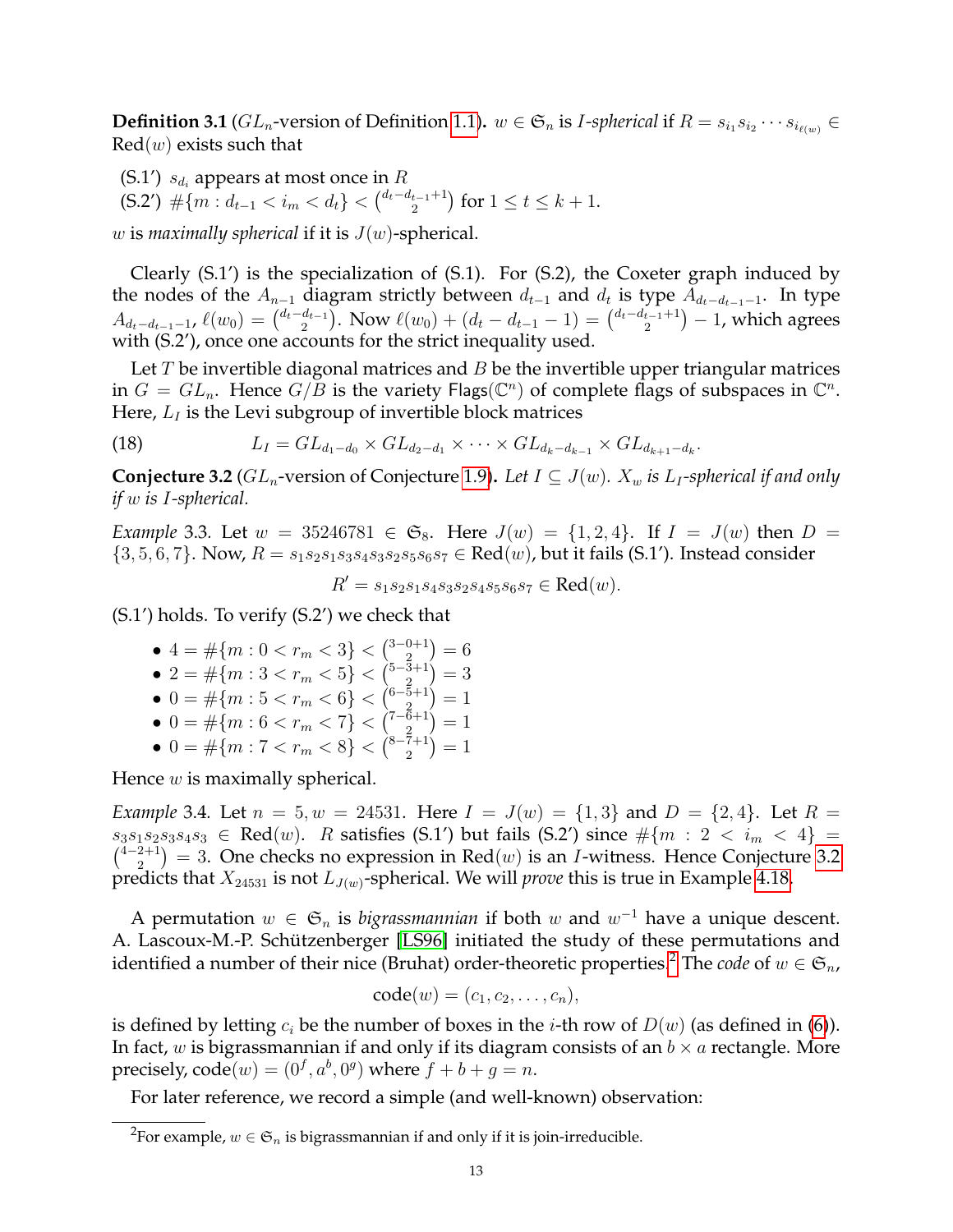<span id="page-13-6"></span>**Lemma 3.5.** If w is bigrassmannian with  $code(w) = (0^f, a^b, 0^g)$  where  $f + b + g = n$ , then the  $u$ nique descent of  $w$  is at position  $f + b$ , the unique descent of  $w^{-1}$  is at  $f + a$ , and in particular  $J(w) = \{f + a\}$ . Moreover,  $f + a + 1$  appears left of  $f + a$  in w's one-line notation.

*Proof.* The first sentence follows from elementary considerations about  $D(w)$  (defined in [\(6\)](#page-6-2)); see [\[M01,](#page-25-0) Section 2.1] and more specifically [\[M01,](#page-25-0) Proposition 2.1.2]. The second sentence is the parenthetical immediately after [\(17\)](#page-11-4), for the case at hand.

<span id="page-13-1"></span>**Theorem 3.6.** Let  $w \in \mathfrak{S}_n$  be bigrassmannian. Conjecture [3.2](#page-12-0) holds for  $I = J(w)$ . Moreover, w *is* J(w)*-spherical if and only if*

<span id="page-13-5"></span>(19)  $code(w) \in \{(0^f, a, 0^g), (0^f, 1^b, 0^g), (0^f, 2^2, 0^g)\}.$ 

When w is bigrassmannian,  $\#J(w) = 1$ . Thus, the remaining bigrassmannian case of Conjecture [1.9](#page-2-2) (equivalently, Conjecture [3.2\)](#page-12-0) not covered in the statement of Theorem [3.6](#page-13-1) is  $I = \emptyset$ . However, that case is covered by the toric classification of P. Karuppuchamy (see Example [1.11\)](#page-3-1). We will delay the proof of Theorem [3.6](#page-13-1) until Section [5,](#page-21-0) after building up the framework used for the proof.

*Example* 3.7. A permutation  $w \in \mathfrak{S}_n$  is *dominant* if  $code(w)$  is a partition. For  $n = 5$ , the codes of the non  $J(w)$ -spherical dominant permutations are:

$$
(2, 2, 2, 0, 0), (2, 2, 2, 1, 0), (3, 3, 0, 0, 0), (3, 3, 1, 0, 0), (3, 3, 1, 1, 0)(3, 3, 2, 0, 0), (4, 1, 1, 0, 0), (4, 1, 1, 1, 0), (4, 2, 0, 0, 0), (4, 2, 2, 0, 0)(4, 2, 2, 1, 0), (4, 3, 0, 0, 0), (4, 3, 1, 0, 0), (4, 3, 1, 1, 0)
$$

What is the general classification of these partitions? In M. Develin-J. Martin-V. Reiner's [\[DMR07\]](#page-25-18), the associated  $X_w$  are called *Ding's Schubert varieties* (in reference to K. Ding's [\[D97\]](#page-25-19)). Hence we are asking which of Ding's Schubert varieties are  $L_{J(w)}$ -spherical (and more generally, one can ask which of these Schubert varieties are  $L_I$ -spherical).

We expect that Schubert varieties  $X_w$  are rarely  $L_{J(w)}$ -spherical. Theorem [3.6](#page-13-1) gives some concrete indication of this assertion. In view of Conjecture [3.2,](#page-12-0) we believe the following enumerative assertion is true:

<span id="page-13-0"></span>**Conjecture [3](#page-13-3).8.**  $\lim_{n\to\infty} \#\{w \in \mathfrak{S}_n : w \text{ is } J(w) \text{-spherical}\}/n! \to 0.$ <sup>3</sup>

(Conjecture [3.8](#page-13-0) should also hold for other Weyl groups of classical type.)

Suppose  $u \in \mathfrak{S}_n$  and  $v \in \mathfrak{S}_N$ . Let  $u \hookrightarrow v$  denote a *pattern embedding*, *i.e.*, there exists  $\phi_1$  <  $\phi_2 < \ldots < \phi_n$  such that  $v(\phi_1), \ldots, v(\phi_n)$  are in the same relative order as  $u(1), \ldots, u(n)$ . One says v *avoids* u if no such embedding exists.

<span id="page-13-2"></span>**Conjecture 3.9** (Pattern avoidance). If  $u \in \mathfrak{S}_n$  is not  $J(u)$ -spherical and  $u \hookrightarrow v \in \mathfrak{S}_N$  $(N > n)$  then  $v \in \mathfrak{S}_N$  *is not*  $J(v)$ -spherical. Moreover, the complete list of bad patterns are the *not maximally spherical elements of*  $\mathfrak{S}_5$  *(listed in Example* [1.6\)](#page-1-0).<sup>[4](#page-13-4)</sup>

With the assistance of J. Hu, we verified that all bad cases in  $\mathfrak{S}_n$  for  $n \leq 7$  can be blamed on the  $\mathfrak{S}_5$  patterns. It seems plausible to attack this problem by extending the ideas in Section [5.](#page-21-0) We hope to return to this in future work.

<span id="page-13-3"></span> ${}^{3}$ Since this work was submitted, Conjecture [3.8](#page-13-0) has been proved in work of D. Brewster and the authors [\[BHY20\]](#page-24-8).

<span id="page-13-4"></span><sup>&</sup>lt;sup>4</sup>As mentioned in the Introduction, Conjecture [3.9](#page-13-2) has since been proved by C. Gaetz [\[G21\]](#page-25-11).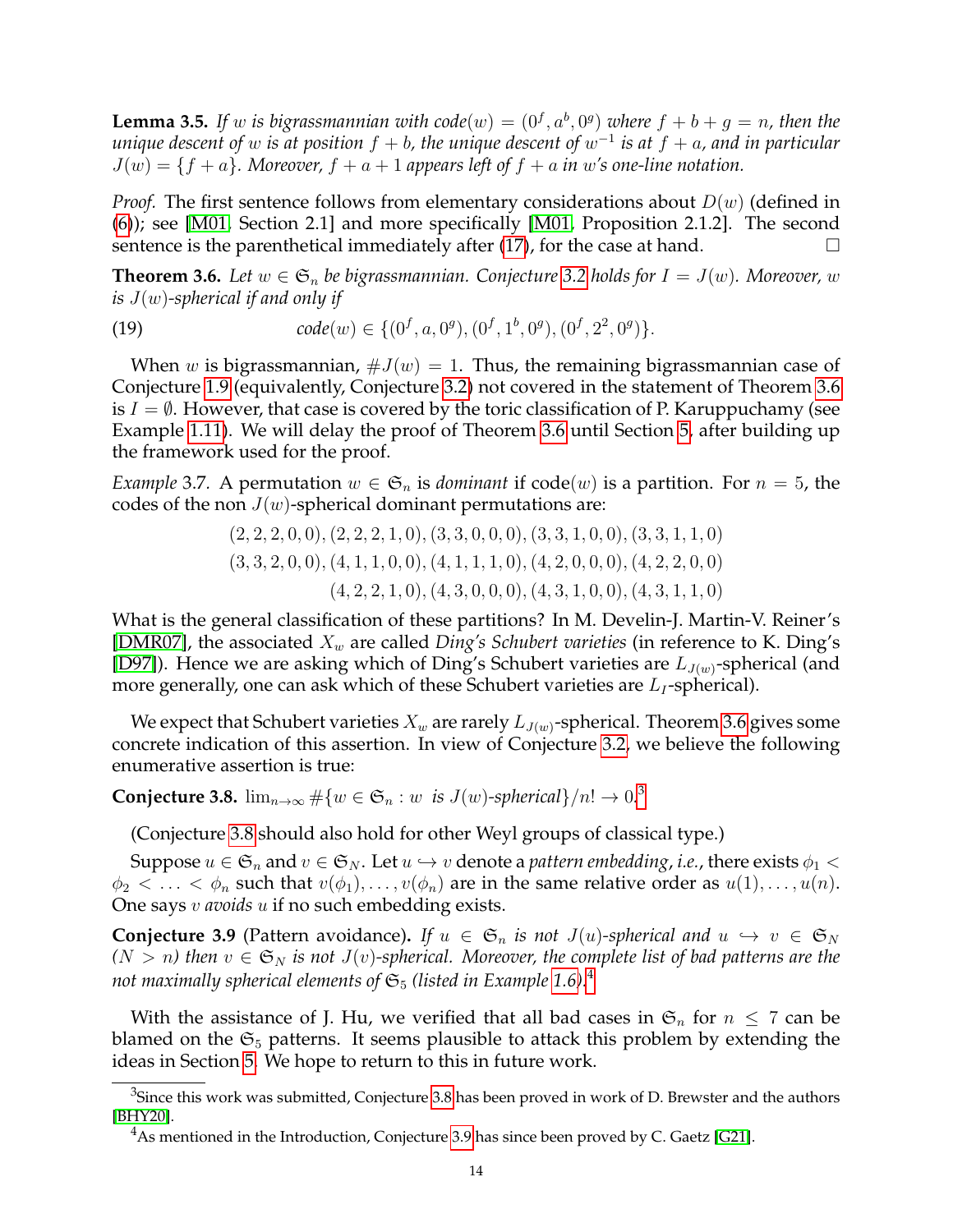#### 4. POLYNOMIALS

<span id="page-14-0"></span>We formalize a "split-symmetry" framework on algebraic combinatorics of polynomials in order to study the Levi sphericality problem.

4.1. **Split-symmetry in algebraic combinatorics.** Algebraic combinatorics has, at its core, the study of elements/bases of the ring of symmetric polynomials  $Sym(n)$  (see, e.g., [\[S99,](#page-25-20) Chapter 7]). Obversely, A. Lascoux–M.-P. Schützenberger introduced numerous asymmetric families in the polynomial ring Pol(n); see, *e.g.*, [\[L13,](#page-25-21) [PS19\]](#page-25-13) and the references therein. We now discuss an interpolation between  $\mathsf{Sym}(n)$  and  $\mathsf{Pol}(n)$ :

**Definition 4.1** (Split-symmetry). Fix integers  $d_0 := 0 < d_1 < d_2 < \ldots < d_k < d_{k+1} := n$ with  $D := \{d_1, \ldots, d_k\}$ .  $\Pi_D$  is the subring of Pol(n) consisting of polynomials separately symmetric in  $X_i := \{x_{d_{i-1}+1}, \ldots, x_{d_i}\}$  for  $1 \leq i \leq k+1$ . A polynomial is *D-split-symmetric* if  $f \in \Pi_D$ .

Clearly,

<span id="page-14-1"></span>**Proposition 4.2.**  $\Pi_D \cong \mathsf{Sym}(d_1) \otimes \mathsf{Sym}(d_2 - d_1) \otimes \cdots \otimes \mathsf{Sym}(d_{k+1} - d_k)$ .

A *partition* of length *n* is a sequence  $\lambda = (\lambda_1, \dots, \lambda_n)$  of non-negative integers with  $\lambda_1\geq\cdots\geq\lambda_n.$  Let Par<sub>n</sub> be the set of such partitions. The Schur polynomial is  $s_\lambda=\sum_T x^T$  , where the sum is over semistandard Young tableaux of shape  $\lambda$  with entries from [n]. Here,  $x^T := \prod_{i=1}^n x_i^{\#i \in T}$  $_{i}^{\#i\in T}.$  The set  $\{s_{\lambda}(x_1,\ldots,x_n): \lambda\in {\sf Par}_n\}$  is a  $\mathbb Z\text{-linear basis of }{\sf Sym}(n).$ 

**Definition 4.3.** The *D-Schur polynomials* are  $s_{\lambda^1,\dots,\lambda^k} := s_{\lambda^1}(X_1)s_{\lambda^2}(X_2)\cdots s_{\lambda^k}(X_k)$ , where  $(\lambda^1, \ldots, \lambda^k) \in {\sf Par}_D := {\sf Par}_{d_1-d_0} \times \cdots \times {\sf Par}_{d_{k+1}-d_k}.$ 

<span id="page-14-2"></span>By Proposition [4.2,](#page-14-1) and the basis property of (classical) Schur polynomials, we have **Corollary 4.4.**  $\{s_{\lambda^1,\dots,\lambda^k} : (\lambda^1,\dots,\lambda^k) \in \text{Par}_D\}$  *forms a basis of*  $\Pi_D$ *.* 

## <span id="page-14-3"></span>4.2. **Key polynomials.** The *Demazure operator* is

$$
\pi_j : \text{Pol}_n \to \text{Pol}_n
$$

$$
f \mapsto \frac{x_j f - x_{j+1} s_j f}{x_j - x_{j+1}},
$$

where  $s_j f := f(x_1, \ldots, x_{j+1}, x_j, \ldots, x_n)$ .

A *weak composition* of length *n* is a sequence  $\alpha = (\alpha_1, \dots, \alpha_n) \in \mathbb{Z}_{\geq 0}^n$ . Let Comp<sub>*n*</sub> denote the set of these weak compositions. Given  $\alpha \in \mathsf{Comp}_n$ , the *key polynomial*  $\kappa_\alpha$  is

 $x^{\alpha} := x_1^{\alpha_1} \cdots x_n^{\alpha_n}$ , if  $\alpha$  is weakly decreasing.

Otherwise, set

(20) 
$$
\kappa_{\alpha} = \pi_j(\kappa_{\widehat{\alpha}}) \text{ where } \widehat{\alpha} = (\alpha_1, \dots, \alpha_{j+1}, \alpha_j, \dots, \alpha_n) \text{ and } \alpha_{j+1} > \alpha_j.
$$

The key polynomials for  $\alpha \in \mathsf{Comp}_n$  form a  $\mathbb{Z}\text{-basis}$  of  $\mathbb{Z}[x_1,\ldots,x_n]$ ; see work of V. Reiner– M. Shimozono [\[RS95\]](#page-25-22) (and references therein) for more on  $\kappa_{\alpha}$ . Since it is known that the  $\pi_j$  operators satisfy the commutation relations  $\pi_i \pi_j = \pi_j \pi_i$  (for  $|i - j| > 1$ ) and the braid relations  $\pi_i \pi_{i+1} \pi_i = \pi_{i+1} \pi_i \pi_{i+1}$  (for  $1 \leq i \leq n-1$ ), the above recurrence is well-defined.

Define a *descent* of a composition  $\alpha$  to be an index  $j$  where  $\alpha_j > \alpha_{j+1}$ . Let Comp<sub>n</sub> $(D)$  be those  $\alpha \in \text{Comp}_n$  with descents contained in  $D = \{d_1, \ldots, d_k\}$  with  $d_1 < \ldots < d_k$ .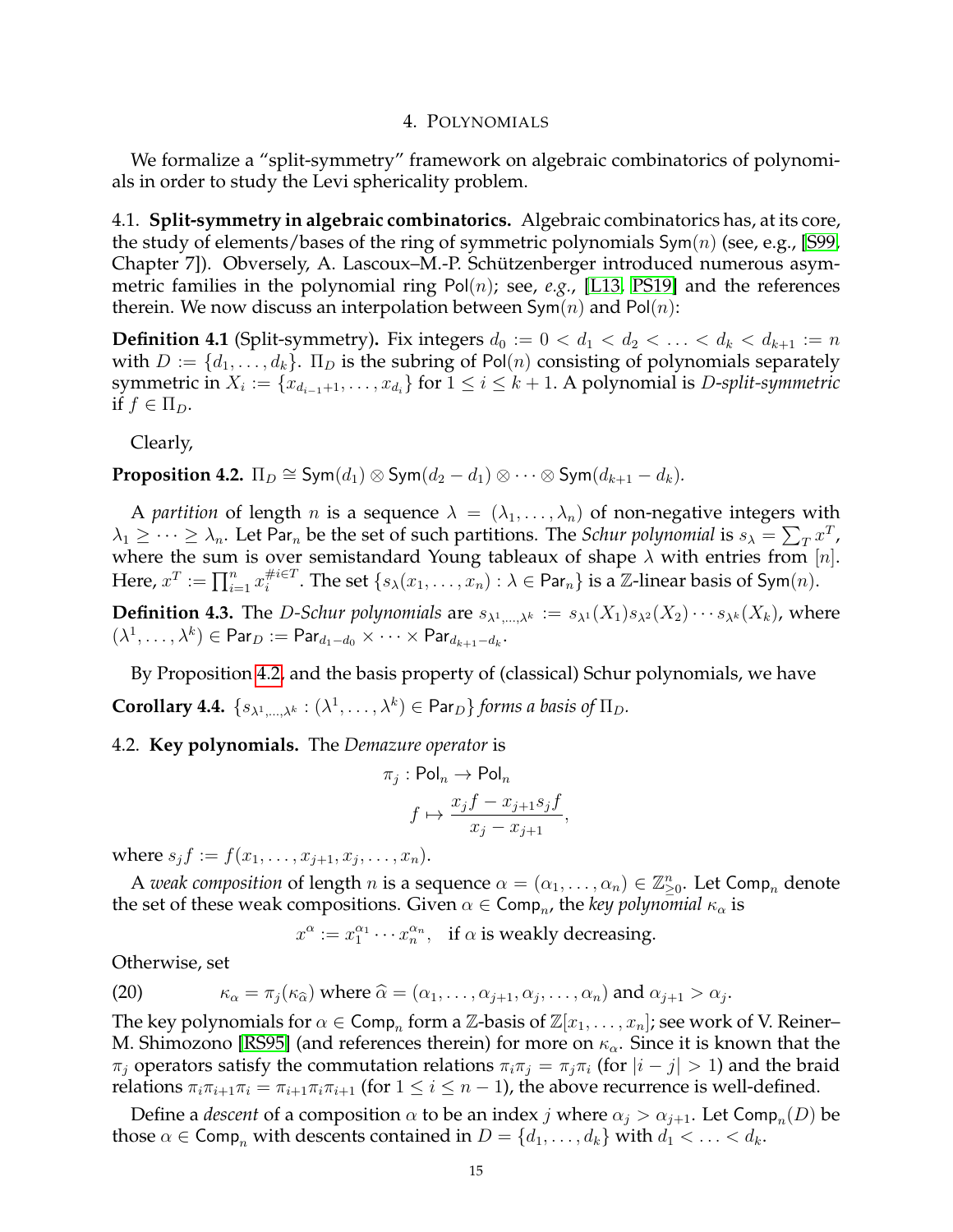Although we will not need it in this paper, let us take this opportunity to prove:

<span id="page-15-1"></span>**Proposition 4.5.**  $\{\kappa_\alpha : \alpha \in \textsf{Comp}_n(D)\}\$  *forms a*  $\mathbb{Z}\text{-linear basis of } \Pi_D$ *.* 

*Proof.* If  $d_i \leq j < d_{i+1}$ , then  $\pi_j(\kappa_\alpha) = \pi_j(\pi_j(\kappa_{\widehat{\alpha}})) = \pi_j(\kappa_{\widehat{\alpha}}) = \kappa_\alpha$  (since it is also true that  $\pi_j^2 = \pi_j$ ). Thus,

$$
\kappa_{\alpha} = \frac{x_j \kappa_{\alpha} - x_{j+1} s_j \kappa_{\alpha}}{x_j - x_{j+1}} \iff (x_j - x_{j+1}) \kappa_{\alpha} = x_j \kappa_{\alpha} - x_{j+1} s_j \kappa_{\alpha}
$$

$$
\iff (\kappa_{\alpha} - s_j \kappa_{\alpha}) x_{j+1} = 0
$$

$$
\iff \kappa_{\alpha} = s_j \kappa_{\alpha}.
$$

Hence  $\kappa_{\alpha} \in \Pi_D$ . Suppose a nonzero  $g \in \Pi_D$  is given. By Corollary [4.4,](#page-14-2)

<span id="page-15-0"></span>
$$
g = \sum_{\lambda^1, \lambda^2, \dots, \lambda^k} c_{\lambda^1, \lambda^2, \dots, \lambda^k} s_{\lambda^1, \dots, \lambda^k},
$$

where each  $c_{\lambda^1,\lambda^2,...,\lambda^k}$  is a scalar and  $(\lambda^1,\lambda^2,\ldots,\lambda^k)\in {\sf Par}_D.$ 

Let  $\overline{\lambda^i}$  be the parts of  $\lambda^i$  be written in non-decreasing order (*i.e.*, a "reverse partition"). Then let  $\alpha = \lambda^1, \ldots, \lambda^k \in \textsf{Comp}_n$  be obtained as the concatenation of these reverse partitions. Thus,  $\alpha$  will have descents at positions contained in D. Hence, by the first paragraph of this proof,  $\kappa_{\alpha} \in \Pi_D$ . It is well-known, and not hard to show, that

$$
[x^{\alpha}] \kappa_{\alpha} = 1
$$

(this can be deduced from, *e.g.*, Kohnert's rule [\[K90\]](#page-25-23)). Let  $\prec$  be the reverse lexicographic order on monomials. Among  $(\lambda^1,\dots,\lambda^k)\in$  Par $_D$  such that  $c_{\lambda^1,\lambda^2,\dots,\lambda^k}\neq 0$ , pick the unique one such that  $\alpha$  (as constructed above) is largest under  $\prec$ . Now,  $\alpha$  is the largest (monomial) exponent vector appearing in g under  $\prec$ . This follows by an easy induction. The base case is that that  $\overline{\mu}$  is the  $\prec$  largest exponent vector of  $s_{\mu}$ , which is well-known.

Hence in view of [\(21\)](#page-15-0),  $g_1 := g - c_{\lambda^1, \lambda^2, \dots, \lambda^k} \kappa_\alpha \in \Pi_D$  and the largest monomial appearing in  $g_1$  is strictly smaller in  $\prec$ . Therefore we may repeat this argument with  $g_1$  to obtain  $g_2$ and so on. As this process eventually terminates with  $g_r = 0$ . The result follows.

Example 4.6. Let 
$$
n = 4
$$
 and  $D = \{2\}$ , then  
\n
$$
g = x_1 x_2^2 x_4 + x_1^2 x_2 x_4 + x_1 x_2^2 x_3 + x_1^2 x_2 x_3 + x_1^2 x_2^2 \in \Pi_D
$$
\n
$$
= s_{(2,1),(1,0)} + s_{(2,2),(0,0)}
$$
\n
$$
= \kappa_{1,2,0,1} + \kappa_{2,2,0,0}.
$$

Now,  $(1, 2, 0, 1), (2, 2, 0, 0) \in \textsf{Comp}_n(D)$ , in agreement with Theorem [4.5.](#page-15-1)

Essentially the same argument for Proposition [4.5](#page-15-1) establishes an analogous result for Schubert and Grothendieck polynomials. Split-symmetry of these polynomials was studied in connection to *degeneracy loci*, in [\[BKTY04,](#page-24-9) [BKTY05\]](#page-24-10).

4.3. **Split-symmetry and multiplicity-free problems.** Consider two disparate notions of *multiplicity-freeness* that have been studied in algebraic combinatorics:

(MF1) Suppose  $f \in Sym(n)$  and

$$
f = \sum_{\lambda \in \text{Par}_n} c_{\lambda} s_{\lambda}.
$$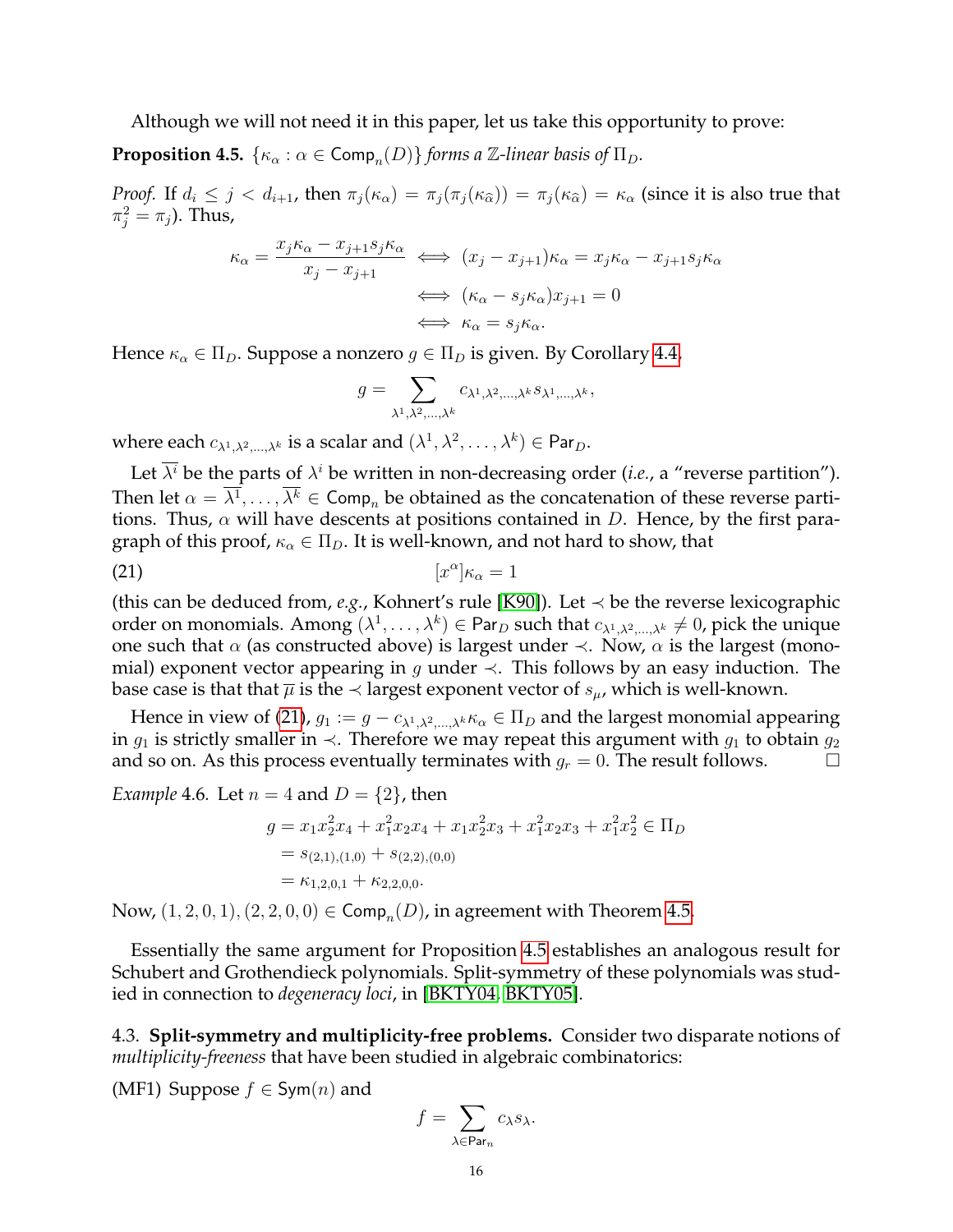Then f is *multiplicity-free* if  $c_{\lambda} \in \{0, 1\}$  for all  $\lambda$ . J. Stembridge [\[S01\]](#page-26-2) classified multiplicity-freeness when  $f = s_{\mu} s_{\nu}$ . For more such classifications see, *e.g.*, [\[B02,](#page-24-11) [TY10,](#page-26-3) [G10,](#page-25-24) [BvW13,](#page-24-12) [BP14,](#page-24-13) [BB17\]](#page-24-14).

(MF2) Now let

<span id="page-16-4"></span>
$$
f=\sum_{\alpha\in \operatorname{Comp}_n}c_{\alpha}x^{\alpha}\in \operatorname{Pol}_n.
$$

f is *multiplicity-free* if  $c_{\alpha} \in \{0, 1\}$  for all  $\alpha$ . In recent work of A. Fink-K. Mészáros-A. St. Dizier [\[FMS19\]](#page-25-25), multiplicity-free Schubert polynomials are characterized.

We unify problems of type (MF1) and (MF2), as follows:

<span id="page-16-1"></span>**Definition 4.7** (D-multiplicity-freeness)**.**

(22) 
$$
f = \sum_{(\lambda^1,\ldots,\lambda^k)\in \text{Par}_D} c_{\lambda^1,\ldots,\lambda^k} s_{\lambda^1,\ldots,\lambda^k} \in \Pi_D
$$

is *D-multiplicity-free* if  $c_{\lambda^1,\dots,\lambda^k} \in \{0,1\}$  for all  $(\lambda^1,\dots,\lambda^k) \in \mathsf{Par}_D$ .

If  $D = \emptyset$ , Definition [4.7](#page-16-1) is (MF1). When  $D = [n-1]$ , notice Par $_D = \text{Comp}_n$  and we recover (MF2).

**Definition 4.8** (Composition patterns)**.** Let

$$
\mathsf{Comp} := \bigcup_{n=1}^{\infty} \mathsf{Comp}_n.
$$

For  $\alpha = (\alpha_1, \ldots, \alpha_\ell), \beta = (\beta_1, \ldots, \beta_k) \in \text{Comp}, \alpha$  *contains the composition pattern*  $\beta$  if there exists integers  $j_1 < j_2 < \cdots < j_k$  that satisfy:

- $\bullet$   $(\alpha_{j_1}, \ldots, \alpha_{j_k})$  is order isomorphic to  $\beta$   $(\alpha_{j_s} \leq \alpha_{j_t}$  if and only if  $\beta_s \leq \beta_t)$ ,
- $\bullet \, |\alpha_{j_s} \alpha_{j_t}| \geq |\beta_s \beta_t|.$

The first condition is the naïve notion of pattern containment, while the second allows for minimum relative differences. If  $\alpha$  does not contain  $\beta$ , then  $\alpha$  *avoids*  $\beta$ . For  $S \subset$  Comp,  $\alpha$ avoids S if  $\alpha$  avoids all the compositions in S.

*Example* 4.9. The composition  $(3, 1, 4, 2, 2)$  contains  $(0, 1, 1)$ . It avoids  $(0, 2, 2)$ .

Define

$$
KM = \{(0, 1, 2), (0, 0, 2, 2), (0, 0, 2, 1), (1, 0, 3, 2), (1, 0, 2, 2)\}.
$$

Let KM<sub>n</sub> be those  $\alpha \in \textsf{Comp}_n$  that avoid KM.

<span id="page-16-0"></span>**Theorem 4.10.**  $\kappa_{\alpha}$  *is*  $[n-1]$ *-multiplicity-free if and only if*  $\alpha \in \overline{KM}_n$ *.* 

The proof is given in the companion paper [\[HY20\]](#page-25-12). The following problem asks for a complete generalization of Theorem [4.10:](#page-16-0)

<span id="page-16-3"></span>**Problem 4.11.** *Fix*  $D \subseteq [n-1]$ *. Characterize*  $\alpha \in \text{Comp}_n(D)$  *such that*  $\kappa_\alpha$  *is*  $D$ *-multiplicity-free.* 

C. Ross and the second author [\[RY15,](#page-25-14) Theorem 1.1] provide a (positive) combinatorial rule for computing the D-split expansion of  $\kappa_{\alpha}$ ; this rule is reproduced in Section [5.](#page-21-0)<sup>[5](#page-16-2)</sup> As we explain in the next subsection, this problem is of significance to the sphericality question.

<span id="page-16-2"></span><sup>&</sup>lt;sup>5</sup>Similarly, it would also be interesting to generalize [\[FMS19\]](#page-25-25). There is a formula of A. Buch-A. Kresch-H. Tamvakis and the second author [\[BKTY04\]](#page-24-9) for the split expansion of Schubert polynomials.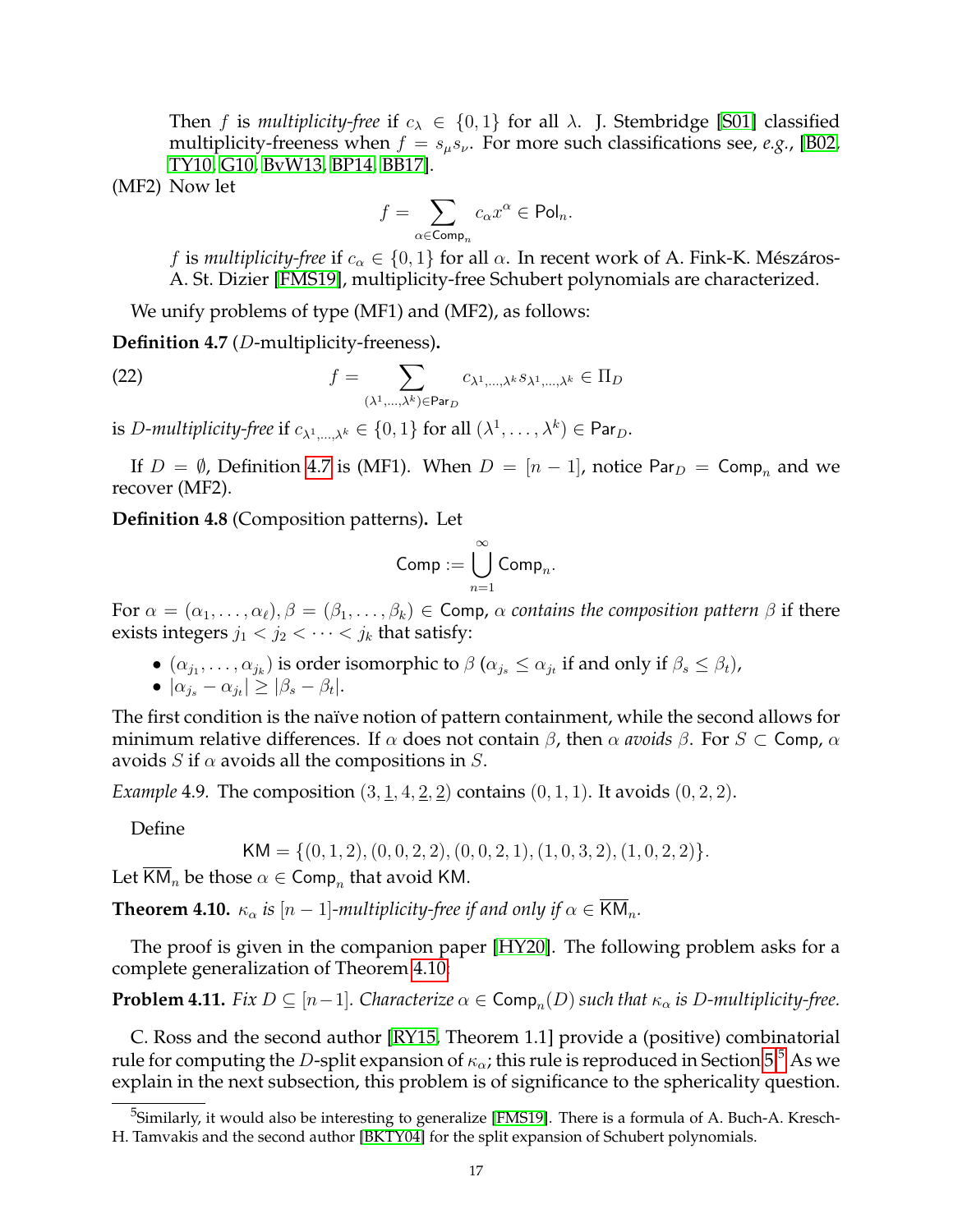In Example [1.11,](#page-3-1) we referred to the following compound result:

<span id="page-17-1"></span>**Theorem 4.12** (cf. [\[K13\]](#page-25-2) [\[T07\]](#page-26-1)). Let  $w \in W = \mathfrak{S}_n$ . The following are equivalent:

- (I)  $X_w \subset GL_n/B$  *is a toric variety (with respect to the maximal torus T, i.e.,*  $X_w$  *is*  $L_{\varnothing}$ *spherical).*
- (II)  $w = s_{r_1} \cdots s_{r_n}$  with  $r_i \neq r_j$  for all  $i \neq j$ .
- (III) w *avoids* 321 *and* 3412*.*

*Proof.* The equivalence of (I) and (II) is in [\[K13\]](#page-25-2), whereas the equivalence of (II) and (III) is proved in [\[T07\]](#page-26-1).  $\Box$ 

Using Theorem [4.10](#page-16-0) we have an independent proof of (I)  $\iff$  (III), that we omit for sake of brevity. Since each of the 21 bad patterns in  $\mathfrak{S}_5$  from Example [1.6](#page-1-0) contains 321 or 3412, Theorem [4.12](#page-17-1) gives evidence for Conjecture [3.9,](#page-13-2) because of Proposition [2.13.](#page-8-3)

4.4. **Sphericality and multiplicity-free key polynomials.** The key polynomials have a representation-theoretic interpretation [\[RS95,](#page-25-22) [I03,](#page-25-26) [M09\]](#page-25-27). Let  $\mathfrak{X}(T) = \text{Hom}(T, \mathbb{C})$  be the *character group* of T, with  $\mathfrak{X}(T)^+$  the *dominant integral weights*. For  $\lambda \in \mathfrak{X}(T)$ ,  $\mathcal{L}_{\lambda}$  denotes the associated line bundle on  $G/B$ , as well as its restriction to Schubert subvarieties (cf. [\[BL00,](#page-24-1) Chapter 2]). Given  $w \in W$  and  $\lambda \in \mathfrak{X}(T)^+$  the *Demazure module* is the dual of the space of sections of  $\mathcal{L}_{\lambda}$ ,  $H^0(X_w, \mathcal{L}_{\lambda})^*$  [\[D74\]](#page-25-28). This space has a natural  $B$ -module structure induced by the action of B on  $X_w$ . In [\[RS95\]](#page-25-22), the authors show that

<span id="page-17-2"></span>(23) 
$$
\kappa_{w\lambda} \text{ is the } B \text{-character of } H^0(X_w, \mathcal{L}_\lambda)^*,
$$

where

<span id="page-17-3"></span>
$$
(24) \t\t\t w\lambda = (\lambda_{w^{-1}(1)}, \ldots, \lambda_{w^{-1}(n)}).
$$

(A similar statement holds for all other finite types.)

The following summarizes the fundamental relationship between Levi spherical Schubert varieties, Levi subgroup representation theory, Demazure modules, and split-symmetry:

<span id="page-17-0"></span>**Theorem 4.13.** *Let*  $\lambda \in \text{Par}_n$ , and  $w \in \mathfrak{S}_n$ . Suppose  $I \subseteq J(w)$  and  $D = [n-1]-I$ .

- (I)  $H^0(X_w, \mathcal{L}_\lambda)^*$  is an  $L_I$ -module with character  $\kappa_{w\lambda}$ . Hence  $\kappa_{w\lambda}$  is a nonnegative integer *combination of D-Schur polynomials in*  $\Pi_D$ .
- (II)  $X_w$  *is*  $L_I$ -spherical *if and only if*  $\kappa_{w\lambda}$  *is D*-multiplicity-free for all  $\lambda \in \text{Par}_n$ .

*Proof.* Since  $I \subseteq J(w)$ , [\(3\)](#page-2-1) implies  $L_I$  acts on  $X_w$ .

(I) The action of B on  $H^0(X_w, \mathcal{L}_\lambda)^*$  is induced by the left multiplication action of B on  $X_w$  [\[D74\]](#page-25-28). In the same way, the left multiplication action of  $L_I$  on  $X_w$  induces the  $L_I$  action on  $H^0(X_w, \mathcal{L}_\lambda)^*$ . By [\(23\)](#page-17-2), a diagonal matrix  $x \in B$  acts on  $H^0(X_w, \mathcal{L}_\lambda)^*$  with trace  $\kappa_{w\lambda}$ . The same diagonal matrix  $x \in L_I$  acts identically on  $H^0(X_w, \mathcal{L}_\lambda)^*$ , and thus also has trace  $\kappa_{w\lambda}$ . Thus  $\kappa_{w\lambda}$  is the character of an  $L_I$ -module. Since  $L_I$  is reductive, and we work over a field of characteristic zero, character theory implies  $\kappa_{w\lambda}$  may be written a nonnegative integer combination of characters of irreducible  $L_I$ -modules. That is, a nonnegative integer combination of D-Schurs in  $\Pi_D$ .

(II) There are numerous equivalent characterizations of spherical varieties found in the literature and collected in [\[P14,](#page-25-7) Theorem 2.1.2]. Of primary interest for us is the following: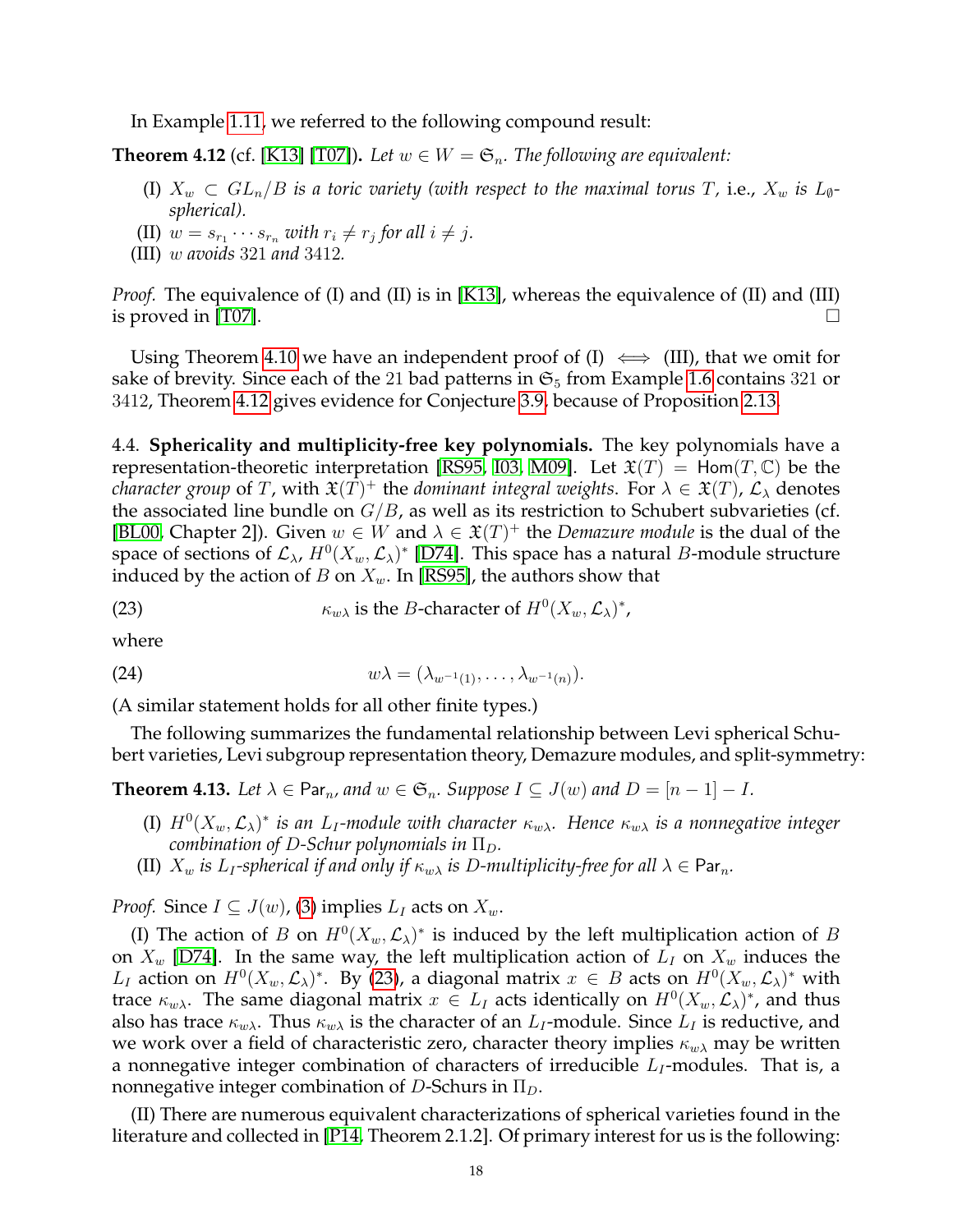A quasi-projective, normal R-variety Y is R-spherical for a reductive group R if and only if the R-module  $H^0(Y, \mathcal{L})$  is multiplicity-free for all R-linearized line bundles  $\mathcal{L}$ .

All Schubert varieties are quasi-projective and normal [\[J85\]](#page-25-29). The line bundles on  $G/B$ , when G is of type A, are indexed by partitions in Par<sub>n</sub>. Every line bundle on  $X_w$  is the restriction of a line bundle on  $G/B$  [\[B05,](#page-24-15) Proposition 2.2.8]. Since  $\mathcal{L}_{\lambda}$ , for  $\lambda \in \text{Par}_{n}$ , is  $G$ -linearized [\[B05,](#page-24-15) §1.4], its restriction to  $X_w$ , which we also denote by  $\mathcal{L}_{\lambda}$ , is  $L_I$ -linearized. Since  $L_I$  is a product of general linear groups,  $H^0(X_w, \mathcal{L}_\lambda)$  is a multiplicity-free  $L_I$ -module if and only if  $H^0(X_w, \mathcal{L}_\lambda)^*$  is a multiplicity-free  $L_I$ -module. Thus, via the equivalent characterization of spherical varieties, we have that  $X_w$  is  $L_I$ -spherical if and only if the  $L_I$ module  $H^0(X_w,\mathcal{L}_\lambda)^*$  is multiplicity-free for all  $\lambda\in$  Par $_n$ . By (I), this holds if and only if  $\kappa_{w\lambda}$  is D-multiplicity-free for all  $\lambda \in \text{Par}_n$ .

*Remark* 4.14. We similarly expect that Theorem [4.13](#page-17-0) holds for  $X_w$  in any  $G/B$  and that  $X_w$ is  $L_I$ -spherical if and only if all Demazure modules are multiplicity-free  $L_I$ -modules. We plan to explicate this in future work (with Y. Gao).

4.5. **Consequences of Theorem [4.13.](#page-17-0)** First, we illustrate how to reprove Proposition [2.13,](#page-8-3) in type  $A_{n-1}$ , but from symmetric function considerations:

<span id="page-18-3"></span>**Corollary 4.15** (Geometric monotonicity (type  $A_{n-1}$ )). Suppose  $w \in \mathfrak{S}_n$  and  $I' \subseteq I \subseteq J(w)$ . *If*  $X_w$  *is*  $L_I$ *-spherical, then*  $X_w$  *is*  $L_I$ *-spherical.* 

*Proof.* Suppose  $X_w$  is not  $L_I$ -spherical. By Theorem [4.13\(](#page-17-0)II), there exists  $\lambda \in \text{Par}_n$  such that  $\kappa_{w\lambda}$  is not D-multiplicity-free, where  $D = [n-1] - I = \{d_1 < d_2 < \ldots < d_k\}$ . That is,

(25) 
$$
\kappa_{w\lambda} = \sum_{(\lambda^1,\dots,\lambda^k)\in \text{Par}_D} c_{\lambda^1,\dots,\lambda^k} s_{\lambda^1,\dots,\lambda^k}
$$

and there exists  $(\lambda^1,\ldots,\lambda^k)\in {\sf Par}_D$  such that  $c_{\lambda^1,\ldots,\lambda^k}>1.$ 

By induction, we may assume  $\#(I - I') = 1$ . Thus

<span id="page-18-2"></span><span id="page-18-1"></span>
$$
D' := [n-1] - I' = \{d_1 < d_2 < \ldots < d_f < d_{f'} < d_{f+1} < \ldots < d_k\} \supseteq D.
$$

In general, let  $\mu \in \text{Par}_m$ . Then it is standard (see, *e.g.*, [\[S99,](#page-25-20) (7.66)]) that

(26) 
$$
s_{\mu}(x_1,...,x_m) = \sum_{\pi,\theta} C_{\pi,\theta}^{\mu} s_{\pi}(x_1,...,x_a) s_{\theta}(x_{a+1},...,x_m)
$$

where  $C_{\pi,\theta}^{\mu}\geq 0$  is the *Littlewood-Richardson coefficient*. Now apply [\(26\)](#page-18-1) to each term of [\(25\)](#page-18-2):  $\mu = \lambda^f$ ,  $m = d_f - d_{f-1}$  and  $a = d_{f'} - d_f$ . Thereby, we obtain a D'-Schur expansion of  $\kappa_{w\lambda}$ in  $\Pi_{D'}$  which also must have multiplicity. Now apply Theorem [4.13\(](#page-17-0)II) once more.  $\Box$ 

Second, towards Problem [4.11,](#page-16-3) we offer:

<span id="page-18-0"></span>**Theorem 4.16.** *Suppose*  $\alpha \in \overline{\mathsf{KM}}_n \cap \mathsf{Comp}_n(D)$ *.*  $\kappa_\alpha$  *is D-multiplicity-free if either:* 

- $\text{(I)}\,\,\alpha\in \textsf{Comp}_n$  *has all parts distinct, that is,*  $\alpha_i\neq \alpha_j$  *for*  $i\neq j$ *; or*
- (II)  $\alpha$  *also avoids*  $(0, 0, 1, 1)$ *.*

*Proof.* (I): Let  $\lambda$  be the partition obtained by sorting the parts of  $\alpha$  in decreasing order. Let  $w \in \mathfrak{S}_n$  be such that  $w\lambda = \alpha$  (this permutation is unique by the distinct parts hypothesis). We claim w avoids 321 and 3412. Suppose not. Observe that since 321 and 3412 are selfinverse, this means  $w^{-1}$  contains a  $321$  or  $3412$  pattern. In the former case, let  $i < j < k$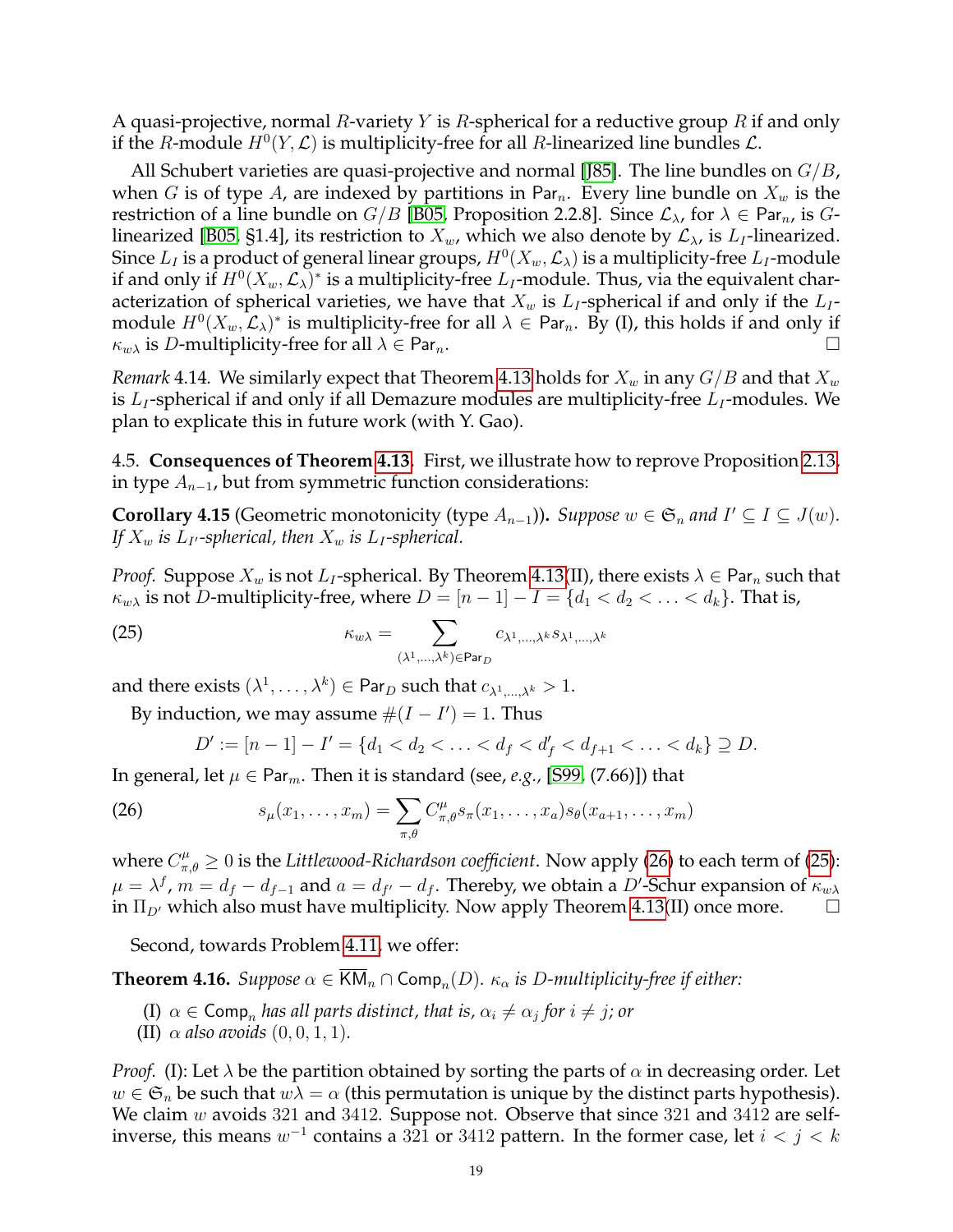be the indices of the 321 pattern. Then  $(\alpha_i, \alpha_j, \alpha_k) = (\lambda_{w^{-1}(i)}, \lambda_{w^{-1}(j)}, \lambda_{w^{-1}(k)})$  and since  $w^{-1}(i) > w^{-1}(j) > w^{-1}(k)$ , we have  $\lambda_{w^{-1}(i)} < \lambda_{w^{-1}(j)} < \lambda_{w^{-1}(k)}$  which means  $\alpha_i < \alpha_j < \alpha_k$ is a  $(0,1,2)$ -pattern, a contradiction. Similarly, one argues that if  $w^{-1}$  contains a 3412 pattern, then  $\alpha$  contains  $(1, 0, 3, 2)$ , another contradiction.

Hence w avoids 321 and 3412. So, by Theorem [4.12,](#page-17-1)  $X_w$  is  $L_{\emptyset}$ -spherical. Thus, by Theo-rem [4.13\(](#page-17-0)II),  $\kappa_{w\lambda} = \kappa_{\alpha}$  is multiplicity-free. Now apply Corollary [4.15](#page-18-3) (or Proposition [2.13\)](#page-8-3).

(II) Let  $\lambda$  be as above. Since  $\alpha$  might not have distinct parts, there is a choice of w such that  $w\lambda = \alpha$ . Choose w such that if

<span id="page-19-1"></span>(27) 
$$
\alpha_i = \alpha_j \text{ and } i < j \Rightarrow w^{-1}(i) < w^{-1}(j).
$$

We claim  $w$  (equivalently  $w^{-1}$ ) avoids 321 and 3412. Suppose not. Say  $w^{-1}$  contains 321 at positions  $i < j < k$ . Then by [\(27\)](#page-19-1) this means  $(\lambda_{w^{-1}(i)} < \lambda_{w^{-1}(i)} < \lambda_{w^{-1}(k)})$  and hence  $\alpha_i < \alpha_j < \alpha_k$  forms a  $(0, 1, 2)$  pattern, a contradiction. Thus suppose  $w^{-1}$  contains a  $3412$ pattern at  $i < j < k < \ell$ . By the same reasoning, we know  $\alpha_i \ge \alpha_j, \alpha_j < \alpha_k \ge \alpha_\ell, \alpha_\ell > \alpha_i$ . *Case 1:*  $(\alpha_i = \alpha_j)$  If  $\alpha_k = \alpha_j + 1$  then  $\alpha_\ell = \alpha_k$  (otherwise we contradict [\(27\)](#page-19-1). Then  $\alpha$  contains  $(0, 0, 1, 1)$ , a contradiction. Otherwise  $\alpha_k \ge \alpha_j + 2$ , and  $\alpha$  contains  $(0, 0, 2, 2)$  or  $(0, 0, 2, 1)$ . *Case 2:*  $(\alpha_i > \alpha_j)$  Since  $\alpha_k \geq \alpha_\ell > \alpha_i$ ,  $\alpha$  contains  $(1, 0, 3, 2), (1, 0, 2, 2)$ , a contradiction.

Hence  $w^{-1}$  avoids 321 and 3412, and we conclude as in (I).

Combining Theorem [4.16](#page-18-0) with the arguments of [\[HY20,](#page-25-12) Section 3.1] gives a relatively short proof of Theorem [4.10](#page-16-0) under the additional hypothesis (I) or (II). However, there is an obstruction to carrying out the argument to prove Theorem [4.10](#page-16-0) completely. Consider  $\alpha = (0, 0, 1, 1)$ . Indeed  $\kappa_{\alpha}$  is  $|n-1|$ -multiplicity-free. Following the reasoning of the argument,  $\lambda = (1, 1, 0, 0)$ . The permutations  $w \in \mathfrak{S}_4$  such that  $w\lambda = \alpha$  are 3412, 4312, 3421, 4321, but each of these contains 321 or 3412. In [\[HY20\]](#page-25-12), we prove Theorem [4.10](#page-16-0) using a different, purely combinatorial approach.

Third, we examine the following observation that is immediate from Theorem [4.13\(](#page-17-0)II):

<span id="page-19-2"></span>**Corollary 4.17.** *Suppose*  $w \in \mathfrak{S}_n$  *and*  $I \subseteq J(w)$ *. Let*  $\lambda^{staircase} = (n, n-1, n-2, \ldots, 3, 2, 1)$ *. If*  $\kappa_{w\lambda}$ *staircase is not D*-multiplicity-free then  $X_w$  *is not*  $L_I$ -spherical.

<span id="page-19-0"></span>*Example* 4.18*.* Let  $n = 5$  and  $w = 24531$ . Then  $X_w \subset GL_5/B$ . In Example [3.4,](#page-12-2) we showed w is not  $J(w)$ -spherical. We now show this agrees with Conjecture [1.9.](#page-2-2) Let  $I = J(w) = \{1, 3\}$ and thus  $D = \{2, 4\}$ . Since  $w^{-1} = 51423$ ,  $w\lambda^{\text{staircase}} = w(5, 4, 3, 2, 1) = (1, 5, 2, 4, 3)$ . Now,  $\kappa_{w\lambda^{\text{staircase}}} \in \Pi_D$  and

<span id="page-19-3"></span>
$$
(28) \kappa_{1,5,2,4,3} = s_{(5,4),(2,1),(3)} + s_{(5,4),(3,2),(1)} + s_{(5,2),(3,2),(3)} + 2s_{(5,3),(3,2),(2)} + s_{(5,3),(2,2),(3)} + s_{(5,2),(3,3),(2)} + 2s_{(5,2),(4,2),(2)} + s_{(5,3),(3,3),(1)} + s_{(5,3),(4,1),(2)} + s_{(5,3),(3,1),(3)} + s_{(5,3),(4,2),(1)} + s_{(5,2),(4,3),(1)} + s_{(5,2),(4,1),(3)} + s_{(5,4),(2,2),(2)} + s_{(5,4),(3,1),(2)} + s_{(5,1),(4,2),(3)} + s_{(5,1),(4,3),(2)}.
$$

By Corollary [4.17,](#page-19-2) the multiplicity in [\(28\)](#page-19-3) says that  $X_w$  is not  $L_{J(w)}$ -spherical.

A theorem of V. Lakshmibai-B. Sandhya [\[LS90\]](#page-25-30) states that  $X_w$  is smooth if and only if w avoids the patterns 3412 and 4231. Hence  $X_{24531}$  is smooth, but not spherical.

Theorem [4.13](#page-17-0) does not give an algorithm to prove  $X_w$  is *I*-spherical, because it demands that one check  $\kappa_{w\lambda}$  is *D*-multiplicity-free for *infinitely* many  $\lambda$ . A complete solution to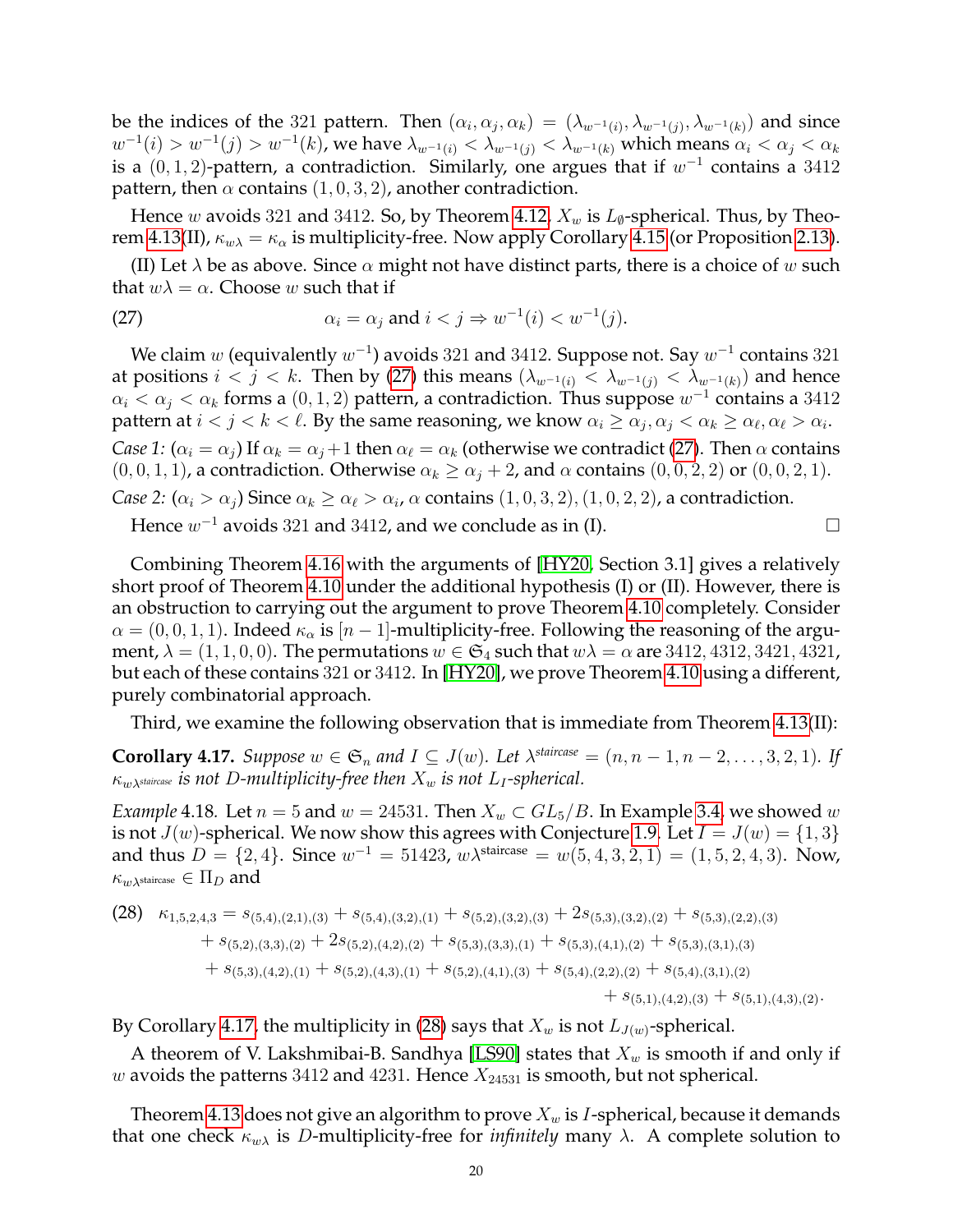Problem [4.11](#page-16-3) should give a characterization of when  $X_w$  is *I*-spherical. However, one can obtain an algorithm without solving that problem. The next claim asserts this infinite check can be reduced to a *single* check.

<span id="page-20-0"></span>**Conjecture 4.19.** *The converse of Corollary [4.17](#page-19-2) is true.*

Let us also state a weaker assertion:

<span id="page-20-1"></span>**Conjecture 4.20.** If  $X_w$  is not  $L_I$ -spherical, there exists  $\lambda^{distinct} = (\lambda_1 > \lambda_2 > \ldots > \lambda_n)$  such *that*  $\kappa_{w\lambda^{distinct}}$  *is not D-multiplicity-free.* 

<span id="page-20-2"></span>**Conjecture 4.21.** *Fix*  $D = \{d_1 < d_2 < \ldots < d_k\}$  *and suppose*  $\alpha, \alpha^{\dagger} \in \textsf{Comp}_n(D)$  *where*  $\alpha^{\uparrow} = (\alpha_1, \ldots, \alpha_{j-1}, \alpha_j + 1, \alpha_{j+1}, \ldots, \alpha_n)$  for some j such that  $\alpha_j + 1 \neq \alpha_i$  for all  $i \neq j$ . If  $\kappa_\alpha$  is *not* D-multiplicity-free, then  $\kappa_{\alpha^{\uparrow}}$  is not D-multiplicity-free.

<span id="page-20-5"></span>**Lemma 4.22.** *Suppose*  $I \subseteq J(w)$  *and*  $D = [n-1] - I$ *. Let*  $\lambda^{distinct} = (\lambda_1 > \lambda_2 > \ldots > \lambda_n)$ *. Then*  $w\lambda^{distinct} \in \text{Comp}_n(D)$ *.* 

*Proof.* If  $d \notin D$  then  $d \in I \subseteq J(w)$ . Hence  $w^{-1}(d) > w^{-1}(d+1)$  and  $\lambda_{w^{-1}(d)}^{\text{distinct}} < \lambda_{w^{-1}(d+1)}^{\text{distinct}}$ . So all descents of  $w\lambda^{\text{distinct}}$  must be in D, as desired.

<span id="page-20-3"></span>**Proposition 4.23.** *Conjecture [4.21](#page-20-2)* ⇒ *Conjecture [4.19.](#page-20-0)*

*Proof.* Suppose  $X_w$  is not  $L_I$ -spherical for some  $I \subseteq J(w)$ .

First we show the weaker claim that Conjecture  $4.21 \Rightarrow$  Conjecture [4.20:](#page-20-1) By Theo-rem [4.13\(](#page-17-0)II), there exists  $\lambda$  such that  $w\lambda \in \textsf{Comp}_n(D)$  and  $\kappa_{w\lambda}$  is not D-multiplicity-free. If  $\lambda^{(0)} := \lambda$  has distinct parts, let  $\lambda^{\text{distinct}} := \lambda$ . If not, consider the smallest  $j_0$  such that  $\lambda_{j_0} = \lambda_{j_0+1}$ . Then define

<span id="page-20-4"></span>(29)  $\lambda^{(0,j)} = (\lambda_1 + 1, \lambda_2 + 1, \dots, \lambda_j + 1, \lambda_{j+1}, \lambda_{j+2}, \dots, \lambda_{j_0}, \lambda_{j_0+1}, \dots, \lambda_n), \text{ for } 1 \le j \le j_0.$ 

We let  $\lambda^{(0,0)}:=\lambda^{(0)}$ . Since  $\lambda^{(0,j)}$  and  $\lambda^{(0,j-1)}$  only differ at position  $j$  (by a single increment), it is immediate from the definitions [\(24\)](#page-17-3) and [\(29\)](#page-20-4) as well as the minimality of  $j_0$  that the set of descent positions  $\mathsf{Desc}(w\lambda^{(0,j)})$  of  $w\lambda^{(0,j)}$  contains  $\mathsf{Desc}(w\lambda^{(0,j-1)})$  for  $1 < j \leq j_0$ . Now repeat this modification with  $\lambda^{(1)}:=\lambda^{(0,j_0)}$  replacing the role of  $\lambda^{(0)}.$  The minimal  $j_1$  such that  $\lambda_{j_1}^{(1)} = \lambda_{j_1+1}^{(1)}$  satisfies  $j_1 > j_0$ ; we similarly construct new partitions  $\lambda^{(1,j)}$  where  $1 \leq$  $j \leq j_1$ . Hence after a finite number of iterations, we arrive at  $\lambda^{\text{distinct}} := \lambda^{(q)} := \lambda^{(q-1,j_{q-1})}$ with distinct parts. Inductively,

$$
Desc(w\lambda^{(p,j)}) \subseteq Desc(w\lambda^{(q)}) \subseteq D,
$$

where the rightmost containment is by Lemma [4.22.](#page-20-5) Hence,  $w\lambda^{(p,j)} \in \textsf{Comp}_n(D)$  for  $0 \leq$  $p < q$  and  $1 \le j \le j_p$ . Conjecture [4.21](#page-20-2) says that if we have  $\alpha = w\lambda^{(p,j-1)} \in \textsf{Comp}_n(D)$ and  $\alpha^{\uparrow} = w\lambda^{(p,j)} \in \mathsf{Comp}_n(D)$  such that  $\kappa_\alpha$  is not D-multiplicity-free, then  $\kappa_{\alpha^{\uparrow}}$  is not D-multiplicity-free. Applying Conjecture [4.19](#page-20-0) repeatedly we see by induction that  $\kappa_{w\lambda^{\text{distinct}}}$ is not D-multiplicity-free, as desired.

Conjecture [4.21](#page-20-2)  $\Rightarrow$  Conjecture [4.19:](#page-20-0) By the previous paragraph, assume there exists  $\lambda^{[0]} = \lambda^{\text{distinct}}$  such that  $\kappa_{w\lambda^{\text{distinct}}}$  is not D-multiplicity-free. If  $\lambda^{[1]} := (\lambda_1^{[0]} + 1, \lambda_2^{[0]}, \ldots, \lambda_n^{[0]})$ , then by Conjecture [4.21,](#page-20-2)  $\kappa_{w\lambda^{[1]}}$  is not D-multiplicity-free. Iterating this argument, it follows that if  $\lambda^{[1]}:=(\lambda^{[0]}_1+h,\lambda^{[0]}_2,\ldots,\lambda^{[0]}_n)$  for any  $h\geq 1$ , the same conclusion holds. For the same reason, if  $h>h'$  we can ensure  $\lambda^{[2]}=(\lambda_1^{[0]}+h,\lambda_2^{[0]}+h',\lambda_3^{[0]},\ldots,\lambda_n^{[0]})$  has that  $\kappa_{w\lambda^{[2]}}$  is not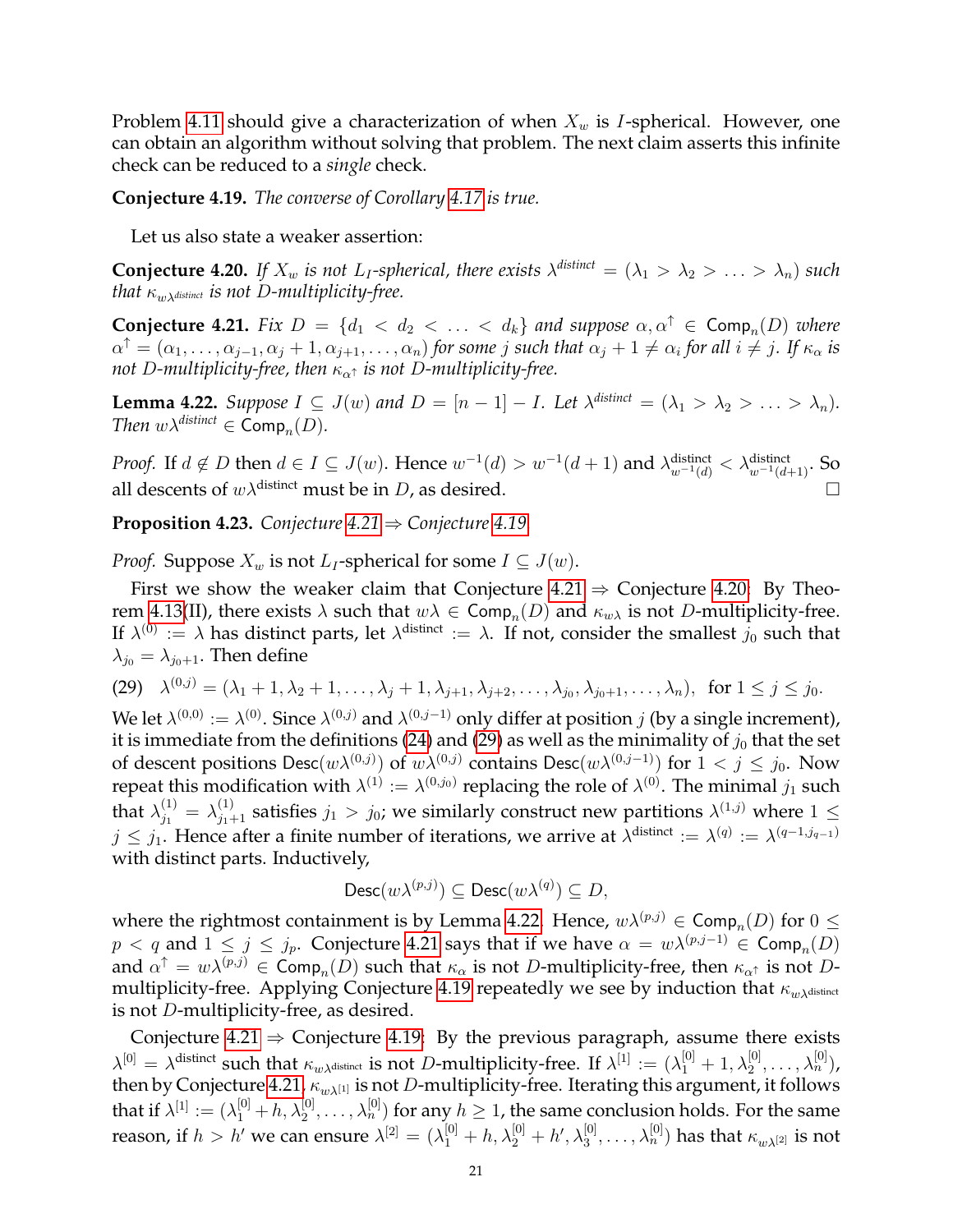D-multiplicity-free. Continuing this line of reasoning, we can conclude that there is  $r \in \mathbb{N}$ such that  $\overline{\lambda} := \lambda^{\text{staircase}} + (r, r, \dots, r)$  and  $\kappa_{w\overline{\lambda}}$  is not D-multiplicity-free.

Now, either directly from the definition of key polynomials from Section [4.2,](#page-14-3) or, *e.g.,* from Kohnert's rule [\[K90\]](#page-25-23) we have:

<span id="page-21-1"></span>(30) 
$$
\kappa_{w\overline{\lambda}} = \left(\prod_{i=1}^n x_i^r\right) \times \kappa_{w\lambda^{\text{staircase}}}.
$$

If  $\mu \in \text{Par}_d$  then it is easy to see from the definition of Schur polynomials that

<span id="page-21-2"></span>(31) 
$$
(y_1 \dots y_d)^r \times s_\mu(y_1, \dots, y_d) = s_{r^d + \mu}(y_1, \dots, y_d),
$$

where  $r^{d} + \mu = (r + \mu_1, r + \mu_2, \dots, r + \mu_d).$ 

Combining [\(30\)](#page-21-1), [\(31\)](#page-21-2) and the presumption that  $\kappa_{w\overline{\lambda}}$  is not D-multiplicity-free, we see that  $\kappa_{w\lambda^{\text{staircase}}}$  is not D-multiplicity-free, as desired.

In turn, it seems plausible to prove Conjecture [4.21](#page-20-2) using [\[RY15,](#page-25-14) Theorem 1.1]. We hope to address this in a sequel. For now, we offer the following evidence for its correctness.

# **Proposition 4.24.** *Conjecture* [4.21](#page-20-2) *holds for*  $D = [n - 1]$ *.*

*Proof.* This follows from Theorem [4.10](#page-16-0) in this fashion: Suppose  $\kappa_{\alpha}$  is not [n−1]-multiplicityfree since  $(\alpha_a, \alpha_b, \alpha_c, \alpha_d)$  is the pattern  $(1,0,3,2)$ . If  $j \notin \{a, b, c, d\}$  then  $\alpha^{\uparrow}$  still contains  $(1, 0, 3, 2)$ . If  $j = a$  then (by the hypothesis of Conjecture [4.21\)](#page-20-2)  $\alpha_a + 1 \neq \alpha_d$  hence  $\alpha^{\uparrow}$  contains  $(1, 0, 3, 2)$  at the same positions. The same conclusion holds if  $j = b, c, d$ . Hence by Theorem [4.10,](#page-16-0)  $\kappa_{\alpha^{\uparrow}}$  is not  $[n-1]$ -multiplicity-free. The other cases are left to the reader.  $\Box$ 

## 5. PROOF OF THE BIGRASSMANNIAN THEOREM

<span id="page-21-0"></span>Using the preparation in Sections [2](#page-4-0) and [4,](#page-14-0) we are now ready to prove Theorem [3.6.](#page-13-1)

First, we prove that three classes [\(19\)](#page-13-5) of bigrassmannian  $w \in \mathfrak{S}_n$  are  $J(w)$ -spherical. Suppose  $\text{code}(w) = (0^f, a, 0^g)$ . Then the canonical reduced word (see Example [2.7\)](#page-6-3) is

$$
R^{\text{canonical}}(w) = s_{f+a}s_{f+a-1}\cdots s_{f+2}s_{f+1}.
$$

By Lemma [3.5,](#page-13-6)  $J(w) = \{f + a\}$ . Since  $R^{\text{canonical}}(w)$  uses distinct generators, it is the  $J(w)$ witness, as desired. Similarly, one argues the case that  $code(w) = (0^f, 1^b, 0^g)$ . Finally, suppose  $\text{code}(w) = (0^f, 2^2, 0^g)$ . In this case,

<span id="page-21-3"></span>
$$
R^{\text{canonical}}(w) = s_{f+2}s_{f+1}s_{f+3}s_{f+2}.
$$

Since (by Lemma [3.5\)](#page-13-6)  $J(w) = \{f + 2\}$  we see that  $R^{\text{canonical}}(w)$  is again a  $J(w)$ -witness, as desired.

Conversely, suppose that  $w \in \mathfrak{S}_n$  is bigrassmannian, but not one of the three cases [\(19\)](#page-13-5). Thus,  $D(w)$  either has at least three columns, or at least three rows. Assume it is the former case (the argument for the latter case is similar). Look at the canonical filling of  $D(w)$ . In the northwest  $2 \times 3$  subrectangle, the filling, read right to left and top down is

(32) 
$$
s_{f+3}s_{f+2}s_{f+1}s_{f+4}s_{f+3}s_{f+2}.
$$

Let u be the associated permutation and  $R^u \in \text{Red}(u)$  be the expression [\(32\)](#page-21-3).  $R^u$  is a subexpression of  $R^{canonical}(w)$ . Hence by Theorem [2.1,](#page-4-1)  $u \leq v$ . By inspection, any  $R' \in$ Red(u) has at least two  $s_{f+2}$ 's. By assumption,  $J(w) = \{d\}$  where  $d \ge f + 3$  (here we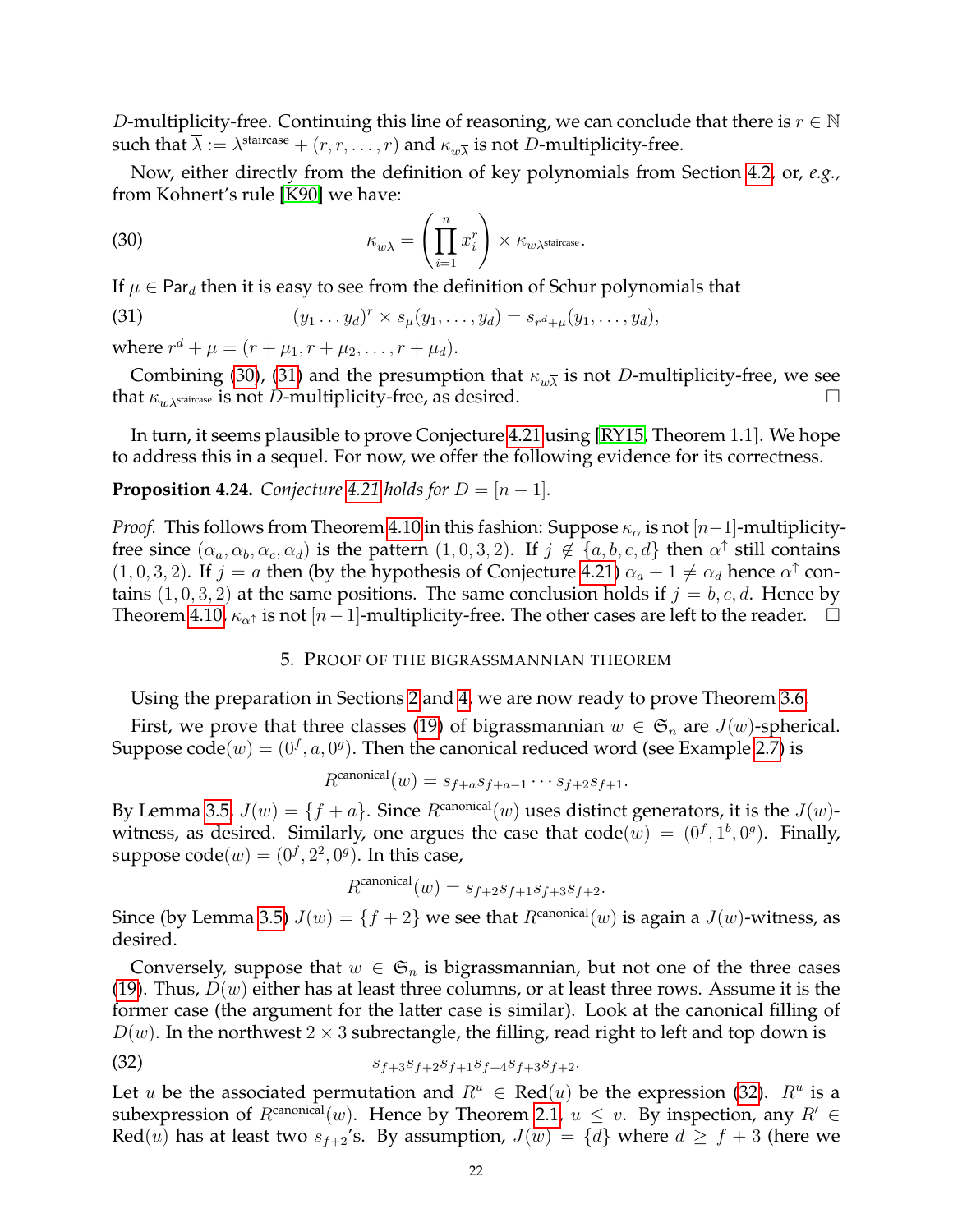are again using Lemma [3.5\)](#page-13-6). So every  $R'$  fails (S.1') (with respect to  $J(w)$ ). Thus by Proposition [2.2,](#page-4-3)  $w$  is not  $J(w)$ -spherical.

Next, we show that for  $w \in \mathfrak{S}_n$  satisfying [\(19\)](#page-13-5),  $X_w$  is  $L_{J(w)}$ -spherical. First suppose

 $code(w) \in \{(0^f, a, 0^g), (0^f, 1^b, 0^g)\}.$ 

The above analysis shows that  $R^{\text{canonical}}(w)$  satisfies Theorem [4.12\(](#page-17-1)II). Hence  $X_w$  is a toric variety (by the equivalence (I)  $\iff$  (II) of said theorem). By Corollary [4.15](#page-18-3) (or Proposi-tion [2.13\)](#page-8-3),  $X_w$  is  $L_{J(w)}$ -spherical. Lastly, suppose

$$
code(w) = (0^f, 2^2, 0^g).
$$

First, assume  $f = 0$ . Hence in this case the permutation is  $w' = s_2 s_1 s_3 s_2 \in \mathfrak{S}_4$ . Now  $w' = 3412$  in one-line notation, and  $J(w') = \{2\}.$ 

<span id="page-22-0"></span>**Claim 5.1.**  $X_{3412B}$  ⊂  $GL_4/B$  *is*  $L_{\{2\}}$ -spherical.

*Proof of Claim* [5.1:](#page-22-0) Fix  $B^{ss} := SL_4 \cap B$ , and  $T^{ss} := SL_4 \cap T$  as our choice of Borel subgroup and maximal Torus in  $SL_4$ . For  $I\subseteq 2^{[3]}$ , let  $L_I^{ss}\leq P_I^{ss}$  denote the associated Levi and parabolic subgroups in  $SL_4$ . We prove  $X_{3412B^{ss}} \subset SL_4/B^{ss}$  is  $L_{\{2\}}^{ss}$ -spherical. Since  $SL_n/B^{ss} \cong GL_n/B$  as  $SL_n$ -varieties, this induces an  $L_{\{2\}}^{ss}$ -equivariant isomorphism between  $X_{3412B^{ss}}$  and  $X_{3412B}$ . Thus if  $X_{3412B^{ss}}$  is  $L_{\{2\}}^{ss}$ -spherical, then  $X_{3412B}$  is  $L_{\{2\}}^{ss}$ -spherical. Since  $L_{\{2\}}^{ss} \le L_{\{2\}}$ , this in turn implies  $X_{3412B}$  is  $\widetilde{L}_{\{2\}}$ -spherical.

The canonical projection  $\pi : SL_4/B^{ss} \to SL_4/P^{ss}_{\{1,3\}}$  induces a birational morphism

$$
X_{3412B^{ss}} \to X_{3412P_{\{1,3\}}^{ss}} \cong SL_4/P_{\{1,3\}}^{ss}.
$$

Since  $\pi$  is  $SL_4$ -equivariant, this birational morphism is  $L_{\{2\}}^{ss}$ -equivariant. Thus  $X_{3412B^{ss}}$  is  $L_{\{2\}}^{ss}$ -spherical if and only if  $SL_4/P_{\{1,3\}}^{ss}$  is  $L_{\{2\}}^{ss}$ -spherical. As noted in the proof of Theo-rem [2.4,](#page-5-0) the latter holds if and only if  $SL_4/\tilde{P}_{\{2\}}^{ss} \times SL_4/P_{\{1,3\}}^{ss}$  is spherical for the diagonal  $SL_4$  action. Finally, by [\[S03\]](#page-26-0)[Corollary 1.3.A(ii)] this diagonal action is spherical.  $\Box$ 

For general f, since  $w = s_{f+2}s_{f+1}s_{f+3}s_{f+2}$ , in fact  $w = \phi(w')$  where  $\phi$  is the Dynkin diagram embedding of  $\underset{1' \ 2' \ 3'}{ }$  into  $\underset{1}{\bullet}$   $\underset{2}{\bullet}$  that sends  $1' \mapsto f + 1, 2' \mapsto f + 2, 3' \mapsto$  $f + 3$ . This induces a map of the Weyl groups that sends w' to w. Now Claim [5.1](#page-22-0) and Proposition [2.19](#page-11-1) imply that  $X_w$  is  $L_{J(w)}$ -spherical.

It remains to show that if  $w \in \mathfrak{S}_n$  does not satisfy [\(19\)](#page-13-5), then  $X_w$  is not  $L_{J(w)}$ -spherical. Now,  $D(w)$  either contains a 2  $\times$  3 rectangle or a 3  $\times$  2 rectangle. Let us assume we are in the former case (the other case is similar, and left to the reader).

<span id="page-22-1"></span>**Claim 5.2.** If  $D = \{1, 2, 3, ..., a-1, a+1, a+2\}$ , and  $a \ge 3$ , then  $\kappa_{0^a, 2, 1}$  is not D-multiplicity*free.*  $s_{\emptyset^{a-3},(1),(1),(1,0),\emptyset,...,\emptyset}$  appears in the expansion [\(22\)](#page-16-4) of  $\kappa_{0^a,2,1}$ , with multiplicity (at least) 2.

*Proof of Claim [5.2:](#page-22-1)* We recall [\[RY15,](#page-25-14) Theorem 1.1] which gives a nonnegative combinatorial rule to compute the expansion [\(22\)](#page-16-4) of  $f = \kappa_\alpha$  for any  $\alpha \in \textsf{Comp}_n(D)$ . Let  $w[\alpha]$  be the unique permutation in  $\mathfrak{S}_{\infty}$  such that code $(w[\alpha]) = \alpha$  (ignoring any trailing 0's). That such a permutation exists and is unique follows from, *e.g.*, [\[M01,](#page-25-0) Proposition 2.1.2].

We now construct a tableau  $T[\alpha]$ . Given  $w^{(1)} = w[\alpha]$ , let  $i_1$  be the position of the last descent of  $w^{(1)}$ , and let  $i_2$  be the location of the rightmost descent left of  $i_1$  in  $w^{(1)}s_{i_1}$  (so  $i_2 < i_1$ ). Repeat, defining  $i_j$  to be the position of the rightmost descent to the left of  $i_{j-1}$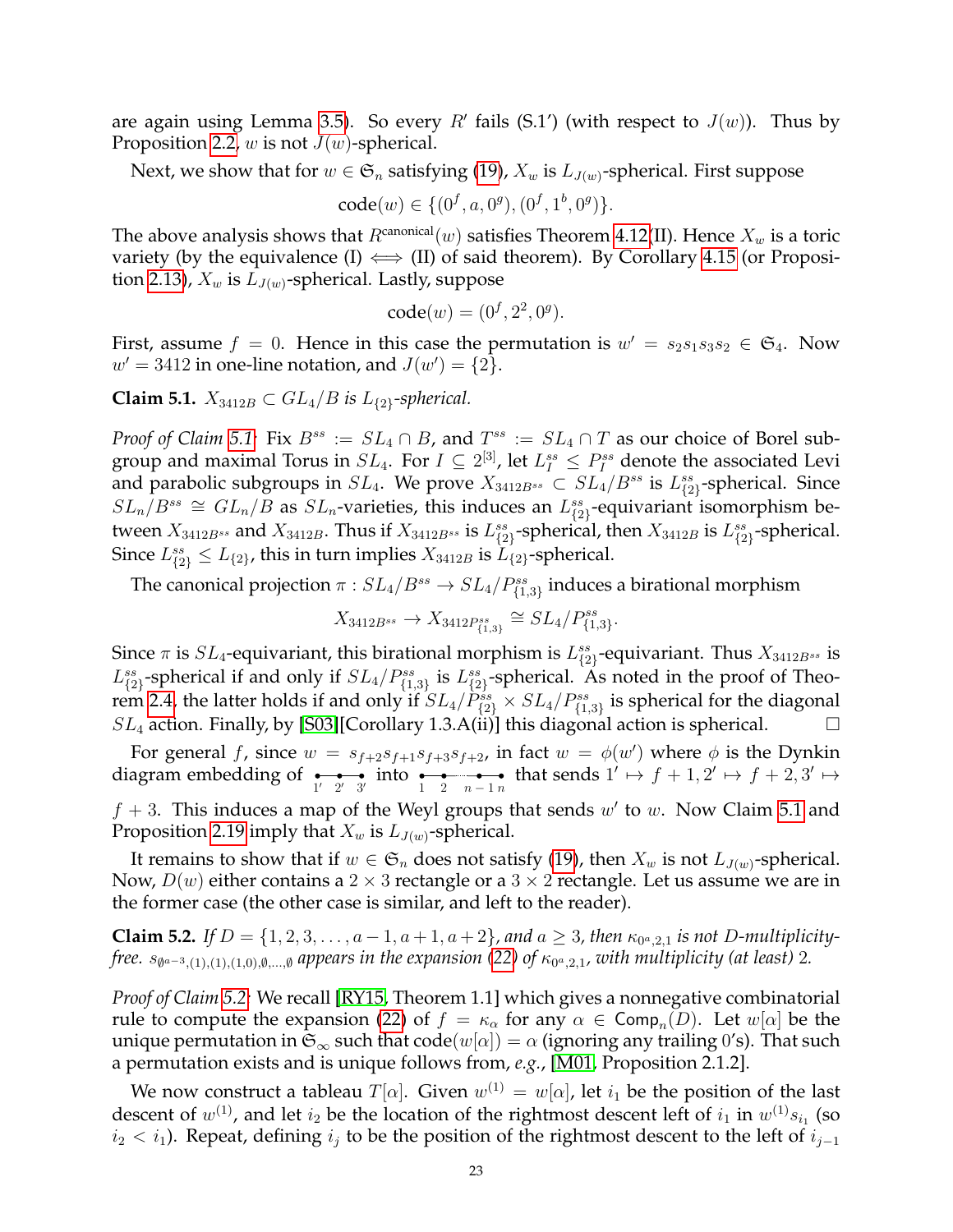in  $w^{(1)}s_{i_1}s_{i_2}\cdots s_{i_{j-1}}.$  Suppose no descent appears left of  $i_j$  in  $w^{(1)}s_{i_1}s_{i_2}\cdots s_{i_j}.$  In that case, stop, and, we define the first column of  $\overline{T}[\alpha]$  to be filled by  $i_1 > i_2 > \ldots > i_j$  (from bottom to top). Now let  $w^{(2)} = w^{(1)} s_{i_1} s_{i_2} \cdots s_{i_j}$  and similarly we determine the entries of the second column. We repeat until we arrive at  $k$  such that  $w^{(k)} = id$ .

An *increasing tableau* T of shape λ is a filling of the Young diagram λ with positive integers that is strictly increasing, left to right along rows, and top to bottom along columns. Let row(T) be the right to left, top to bottom row reading word of T. Also let min(T) be the value of the minimum entry of  $T$ .

Given  $\mathbf{a} = (a_1, a_2, \ldots)$  such that  $s_{a_1} s_{a_2} \cdots$  is a reduced expression (for some permutation), we will let EGLS(a) be the *Edelman-Greene column insertion tableau*; we refer to [\[RY15,](#page-25-14) Section 2.1] for a summary of this well-known concept from algebraic combinatorics. Below, we will mildly abuse notation and refer to a and  $s_{a_1}s_{a_2}\cdots$  interchangeably.

<span id="page-23-0"></span>**Theorem 5.3** (Theorem 1.1 of [\[RY15\]](#page-25-14)). Let  $\alpha \in \textsf{Comp}_n(D)$  and  $f = \kappa_\alpha$ . The coefficient  $c_{\lambda^1,...,\lambda^k}$ *in the expansion [\(22\)](#page-16-4) counts the number of sequences of increasing tableaux*  $(T_1, \ldots, T_k)$  *such that* 

(a)  $T_i$  is of shape  $\lambda^i$ 

(b)  $min(T_1) > 0, min(T_2) > d_1, ..., min(T_k) > d_{k-1}$ ;

- (c)  $row(T_1) \cdot row(T_2) \cdot \cdot \cdot row(T_k) \in Red(w[\alpha])$ ; and
- (d) EGLS( $row(T_1) \cdot row(T_2) \cdots row(T_k) = T[\alpha]$ *.*

In our particular case,  $\alpha = (0^a, 2, 1)$ . Hence,

$$
w[\alpha] = 12 \cdots a \cdot a + 3 \cdot a + 2 \cdot a + 1
$$
 (one line notation)  $= s_{a+1} s_{a+2} s_{a+1} \equiv s_{a+2} s_{a+1} s_{a+2}$ .

Then the two tableau sequences are

$$
(\emptyset^{a-3}, \boxed{a+1}, \boxed{a+2}, \boxed{a+1}, \emptyset, \ldots, \emptyset)
$$
 and 
$$
(\emptyset^{a-3}, \boxed{a+2}, \boxed{a+1}, \boxed{a+2}, \emptyset, \ldots, \emptyset).
$$

Here  $T[\alpha] = \frac{a + 1a + 2}{a + 2a}$ .  $a + 2$ . It is straightforward to check the conditions of Theorem [5.3](#page-23-0) are satis-

fied. In particular, condition (d) is requiring that the Edelman-Greene column insertions of  $a + 1$   $a + 2$   $a + 1$  and  $a + 2$   $a + 1$   $a + 2$  both give  $T[\alpha]$ ; this is true. (In fact these are the only valid tableau sequences for the datum, although we do not need this.)

<span id="page-23-1"></span>**Claim 5.4.** *Let*  $D' = \{1, 2, 3, \ldots, f, f + 1, f + 2, \ldots, f + (a - 1), f + (a + 1), f + (a + 2)\}\$ and  $\alpha = (3^f, 0^a, 2, 1)$  *Then*  $\kappa_\alpha$  *is not D'-multiplicity-free.* 

*Proof of Claim [5.4:](#page-23-1)* Straightforwardly from *Kohnert's rule* [\[K90\]](#page-25-23),

(33) 
$$
\kappa_{\alpha} = \prod_{i=1}^{f} x_i^3 \times \kappa_{0^a,2,1}(x_{f+1}, x_{f+2}, \ldots, x_{f+(a+2)}).
$$

Suppose  $c_{\lambda^1,\lambda^2,\lambda^3,\lambda^4,...}$  is the coefficient of  $s_{\lambda^1,\lambda^2,\lambda^3,\lambda^4,...}$  in the D-expansion [\(22\)](#page-16-4) of  $\kappa_{0^a,2,1}$ . Let  $c_{(3),(3),...,(3),\lambda^1,\lambda^2,\lambda^3,\lambda^4,...}$  be the D'-split-expansion of  $\kappa_\alpha$  (here there are f-many (3)'s). Then [\(33\)](#page-23-2) implies

<span id="page-23-2"></span>
$$
c_{(3),(3),\ldots,(3),\lambda^1,\lambda^2,\lambda^3,\lambda^4,\ldots}=c_{\lambda^1,\lambda^2,\lambda^3,\lambda^4,\ldots}.
$$

Now apply Claim [5.2.](#page-22-1)

Since  $\text{code}(w) = (0^f, a^b, 0^g)$  where  $a \geq 3$  and  $b \geq 2$ ,  $w^{-1} = 1 \; 2 \; 3 \cdots f \; f + b + 1 \; f + b + 2 \; \cdots \; f + b + a \; f + 1 \; f + 2 \; \cdots \; f + b \; \cdots,$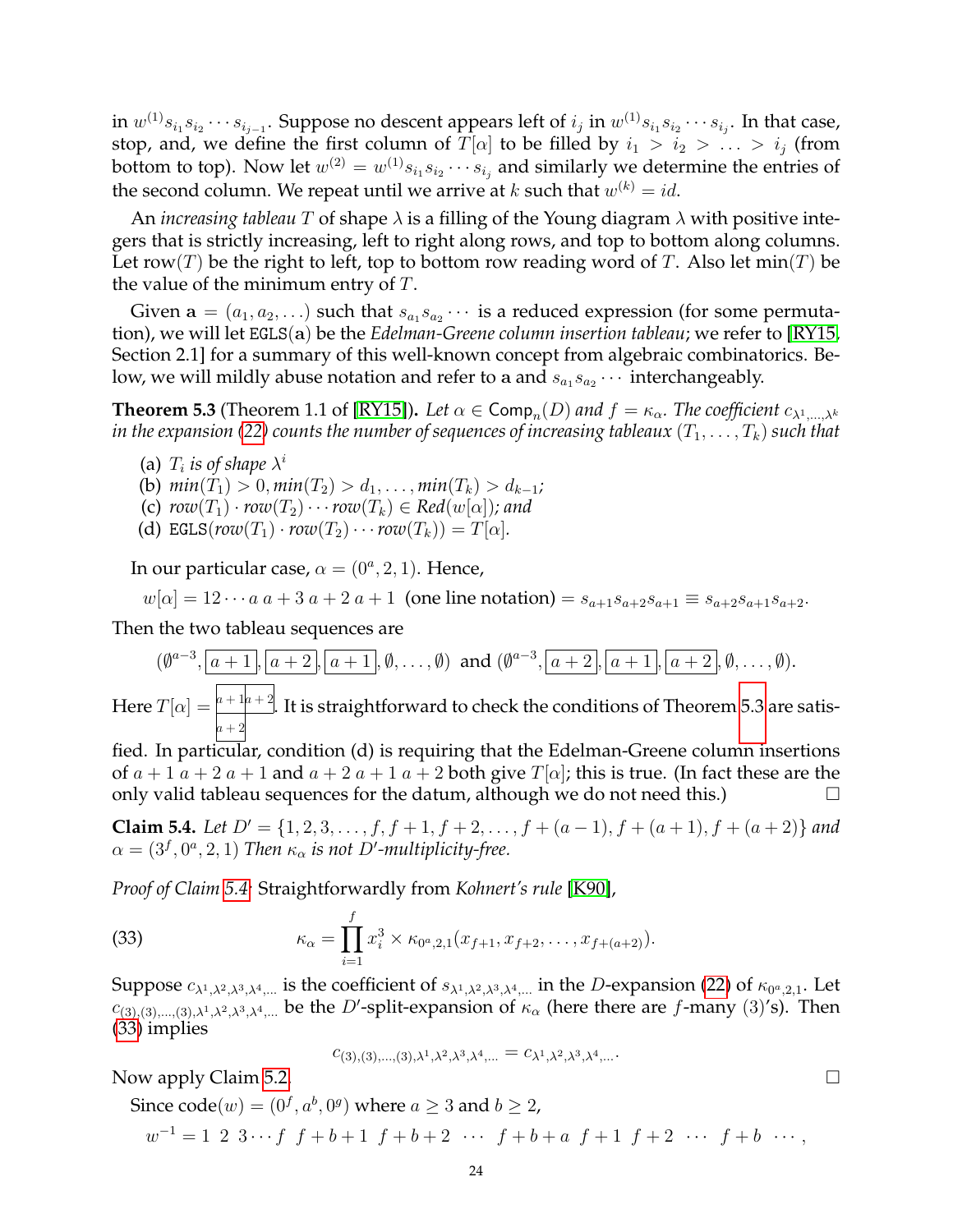where the rightmost " $\cdots$ " contains the remaining numbers from [n] listed in increasing order. Let

$$
\lambda = \underbrace{3, 3, \dots, 3}_{f\text{-many}}, 2, 1, \underbrace{0, 0, \dots, 0}_{(n-f-2)\text{-many}}.
$$

Thus

$$
w\lambda := (\lambda_{w^{-1}(1)}, \ldots, \lambda_{w^{-1}(n)}) = (3^f, 0^a, 2, 1, 0^{n-f-a-2}).
$$

Set  $D'' = D' \cup \{f+(a+3), f+(a+4), f+(a+5), \ldots\}$ . Hence it follows from Claim [5.4](#page-23-1) that  $\kappa_{w\lambda}$ is not D"-multiplicity-free. By Lemma [3.5,](#page-13-6)  $J(w) = \{f + a\}$ , and hence  $[n-1]-J(w) = D''$ ; therefore,  $X_w$  is not  $L_{J(w)}$ -spherical, by Theorem [4.13\(](#page-17-0)II).

### ACKNOWLEDGEMENTS

We thank Mahir Can, Laura Escobar, Martha Precup, Edward Richmond, and John Shareshian for helpful discussions. We thank David Brewster, Jiasheng Hu, and Husnain Raza for writing useful computer code (in the NSF RTG funded ICLUE program). We are grateful to the anonymous referee for their detailed comments which significantly improved the final presentation. We used the Maple packages ACE and Coxeter/Weyl in our investigations. AY was partially supported by a Simons Collaboration Grant, and an NSF RTG grant. RH was partially supported by an AMS-Simons Travel Grant.

#### **REFERENCES**

- <span id="page-24-4"></span>[AS18] S. Assaf and D. Searles, *Kohnert tableaux and a lifting of quasi-Schur functions.* J. Combin. Theory Ser. A 156 (2018), 85–118.
- <span id="page-24-7"></span>[AP14] R. S. Avdeev and A. V. Petukhov, *Spherical actions on flag varieties*. (Russian) Mat. Sb. 205 (2014), no. 9, 3-48; translation in Sb. Math. 205 (2014), no. 9-10, 1223-1263.
- <span id="page-24-11"></span>[B02] C. Bessenrodt, *On multiplicity-free products of Schur* P*-functions.* Ann. Comb. 6 (2002), no. 2, 119– 124.
- <span id="page-24-14"></span>[BB17] C. Bessenrodt and C. Bowman, *Multiplicity-free Kronecker products of characters of the symmetric groups.* Adv. Math. 322 (2017), 473–529.
- <span id="page-24-12"></span>[BvW13] C. Bessenrodt and S. van Willigenburg, *Multiplicity free Schur, skew Schur, and quasisymmetric Schur functions.* Ann. Comb. 17 (2013), no. 2, 275–294.
- <span id="page-24-1"></span>[BL00] S. Billey and V. Lakshmibai. *Singular loci of Schubert varieties*, volume 182 of *Progress in Mathematics*. Birkhäuser Boston, Inc., Boston, MA, 2000.
- <span id="page-24-13"></span>[BP14] S. Billey and B. Pawlowski. *Permutation patterns, Stanley symmetric functions, and generalized Specht modules.* J. Combin. Theory Ser. A 127 (2014), 85–120.
- <span id="page-24-5"></span>[BB05] A. Björner and F. Brenti, *Combinatorics of Coxeter groups*. Graduate Texts in Mathematics, 231. Springer, New York, 2005. xiv+363 pp.
- <span id="page-24-6"></span>[B02] N. Bourbaki, *Lie groups and Lie algebras. Chapters 4–6.* Elements of Mathematics (Berlin). Springer-Verlag, Berlin, 2002. xii+300 pp.
- <span id="page-24-15"></span>[B05] M. Brion. Lectures on the geometry of flag varieties. *Topics in cohomological studies of algebraic varieties*, Trends Math., pages 33-85. Birkhauser, Basel, 2005.
- <span id="page-24-8"></span>[BHY20] D. Brewster, R. Hodges, and A. Yong, *Proper permutations, Schubert geometry, and randomness*, J. Comb., to appear, 2021. arXiv:2012.09749
- <span id="page-24-2"></span>[BLV86] M. Brion, D. Luna, and T. Vust, *Espaces homogènes sphériques*. Invent. Math. 84 (1986), no. 3, 617– 632.
- <span id="page-24-9"></span>[BKTY04] A. S. Buch, A. Kresch, H. Tamvakis, and A. Yong, *Schubert polynomials and quiver formulas.* Duke Math. J. 122 (2004), no. 1, 125–143.
- <span id="page-24-10"></span>[BKTY05] , *Grothendieck polynomials and quiver formulas.* Amer. J. Math. 127 (2005), no. 3, 551–567.
- <span id="page-24-0"></span>[CH20] M. Can and R. Hodges, *Sphericality and Smoothness of Schubert Varieties*, arXiv:1803.05515v5.
- <span id="page-24-3"></span>[DL81] C. De Concini and V. Lakshmibai, *Arithmetic Cohen-Macaulayness and arithmetic normality for Schubert varieties*, Amer. J. Math. 103 (1981), no. 5, 835–850.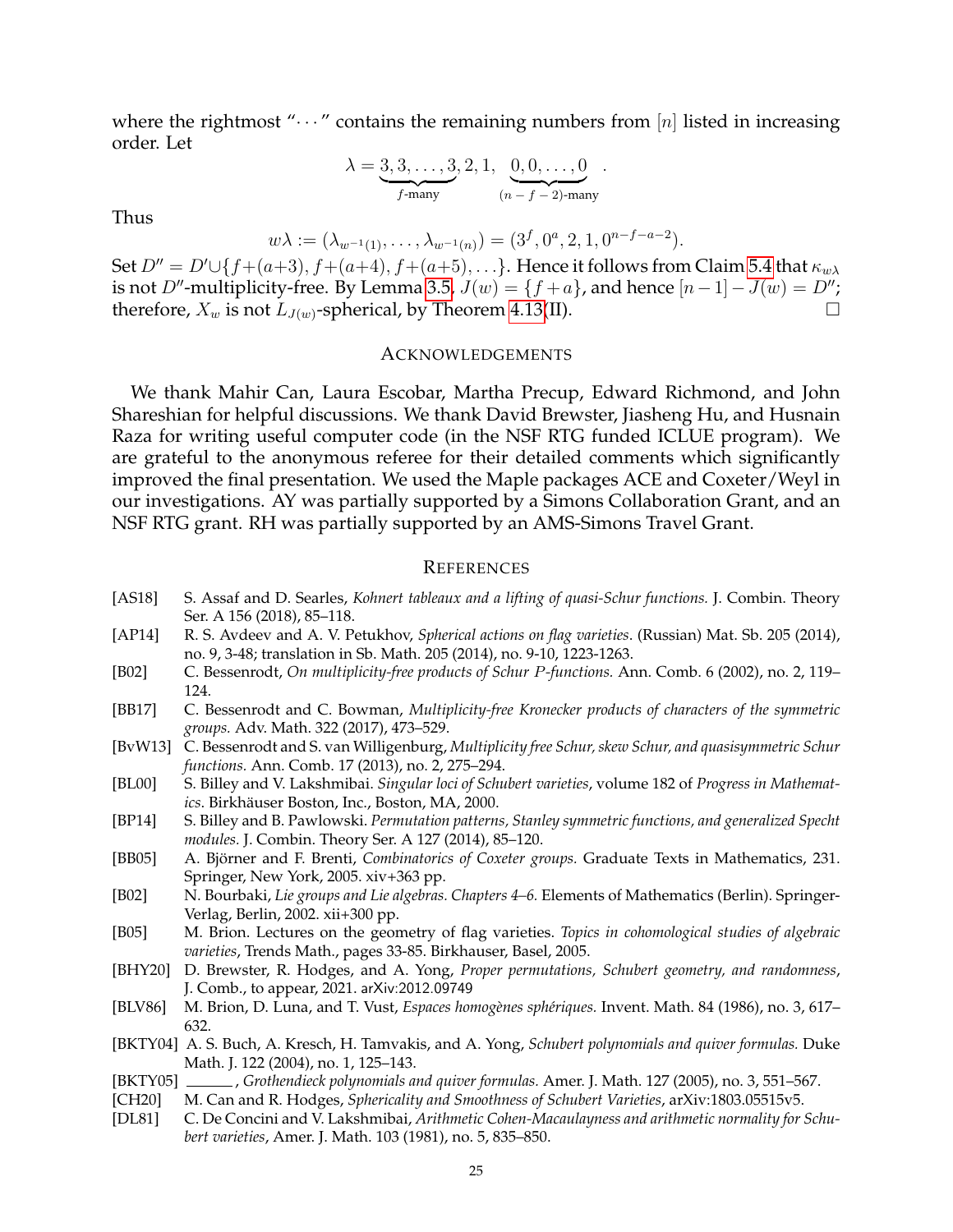- <span id="page-25-28"></span>[D74] M. Demazure. Une nouvelle formule des caractéres. Bull. Sci. Math. (2), 98(3):163-172, 1974.
- <span id="page-25-18"></span>[DMR07] M. Develin, J. L. Martin, and V. Reiner, *Classification of Ding's Schubert varieties: finer rook equivalence.* Canad. J. Math. 59 (2007), no. 1, 36–62.
- <span id="page-25-19"></span>[D97] K. Ding, *Rook placements and cellular decomposition of partition varieties.* Discrete Math. 170 (1997), no. 1-3, 107–151.
- <span id="page-25-15"></span>[F11] K. Fan, Occurrences of a simple reflection in the longest element of a Weyl group?, URL (version: 2011-03-21): https://mathoverflow.net/q/59037
- <span id="page-25-25"></span>[FMS19] A. Fink, K. Mészáros, and A. St. Dizier. *Zero-one Schubert polynomials*, Math. Z., 2020.
- <span id="page-25-5"></span>[F97] W. Fulton, *Young tableaux. With applications to representation theory and geometry.* London Mathematical Society Student Texts, 35. Cambridge University Press, Cambridge, 1997.
- <span id="page-25-11"></span>[G21] C. Gaetz, *Spherical Schubert varieties and pattern avoidance*, preprint, 2021. arXiv:2104.03264
- <span id="page-25-9"></span>[GHY21] Y. Gao, R. Hodges, and A. Yong, *Classification of Levi-spherical Schubert varieties*, preprint, 2021. arXiv:2104.10101
- <span id="page-25-24"></span>[G10] C. Gutschwager, *On multiplicity-free skew characters and the Schubert calculus.* Ann. Comb. 14 (2010), no. 3, 339–353.
- <span id="page-25-3"></span>[HL18] R. Hodges and V. Lakshmibai, *Levi subgroup actions on Schubert varieties, induced decompositions of their coordinate rings, and sphericity consequences*, Algebr. Represent. Theory 21 (2018), no. 6, 1219–1249.
- <span id="page-25-4"></span>[HL18] , *A classification of spherical Schubert varieties in the Grassmannian*, preprint, 2018. arXiv:1809.08003
- <span id="page-25-12"></span>[HY20] R. Hodges and A. Yong, *Multiplicity-free key polynomials*, preprint, 2020.
- <span id="page-25-16"></span>[H90] J. E. Humphreys, *Reflection groups and Coxeter groups.* Cambridge Studies in Advanced Mathematics, 29. Cambridge University Press, Cambridge, 1990. xii+204 pp.
- <span id="page-25-26"></span>[I03] B. Ion, *Nonsymmetric Macdonald polynomials and Demazure characters*, Duke Math. J. 116 (2003), no. 2, 299–318.
- <span id="page-25-29"></span>[J85] A. Joseph. *On the Demazure character formula* Ann. Sci. Ecole Norm. Sup. (4) 18 (1985), no. 3, 389- 419.
- <span id="page-25-2"></span>[K13] P. Karuppuchamy, *On Schubert varieties.* Comm. Algebra 41 (2013), no. 4, 1365–1368.
- <span id="page-25-23"></span>[K90] A. Kohnert, *Weintrauben, Polynome, Tableaux*, Bayreuth Math. Schrift. **38**(1990), 1–97.
- <span id="page-25-30"></span>[LS90] V. Lakshmibai and B. Sandhya, *Criterion for smoothness of Schubert varieties in* Sl(n)/B*.* Proc. Indian Acad. Sci. Math. Sci. 100 (1990), no. 1, 45–52.
- <span id="page-25-21"></span>[L13] A. Lascoux, *Polynomials*, 2013. <http://www-igm.univ-mlv.fr/~al/ARTICLES/CoursYGKM.pdf>
- <span id="page-25-10"></span>A. Lascoux and M.-P. Schützenberger, *Treillis et bases des groupes de Coxeter*. Electron. J. Combin. 3 (1996), no. 2, Research paper 27, approx. 35 pp.
- <span id="page-25-6"></span>[L01] D. Luna, *Variétés sphériques de type A. Publ. Math. Inst. Hautes Etudes Sci. No. 94 (2001), 161–226.*
- <span id="page-25-1"></span>[MWZ99] P. Magyar, J. Weyman, and A. Zelevinsky, *Multiple flag varieties of finite type.* Adv. Math. 141 (1999), no. 1, 97–118.
- <span id="page-25-0"></span>[M01] L. Manivel, *Symmetric functions, Schubert polynomials and degeneracy loci*. Translated from the 1998 French original by John R. Swallow. SMF/AMS Texts and Monographs, American Mathematical Society, Providence, 2001.
- <span id="page-25-27"></span>[M09] S. Mason, *An explicit construction of type A Demazure atoms*, J. Algebraic Combin. 29 (2009), no. 3, 295–313.
- <span id="page-25-13"></span>[PS19] O. Pechenik and D. Searles, *Asymmetric function theory*, preprint, 2019. arXiv:1904.01358.
- <span id="page-25-7"></span>[P14] N. Perrin, *On the geometry of spherical varieties.*Transform. Groups 19 (2014), no. 1, 171–223.
- <span id="page-25-8"></span>[RR85] S. Ramanan and A. Ramanathan, *Projective normality of flag varieties and Schubert varieties.* Invent. Math. 79 (1985), no. 2, 217–224.
- <span id="page-25-22"></span>[RS95] V. Reiner and M. Shimozono, *Key polynomials and a flagged Littlewood-Richardson rule*, J. Comb. Theory. Ser. A., **70**(1995), 107–143.
- <span id="page-25-17"></span>[RS16] E. Richmond, W. Slofstra. *Billey-Postnikov decompositions and the fibre bundle structure of Schubert varieties.* Math. Ann. 366 (2016), no. 1-2, 31–55.
- <span id="page-25-14"></span>[RY15] C. Ross and A. Yong, *Combinatorial rules for three bases of polynomials*, Sém. Lothar. Combin. 74 ([2015-2018]), Art. B74a, 11 pp.
- <span id="page-25-20"></span>[S99] R. P. Stanley, Enumerative combinatorics. Vol. 2. With a foreword by Gian-Carlo Rota and appendix 1 by Sergey Fomin. Cambridge Studies in Advanced Mathematics, 62. Cambridge University Press, Cambridge, 1999. xii+581 pp.